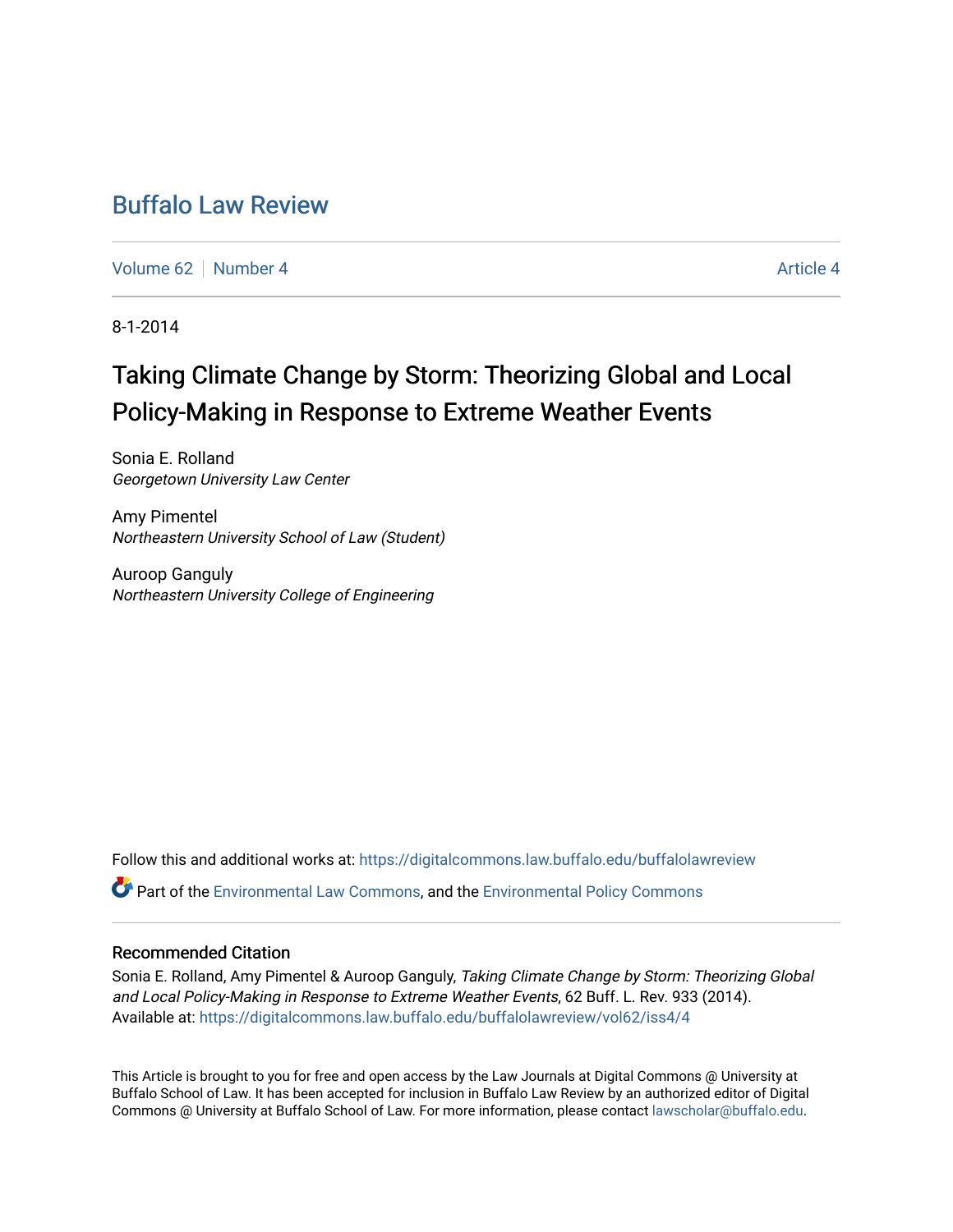## **Taking Climate Change by Storm: Theorizing Global and Local Policy-Making in Response to Extreme Weather Events**

SONIA E. ROLLAND† AMY PIMENTEL†† AUROOP GANGULY†††

#### **INTRODUCTION**

Mounting evidence suggests that anthropogenic climate change leads to significant increases in the frequency, duration, spatial extent, severity, and timing of extreme weather and climate events.<sup>1</sup> With varying degrees of confidence, current scientific models project a substantial warming in temperature extremes, an increase in the frequency of heavy precipitation, an increase in the average tropical cyclone wind speed, an intensification of droughts, and a rise in sea levels by the end of the 21st century.<sup>2</sup> Floods, droughts, and hurricanes, while more uncertain in terms of their links to climate change, may increase risk and cause more damage to the growing population and infrastructures

††† Associate Professor, Northeastern University College of Engineering.

<sup>†</sup> Visiting Associate Professor of Law, Georgetown University Law Center; Associate Professor, Northeastern University School of Law. This research was made possible in part thanks to a Northeastern University Tier 1 interdisciplinary research grant. The author wishes to thank Lee Breckenridge for her helpful comments on earlier drafts.

<sup>††</sup> Northeastern University School of Law (J.D., '14).

 <sup>1.</sup> MANAGING THE RISKS OF EXTREME EVENTS AND DISASTERS TO ADVANCE CLIMATE CHANGE ADAPTATION 4, 7 (Christopher B. Field et al. eds., Cambridge Univ. Press 2012) [hereinafter SREX Report], *available at* <http://ipcc>[wg2.gov/SREX](https://wg2.gov/SREX). For a discussion of the trends in the United States, see *Climate Change Impacts in the United States: The Third National Climate Assessment,* J.M. Melillo, Terese (T.C.) Richmond, & G.W. Yohe, eds., U.S. Global Change Research Program 35-43 (2014) [hereinafter *U.S. Third National Climate Assessment*].

 <sup>2.</sup> SREX Report, *supra* note 1, at 13-15.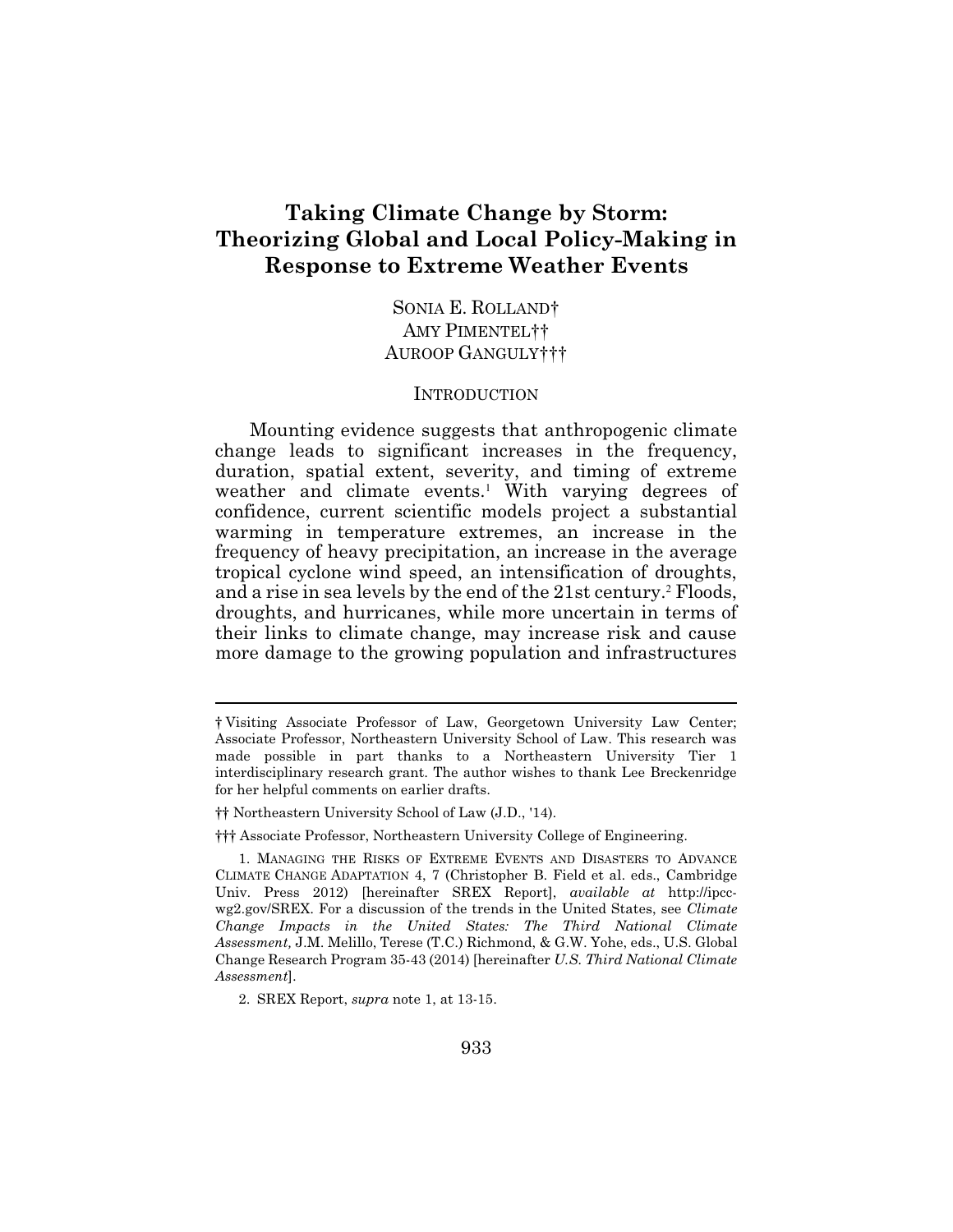in vulnerable regions.<sup>3</sup>

"Disasters are often thought of as events occurring at a specific location whereas climate change is thought of as a global or regional phenomenon."<sup>4</sup> This view is now evolving as local disasters are recognized as having a relationship with broader climate change dynamics.<sup>5</sup> However, "climate change projections do not provide precise information at a local scale."<sup>6</sup> In other words, while scientific knowledge on the likely occurrence and severity of extreme weather events is improving at the global scale, that knowledge does not translate well into local predictions.<sup>7</sup> There are some prospects for reducing this disconnect in the future, but the recent Intergovernmental Panel on Climate Change's 2012 SREX Report recognizes that they have not yet materialized.<sup>8</sup>

By contrast, policy interventions to adapt to, or mitigate, the impact of extreme weather events tends to be easier to craft at the local scale, with fewer actors involved and more pressing concerns for effectiveness, than at the continental or global scale, where actors have too many incentives to defect from a common undertaking: a classic collective action problem.<sup>9</sup>

Scientific uncertainty and policy effectiveness regarding climate change, then, appear to operate inversely. At the global level where the scientific consensus on climate change is the strongest, policy-makers have been the least successful at undertaking effective [action.](https://action.10)<sup>10</sup> At the local level, where policy-makers are typically more able to overcome

- 5. *Id.*
- 6. *Id.*
- 7. *See id.*
- 8. *See id.* at 17.

9. *See* Lisa Schenck, *Climate Change "Crisis" – Struggling for Worldwide Collective Action*, 19 COLO. J. INT'L ENVTL. L. & POL'Y 319, 334 (2008) and accompanying footnotes.

 (2014). 10. *See generally* Elke Schüssler, Charles-Clemens Rüling, & Bettina B.F. Wittneben, *On Melting Summits: The Limitations of Field-Configuring Events as Catalysts of Change in Transnational Climate Policy*, 57 ACAD. OF MGMT. J. 140

<sup>3.</sup> *See, e.g.*, *id.* at 18-19.

<sup>4.</sup> *Id.* at 427.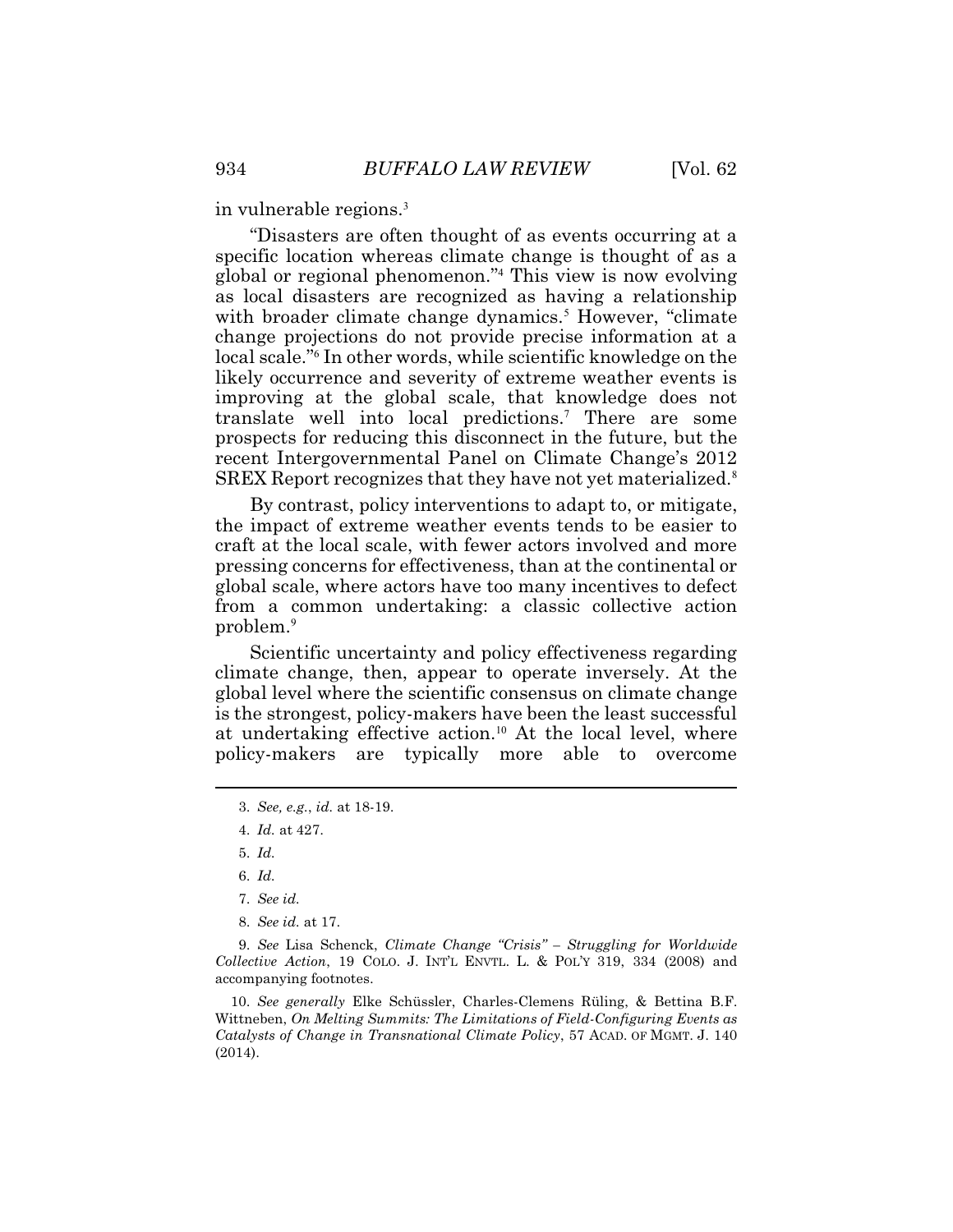coordination problems, the science of climate change has a much higher degree of uncertainty. These trends are even more accentuated with respect to the scientific understanding of extreme climate events and the likelihood of political coordination at various scales.

The main contribution of this Article is to theorize and illustrate how the elements of scale, scientific uncertainty, and collective action contribute to the success or failure of particular types of policy. Borrowing from economics literature, we characterize this trilateral relationship as a "triangle of impossibilities." This Article hypothesizes that collective action problems account in part for the paradox that policy-makers are least able to effectively respond to the challenge of extreme weather events at the scale where scientific knowledge is the most accurate. A successful policy, therefore, is one that considers and overcomes the conundrum that the triangle of impossibilities presents. This Article aims to help direct the scientific community towards the types of research efforts that will positively impact the policy sphere. For lawyers and policy-makers, this Article will provide a guide of "best practices" that aim to overcome the triangle of impossibilities, taking into account the lessons learned from previously successful and unsuccessful policies.

This Article surveys literature from the sciences, law, and policy to show that as scientific uncertainty regarding extreme weather events decreases when we move from the local scale to the global scale, the ability of policy-makers to respond correspondingly decreases. In other words, while there is fairly reliable modeling of future extreme weather event patterns at the global scale, policy-makers have proven, with the Kyoto Protocol and the United Nations Framework Convention on Climate Change (UNFCCC), that they are unable to agree on a world-wide basis about how to manage climate change. By contrast, policy-makers would be more able and willing to implement local remediation and mitigation plans, but the scientific prediction of extreme weather patterns at the local level is much more uncertain. This research approach of comparing extreme weather policy across spatial scales enables us to suggest certain policy designs, which are based on the recent developments of scientific modeling and the correlation between scientific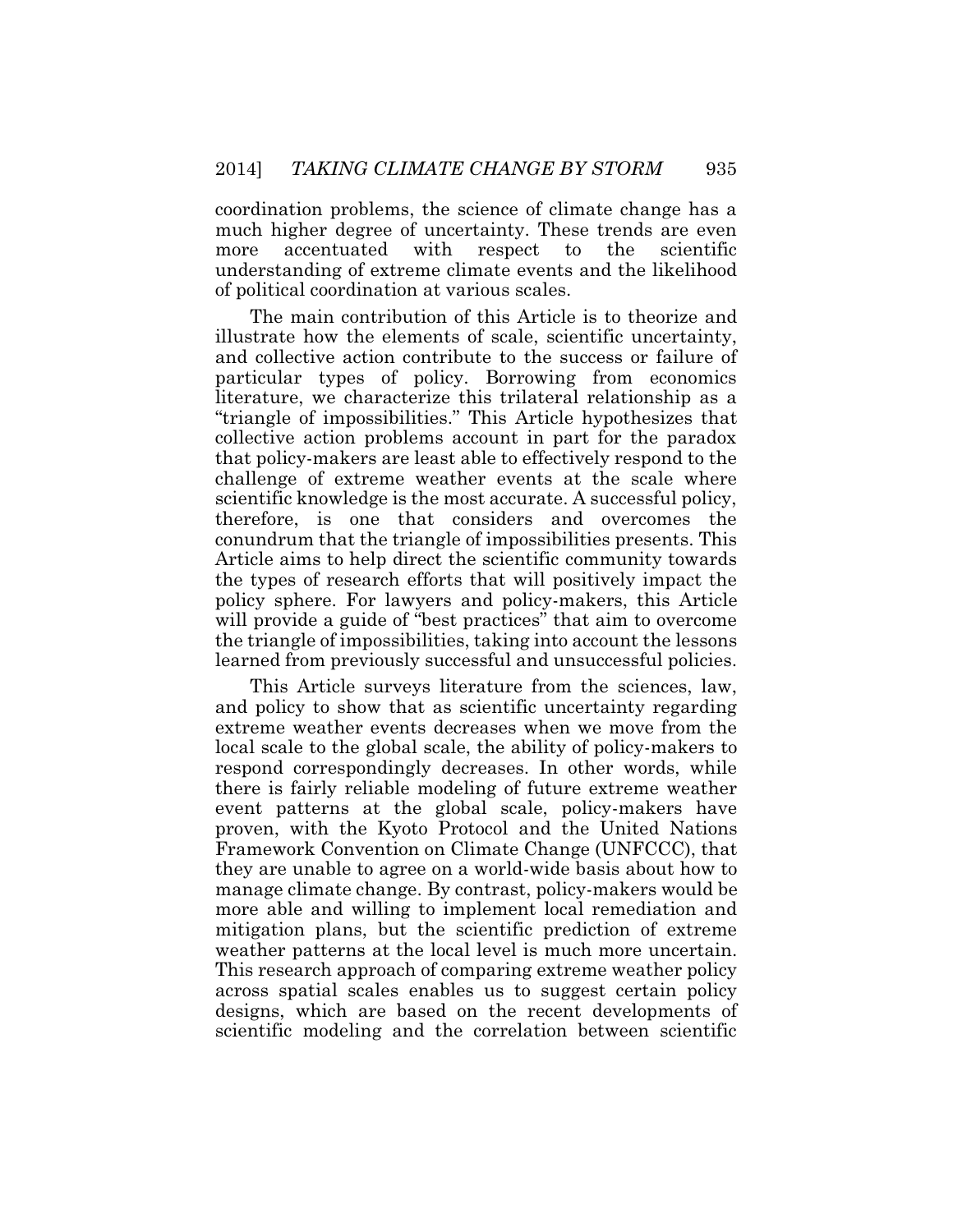uncertainty, spatial scale, and well-established political theory on collective action.

While keeping in mind that this Article focuses on multiscale solutions to the difficulties of extreme weather policymaking, helpful notes can be drawn from the literature on domestic regulation and, in particular, from the field of ecosystem [management.](https://management.11)<sup>11</sup> This area has long perceived obstacles to finding a workable and ecologically wise governance mechanism to advance regulatory [proposals.](https://proposals.12)<sup>12</sup> Studies of community-based resource management regimes have suggested that relevant institutional innovations may in fact occur at multiple semi-autonomous scales, allowing organizations of all levels to perceive, respond, and adapt to ecological [information.](https://information.13)<sup>13</sup> This "collaborative ecosystem governance" model would explicitly recognize the need for integrated and holistic management, and would "grapple[] with questions of scale and complexity in ecosystem management, emphasizing locally or regionally tailored solutions within broader structures of coordination and public accountability."<sup>14</sup> Ecosystem governance theory recognizes the temptation and fallacy of waiting for better information before undertaking action and seeks to transcend the issue by developing institutions that are open and adaptive to new knowledge. As Karkkainen puts it, "although we can never know enough at any given moment to decide what is right or best, we also cannot afford to defer decision-making until 'all the information is in' for the simple

<sup>11.</sup> *See generally* Lee P. Breckenridge, *Special Challenges of Transboundary Coordination in Restoring Freshwater Ecosystems*, 19 PAC. MCGEORGE GLOBAL BUS.&DEV. L.J. 13 (2006).

 <sup>12.</sup> *Id.* at 13-14.

<sup>13.</sup> *See* Robert W. Adler, *Addressing Barriers to Watershed Protection*, 25 ENVTL. L. 973, 1088-92 (1995) (recommending multiple scales of organization and both regional and local initiative); *see also* Bradley C. Karkkainen, *Collaborative Ecosystem Governance: Scale, Complexity, and Dynamism,* 21 VA. ENVTL. L.J. 189, 226-33 (emphasizing the importance of collaboration and cooperative solutions across multiple scales).

 14. Karkkainen, *supra* note 13, at 193.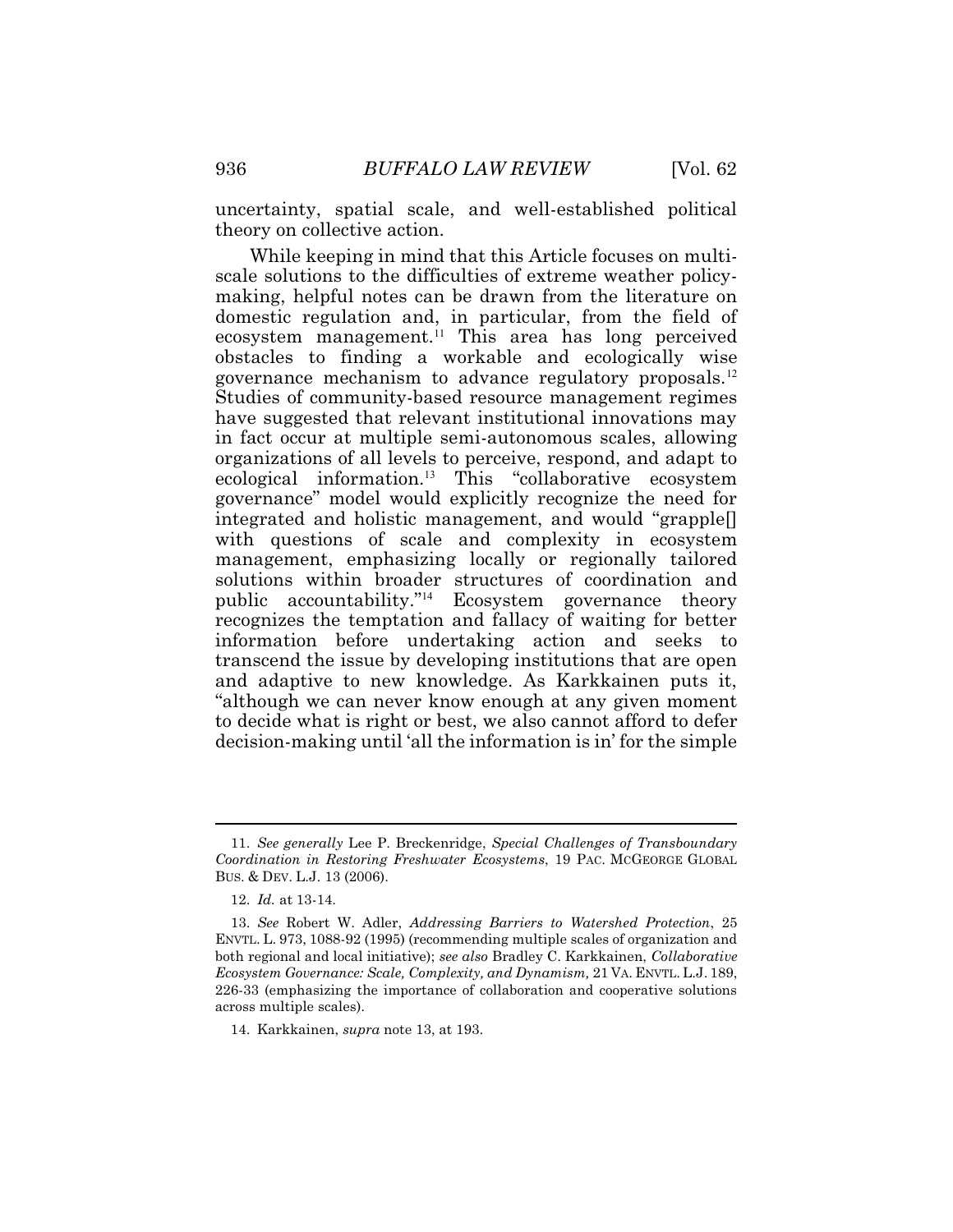and inescapable reason that all the information will never be  $in$ ."<sup>15</sup>

#### A NOTE ON COLLECTIVE ACTION THEORY

Collective action theory is most famously developed in Mancur Olson's influential work, *The Logic of Collective*  Action.<sup>16</sup> It predicts that when a common good is involved, members of the group benefitting from the good have an incentive to free ride in the hope of benefitting from the good without bearing the costs. When taken in the aggregate these individual behaviors mean that it is unlikely that the group will organize itself to share the cost of the good. The good will therefore not be provided unless one member is willing to provide the good to the others. "Common" or "collective" goods are available to every individual jointly, such that the consumption by one individual does not decrease others' ability to consume it, and no individual can be excluded from [consumption.](https://consumption.17)<sup>17</sup> Global climate security is an archetypical common good, and commentators have applied collective action theory to climate [change.](https://change.18)<sup>18</sup> For purposes of the narrower topic of this Article a critical objective is to explain why the collective action problem can be expected to be even harder to overcome with respect to extreme climate events management. Here the more limited literature on the conditions that might allow regulatory success in the face of

17. *See generally* OLSON, *supra* note 16.

 information."). 15. *Id.* at 203; *see also* George Frampton, *Ecosystem Management in the Clinton Administration,* 7 DUKE ENVTL. L. & POL'Y F. 39, 44 (1996) ("[T]here is never enough information to feel confident about a particular decision. No key ecosystem management decision ever gets made in a setting of adequate

 *Uncertainty Principle*, 56 U. KAN. L. REV. 901, 906 (2008). 16. *See generally* MANCUR OLSON, THE LOGIC OF COLLECTIVE ACTION: PUBLIC GOODS AND THE THEORY OF GROUPS (Harvard Univ. Press rev. ed. 1971); *see also*  Richard E. Levy, *The Tie That Binds: Some Thoughts About the Rule of Law, Law and Economics, Collective Action Theory, Reciprocity, and Heisenberg's* 

 <sup>18.</sup> *See* Paul G. Harris, *Collective Action on Climate Change: The Logic of Regime Failure*, 47 NAT. RESOURCES J., 195, 195 (2007); *see also* Simon Caney, *Cosmopolitan Justice, Responsibility, and Global Climate Change*, 18 LEIDEN J. OF INT'L. L. 747, 747-48, 758 (2005).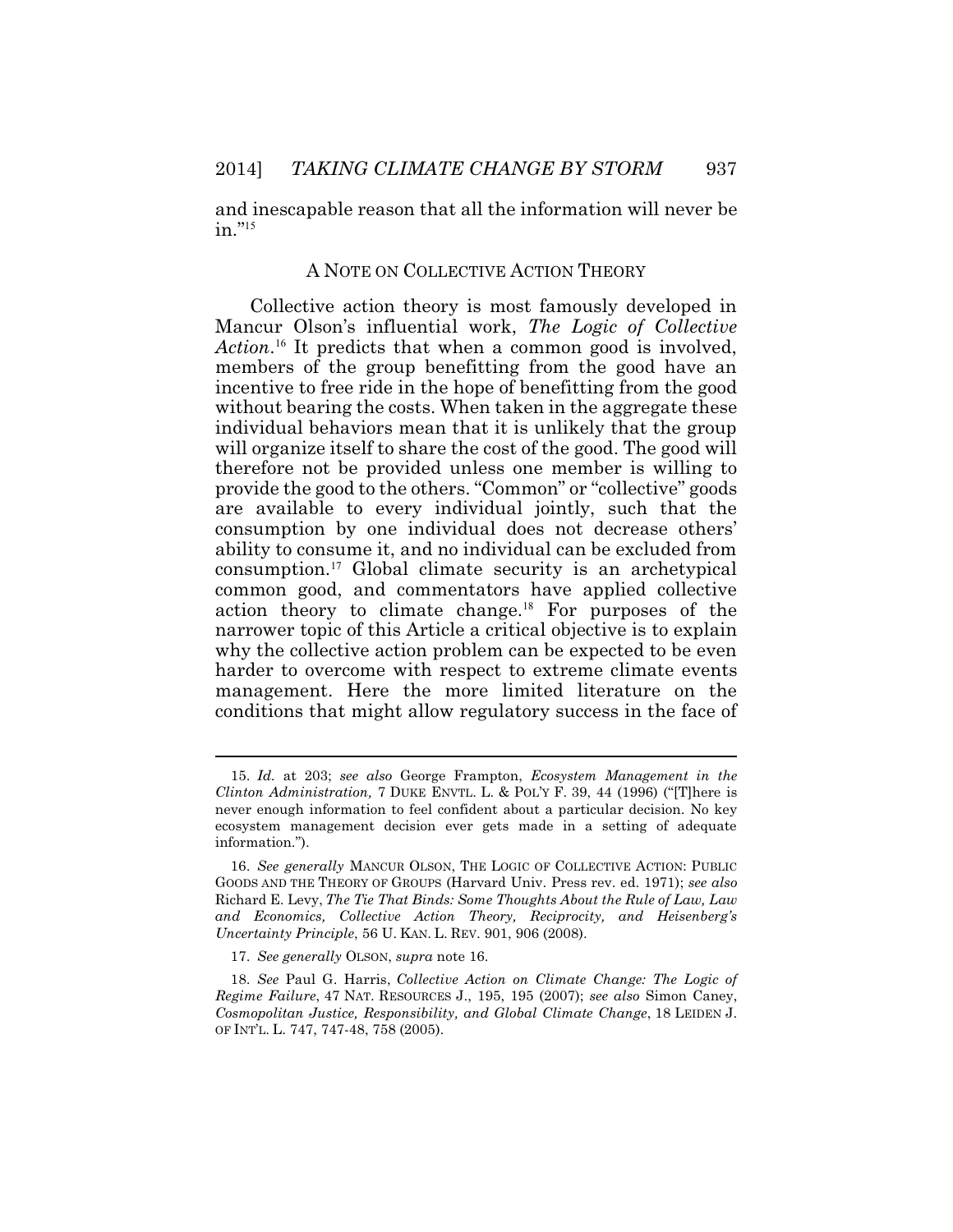a potential collective action problem will provide a useful starting [point.](https://point.19) $19$ 

Part I presents the difficult dialectic between uncertainty in climate change science and the ability of policy-makers to coordinate on a global scale. For this, we identify a series of scientific "moments" that lead to different approaches in climate change policy-making. This is relevant when responding to extreme weather events because the dynamic between scientific uncertainty at various scales and policymaking is even more exacerbated in that field than it is with respect to climate change generally. Part II attempts to theorize how policy-makers can transcend the collective action dilemma to respond more effectively to the challenges of extreme weather events. It proposes concrete regulatory and policy instruments that could overcome collective action roadblocks and present a matrix, which illustrates the lessons learned in past policy to better predict the success of future policies.

## I. SCIENTIFIC UNCERTAINTY, COLLECTIVE ACTION, AND POLICY-MAKING IN RESPONSE TO EXTREME WEATHER EVENTS: A DIFFICULT DIALECTIC

Historically, we can identify three moments in the relationship between science, uncertainty, and regulation in the climate change field. Each encapsulates a different model for addressing regulation in the face of uncertainty and each therefore holds different lessons for the issue of managing extreme weather events. This Part analyzes each of those moments and examines what they might imply for policymakers' ability to tackle the challenges of extreme weather events in the face of scientific uncertainty.

#### A. *First Moment: No Harm, No Regulation*

The Swedish scientist Svante Arrhenius was the first to suggest in 1896 that fossil fuel combustion could lead to global warming, and proposed a link between atmospheric

 19. Harris, *supra* note 18, at 196-98.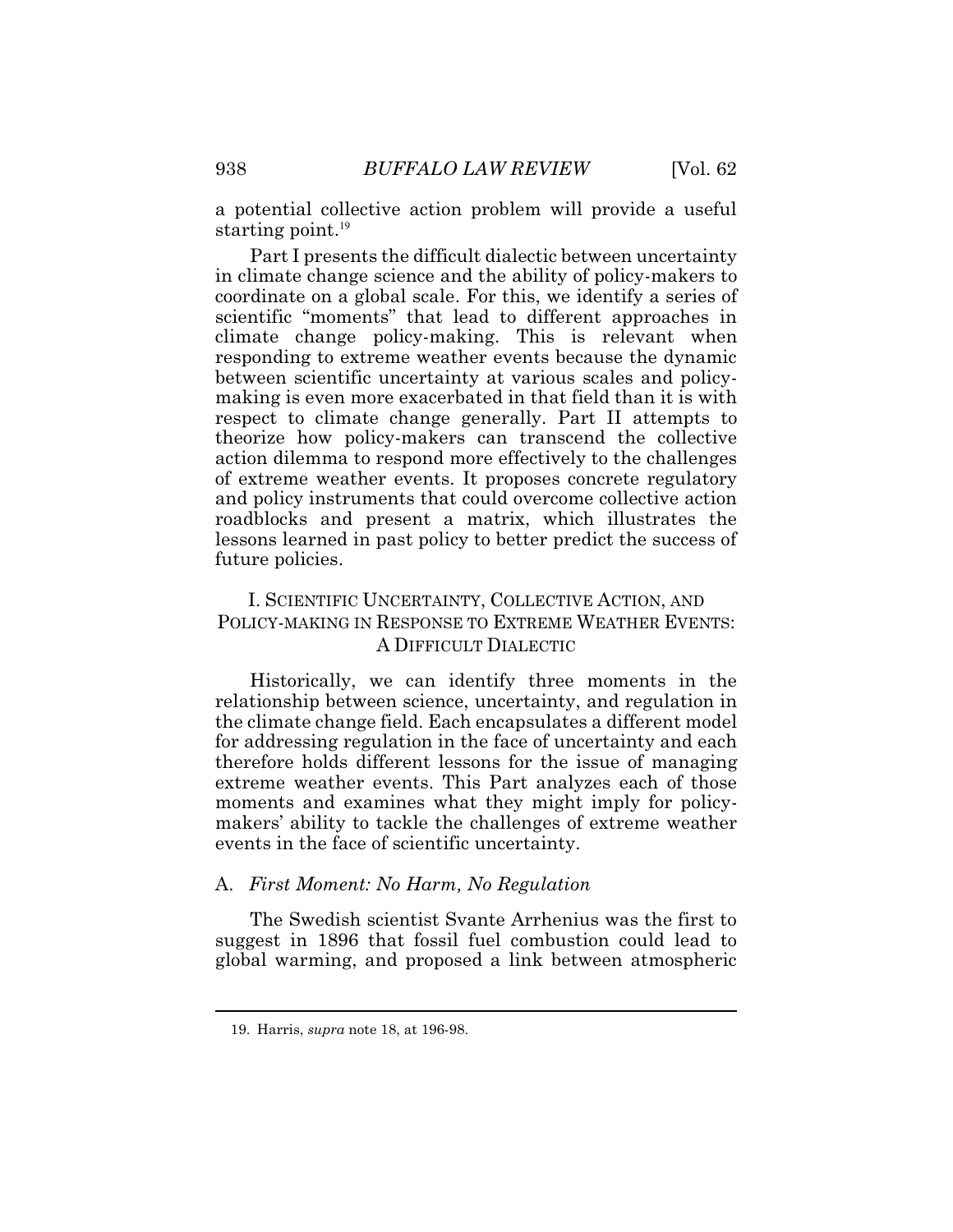carbon dioxide and [temperature.](https://temperature.20)<sup>20</sup> Climate science in the late 19th and early 20th centuries suffered from lack of adequate observations and insufficient physical [understanding.](https://understanding.21)<sup>21</sup> The development of the first climate model by Manabe and Wetherald in 1967<sup>22</sup> ushered in a new era. However, the implications of chaos theory, through pioneering work by Ed Lorenz in the  $1970s$ ,<sup>23</sup> made scientists wonder about the intrinsic predictability of weather and climate systems. Nonetheless, despite large uncertainties and notable disagreements, the scientific community was beginning to seriously consider and debate the possibility of humaninduced [warming.](https://warming.24)<sup>24</sup>

These limitations of the scientific understanding shaped the regulatory response. Traditionally, international law has held that states are free to pursue activities that are not prohibited and that do not infringe upon other states' [sovereignty.](https://sovereignty.25)<sup>25</sup> Transboundary harm therefore had to be demonstrated before states would consider regulating or banning it, or perhaps even holding other states accountable for the [damage.](https://damage.26)<sup>26</sup> As more scientific certainty emerged

22. *See generally* Syukuro Manabe & Richard T. Wetherald, *Thermal Equilibrium of the Atmosphere with a Given Distribution of Relative Humidity*, 24 J. ATMOSPHERIC SCI. 241 (1967).

 ATMOSPHERIC SCI. 130 (1963). 23. *See generally* Edward N. Lorenz, *Deterministic Nonperiodic Flow*, 20 J.

 24. SPENCER WEART, *General Circulation Models of Climate, in* THE DISCOVERY OF GLOBAL WARMING (2014), <http://aip.org/history/climate/GCM.htm> (supplementing Weart's book of the same title).

 25. *See* S.S. "Lotus" (Fr. v. Turk.), Judgment, 1927 P.C.I.J. (ser. A) No. 10 at 18-19 (Sept. 7); Trail Smelter Case (U.S. v. Can.), 3 R.I.A.A. 1905, 1963 (Mar. 11, 1941).

 26. *See* "Lotus," 1927 P.C.I.J. (ser. A) No. 10; Trail Smelter Case, 3 R.I.A.A. 1905.

<sup>20.</sup> *See generally* Svante Arrhenius, *On the Influence of Carbonic Acid in the Air upon the Temperature of the Ground*, 41 PHIL. MAG. & J. SCI. 237 (1896), *available at* [http://www.globalwarmingart.com/images/1/18/Arrhenius.pdf.](http://www.globalwarmingart.com/images/1/18/Arrhenius.pdf)

<sup>21.</sup> INTERGOVERNMENTAL PANEL ON CLIMATE CHANGE, *Summary for Policymakers*, *in* CLIMATE CHANGE 2013: THE PHYSICAL SCIENCE BASIS 4 (Thomas F. Stocker et al., eds., Cambridge Univ. Press 2013) [hereinafter IPCC, *Summary for Policymakers*], *available at* <http://www.climatechange2013.org/images>/ report/WG1AR5\_SPM\_FINAL.pdf.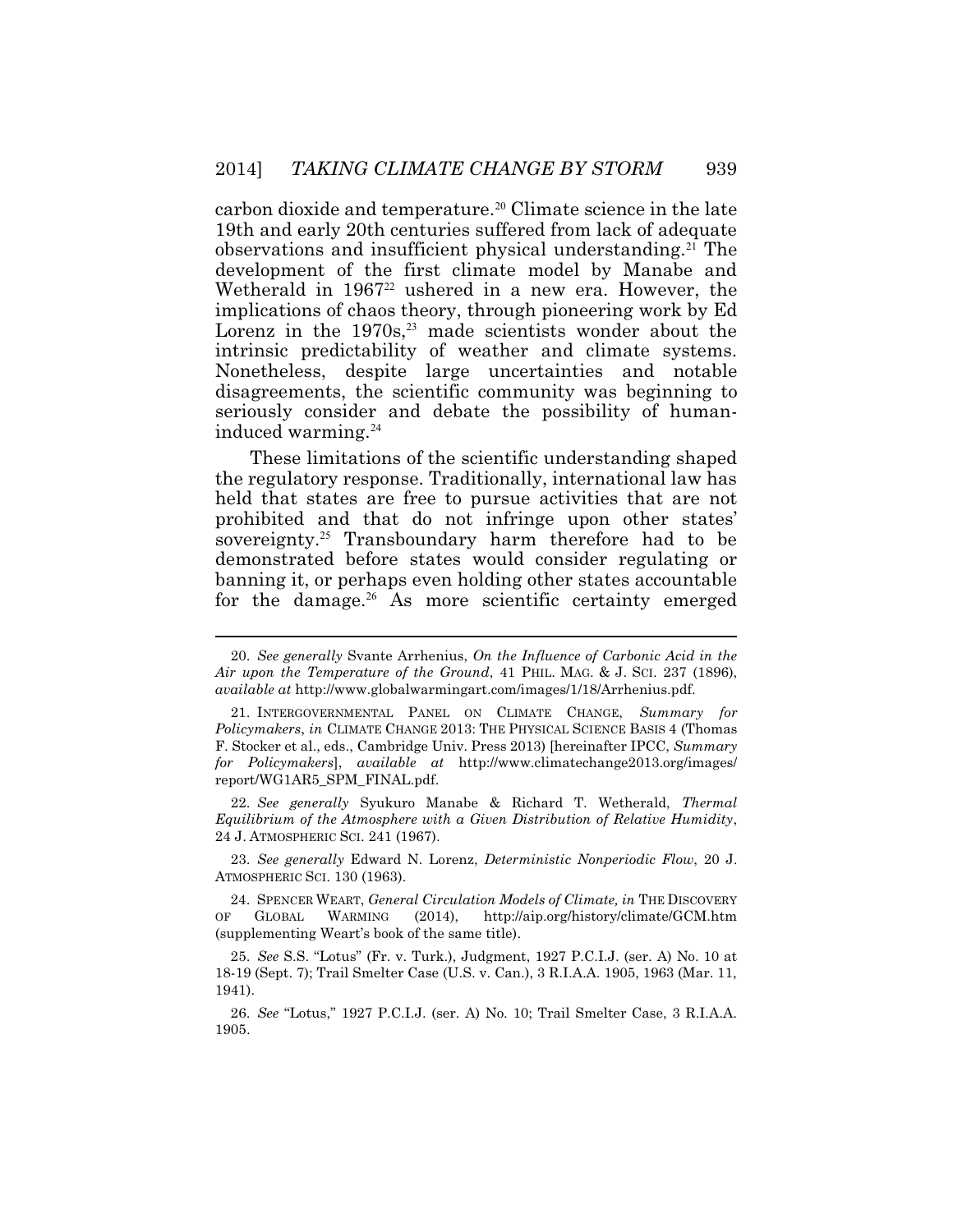regarding the harmful effect of human activities on global commons such as the environment, the high seas, and the atmosphere, states undertook to regulate those products or activities. For example, after chlorofluorocarbons (CFCs) were identified as a major cause of ozone depletion, the Vienna Convention for the Protection of the Ozone Layer and the Montreal Protocol instituted a phase-out, eventually leading to the ban on production of the product and the partial recovery of the ozone [layer.](https://layer.27)<sup>27</sup> The predominant regulation was reactionary rather than precautionary. As such, the uncertainties in the scientific understanding of climate change would have undermined regulatory responses to climate change.

The lessons for extreme weather event policy of this type of relationship between regulation and scientific uncertainty are limited. Since extreme weather events are not caused by any singly identifiable activity, $28$  they are unlikely to be regulated by this regulatory approach of ex-post harm reduction. Attempts at regulating a downstream transboundary harm without being able to reach its cause have had limited success. The Convention to Combat Desertification (UNCCD), for instance, acknowledges the need to address increasing desertification in Sub-Saharan Africa, and despite most countries of the region being parties to the convention, its effect has been limited at best.<sup>29</sup> A more positive attempt to regulate a harm with complex and diffuse causes may be found in the Med Plan.<sup>30</sup> The Med Plan brought together littoral states and the European

<sup>27.</sup> *See* Montreal Protocol on Substances That Deplete the Ozone Layer, art. 2, *opened for signature*, Sept. 16, 1987, 1522 U.N.T.S. 29; Convention for the Protection of the Ozone Layer, art. 2, o*pened for signature* Mar. 22, 1985, T.I.A.S. No. 11,097, 1513 U.N.T.S. 293.

<sup>28.</sup> IPCC, *Summary for Policymakers*, *supra* note 21, at 18, 20, 23.

<sup>29.</sup> Convention to Combat Desertification in Countries Experiencing Serious Drought and/or Desertification, Particularly in Africa 108-09, *opened for signature* Oct. 14, 1994, 1954 U.N.T.S. 3 [hereinafter Convention to Combat Desertification]; *see also* Christoph Kohlmeyer & Ralf Wyrwinski, *The Convention to Combat Desertification: Relevant or a Relict?*, 14 RURAL 21, no. 1, 2007, at 26 (Jan. 2007), *available at* <http://www.rural21.com/uploads/media/ELR>\_ The\_outlook\_for\_the\_UNCCD\_0107.pdf.

 30. Harris, *supra* note 18, at 205.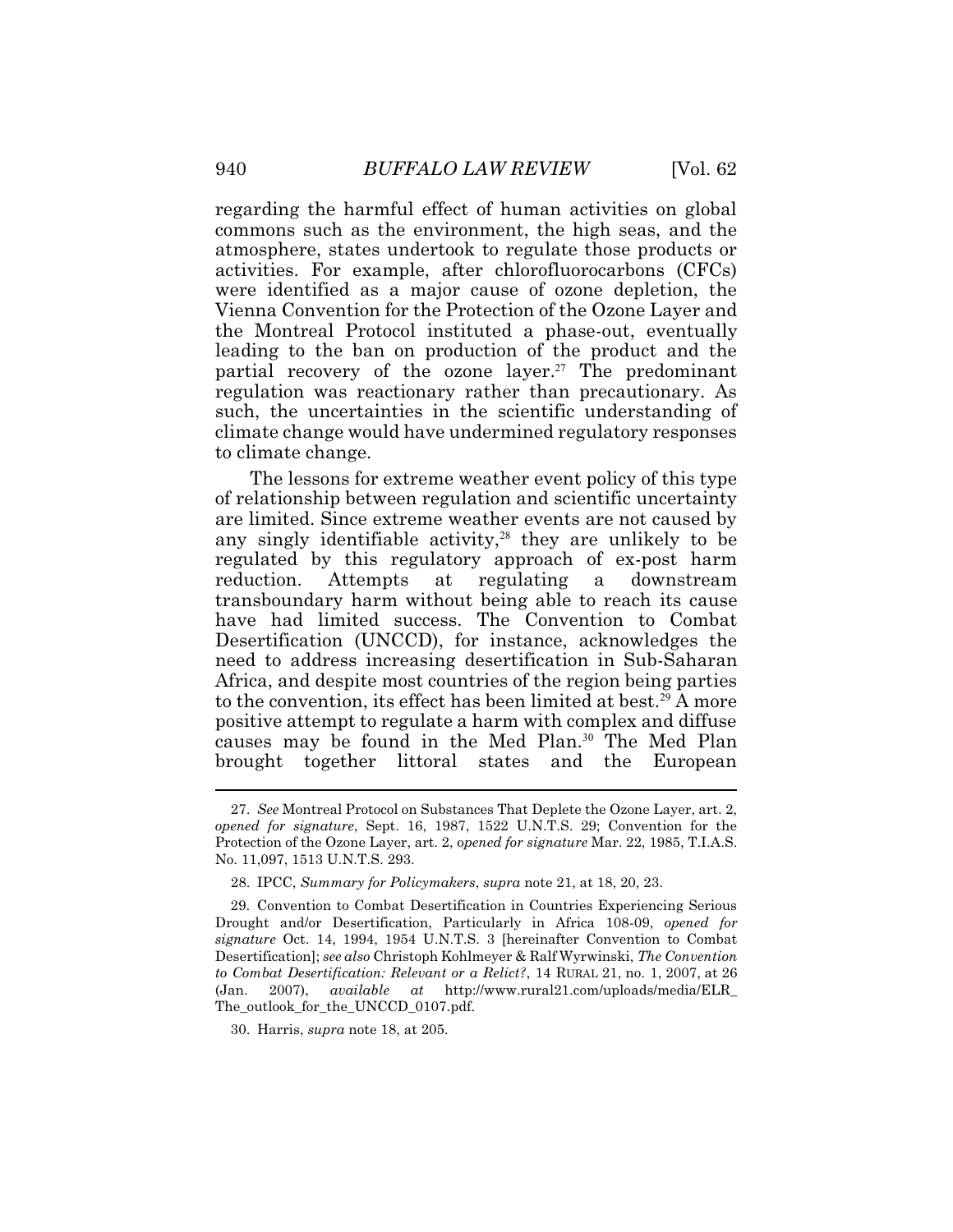Community to protect the Mediterranean Sea's environment from pollutants that were contaminating the water and surrounding state [shores.](https://shores.31)<sup>31</sup> The moderate success of this plan is thought to be attributed to an increase of "'governmental learning,' a process whereby scientists and ecologists informed domestic and foreign policy-makers about the extent of the problem so as to elicit their interest in protecting the Mediterranean."<sup>32</sup> Following such protecting the Mediterranean."<sup>32</sup> Following such involvement, governments were able to overcome the domination of stronger states and recalculate their interests in light of the "professional campaign [led by ecologists and marine scientists] to spread information."<sup>33</sup>

#### B. *Second Moment: "If You Break It, You Buy It"*

As technology advanced, so did our understanding of the climate system and the capabilities of scientific models of climate. From the late 1970s through the 1990s, two major developments transformed the field. First, the use of remote sensors, such as radar and satellite measurements, morphed climate and earth sciences from data poor to data rich disciplines. Second, with improved physical understanding and rapid advances in computing power, scientists were able to develop large-scale global models that improved projections on climate change. Consensus in the scientific community started to form about anthropogenic warming by the late 1980s, and the Intergovernmental Panel on Climate Change (IPCC) was established in  $1988^{34}$  Although the understanding of atmospheric physics and chemistry improved greatly during this time, deep uncertainties continued to remain. In particular, debates remained about the nature and cause of warming temperatures around the world, with larger uncertainties in the characterization and attribution of extreme weather or hydrological events. The first, second, and third assessment reports of the IPCC were

33. *Id*.

<sup>31.</sup> *Id.*

 <sup>32.</sup> *Id*. at 206.

 <sup>34.</sup> *History*, INTERGOVERNMENTAL PANEL ON CLIMATE CHANGE, <http://www>. ipcc.ch/organization/organization\_history.shtml (last visited May 19, 2014).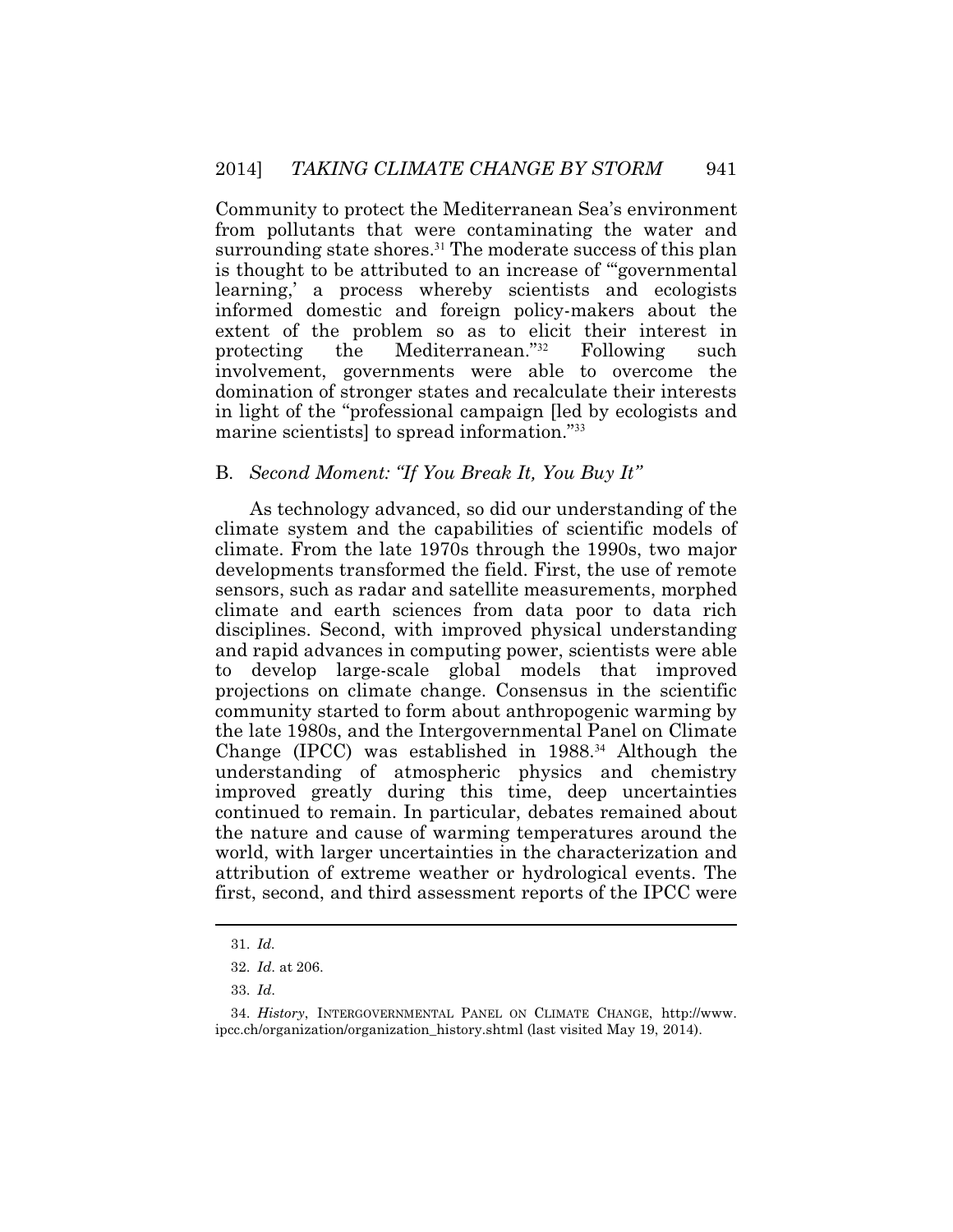published in 1990, 1995, and 2001, respectively, and gradually provided more credence to the possibility of anthropogenic [warming.](https://warming.35)<sup>35</sup> While the human activity contribution to climate change is now well established, the statements continued to be caveated with various measures of [uncertainties.](https://uncertainties.36)<sup>36</sup>

This decrease in uncertainty in our understanding of atmospheric physics and chemistry opened up the possibility of global treaties. As the success of the Montreal Protocol demonstrates, the ability of atmospheric scientists to firmly establish the scientific validity of their claims and influence policy was becoming [clear.](https://clear.37)<sup>37</sup> As Harris notes, "[a]ccording to Benedick's account, 'Close collaboration between scientists and key government officials who became convinced of the long-term dangers ultimately prevailed over more parochial and short-run interests of national politicians.'"<sup>38</sup> Discussing the success of the Montreal Protocol, Harris wrote that "[i]t was partly due to the influence of scientists that political leaders took action on ozone despite there still being considerable uncertainty about the full nature of the problem."<sup>39</sup> The atmospheric scientists were eventually awarded the Nobel Prize in Chemistry for their<br>contributions.<sup>40</sup> However, despite this progress in However, despite this progress in atmospheric chemistry and their impacts on global treaties of immense societal importance, debates continued to linger in areas such as climate science.

The policy response in the 1970s and 1980s reflected the rather gradual shift from the debate on whether climate change was happening to how it was unfolding. The fourth

 publications\_and\_data/publications\_and\_data\_reports.shtml#1. 35. For an electronic version of the IPCC Assessment Reports, see *Reports*, INTERGOVERNMENTAL PANEL ON CLIMATE CHANGE, <http://www.ipcc.ch>/

 36. *See generally* IPCC, *Summary for Policymakers*, *supra* note 21.

 37. Harris, *supra* note 18, at 208.

 <sup>38.</sup> *Id.*

 <sup>39.</sup> *Id*.

<sup>40.</sup> Press Release, The Royal Swedish Academy of Sciences (Oct. 11, 1995), *available at* [http://www.nobelprize.org/nobel\\_prizes/chemistry/laureates/1995](http://www.nobelprize.org/nobel_prizes/chemistry/laureates/1995)/ press.html.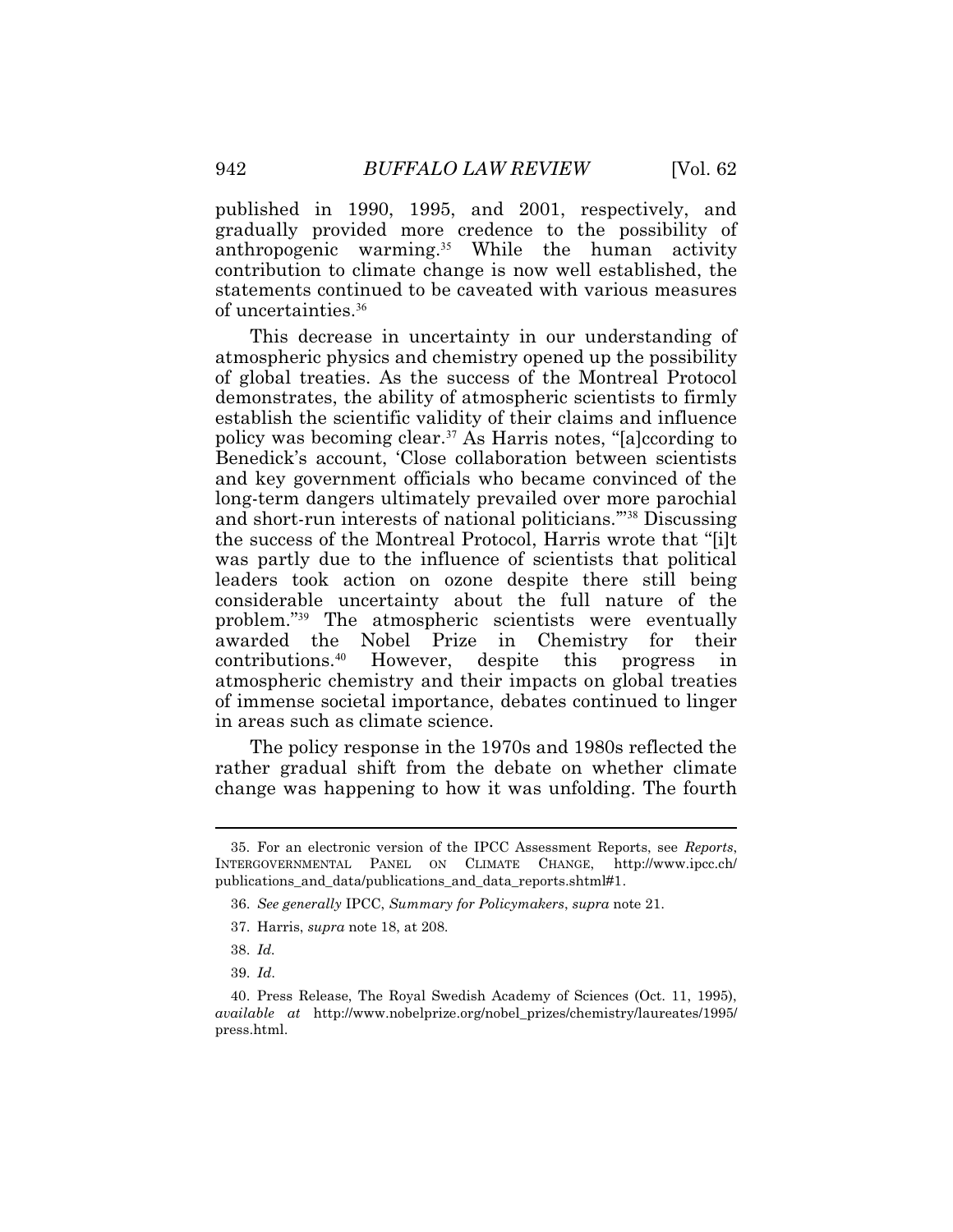assessment report (AR4) of the IPCC in 2007 was the first to conclude, based on the available scientific literature, that (a) global warming was indeed happening, and (b) anthropogenic emissions were the most likely [cause.](https://cause.41)<sup>41</sup> The anticipated impact of such a major declaration was expected to be large, not just on climate science, but also on international treaties and national policy. The IPCC was awarded the Nobel Peace Prize for this [effort.](https://effort.42)<sup>42</sup> However, the impact in practice has fallen short.

With human contributions identified as a cause, the regulatory response was to allocate responsibility based on what each state had historically contributed to emissions and other climate-changing activities. This focus on past contributions led to the development of principles such as "polluter-pays" and "common but differentiated responsibilit[ies]."<sup>43</sup> Further scientific advancements on the understanding of greenhouse gas (GHG) emissions' contribution to climate change allowed policy-makers to use not only current emissions, but also predictions of future emissions to apportion the burden among the states. Policies of the 1990s and early 2000s reflected these advancements by introducing carbon-trading [ideas.](https://ideas.44)<sup>44</sup> In this regulatory

42. Press Release, The Norwegian Nobel Committee (Oct. 27, 2007), *available at* [http://www.nobelprize.org/nobel\\_prizes/peace/laureates/2007/press.html.](http://www.nobelprize.org/nobel_prizes/peace/laureates/2007/press.html)

 43. Rio Declaration on Environment and Development, Principles 7, 15, *adopted* June 13, 1992, 31 I.L.M. 874, 877, 879.

 44. Aside from the Kyoto Protocol carbon trading scheme, a number of entities have developed carbon trading schemes, including Australia, New Zealand, the EU, Tokyo, and several U.S. states (including the New York state Regional Greenhouse Gas Initiative, the Chicago Climate Exchange, and five U.S. states in conjunction with four Canadian provinces through the Western Climate Initiative). *See* Climate Change Response (Emissions Trading) Amendment Act 2008 (N.Z.); *About the WCI*, WESTERN CLIMATE INITIATIVE, <http://www.westernclimateinitiative.org/organization>(last visited May 19, 2014); *Chicago Climate Exchange*, INTERCONTINENTAL EXCHANGE, <https://www.theice>. com/ccx.jhtml (last visited May 19, 2014); *Emissions Trading System*, EUROPEAN COMMISSION, [http://ec.europa.eu/clima/policies/ets/index\\_en.htm](http://ec.europa.eu/clima/policies/ets/index_en.htm) (last updated May 14, 2014); *Greenhouse Gas Reduction Scheme*, INDEPENDENT PRICING AND REGULATORY TRIBUNAL, <http://www.ipart.nsw.gov.au/Home/Industries>/ Electricity/Greenhouse\_Gas\_Reduction\_Scheme (last visited May 19, 2014); *The* 

<sup>41.</sup> INTERGOVERNMENTAL PANEL ON CLIMATE CHANGE, CLIMATE CHANGE 2007: SYNTHESIS REPORT 30, 37 (2007), *available at* <http://www.ipcc.ch/pdf/assessment>report/ar4/syr/ar4\_syr.pdf.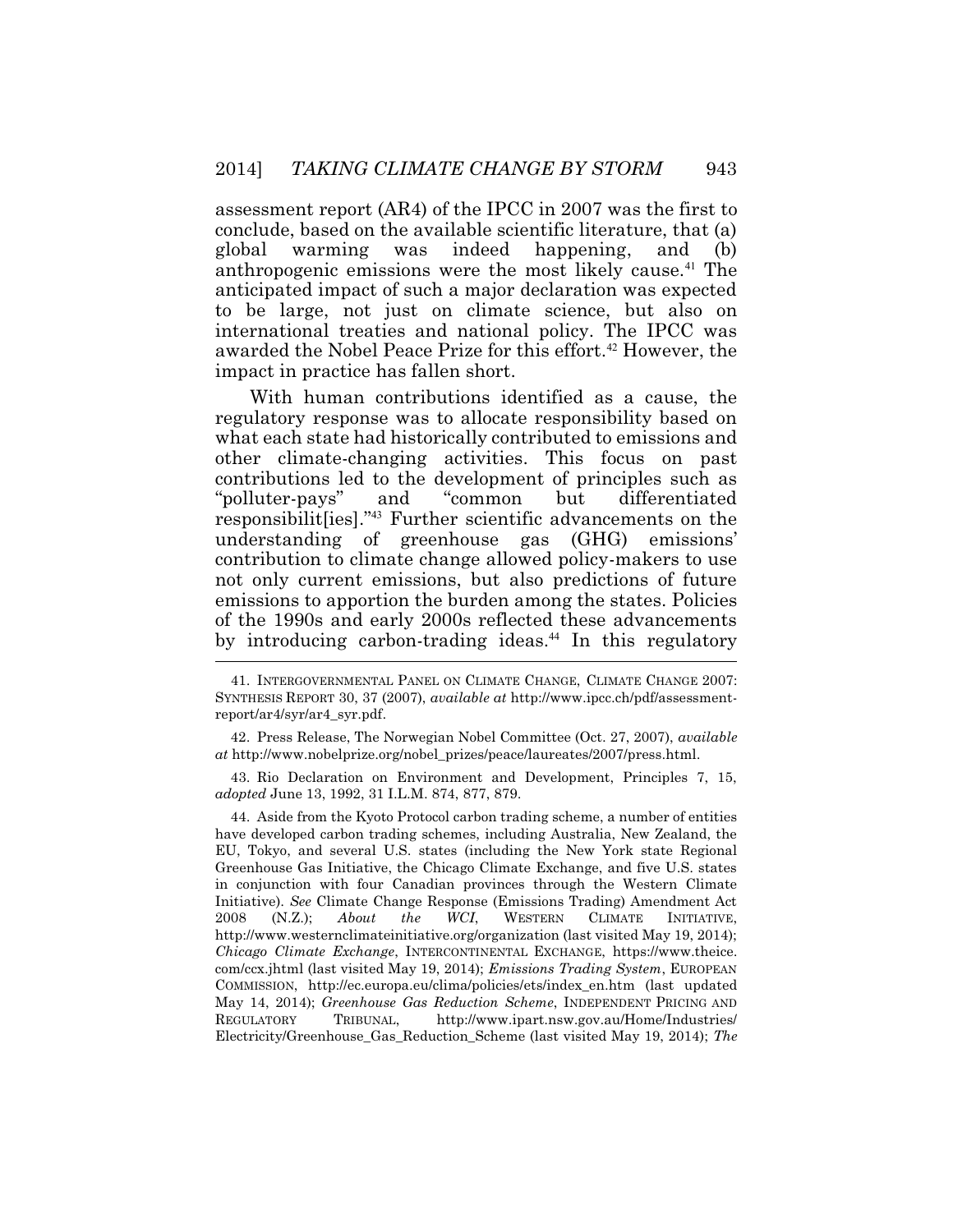in the near [future.](https://future.46)<sup>46</sup> model, the difficulty is to allocate shares and to enforce the commitments framework on reluctant actors who have already enjoyed the benefit of their contribution to the common harm and are less eager to bear the cost. The incentive to free-ride is extremely high, both for historic contributors and for prospective contributors. As has been amply demonstrated by the experience of the Kyoto Protocol,<sup>45</sup> the collective action problem is acute. Preliminary reports about the upcoming report from the UN Panel on Climate Change (i.e., the Fifth Assessment Report or AR5) and the recent literature suggest that only limited improvements can be expected from the current generation of models, such that the scientific uncertainty regarding global climate modeling is unlikely to dramatically decrease

The benefit of this model is that scientific uncertainty regarding the location of the harm is irrelevant to legal commitments. The regulatory framework is solely concerned with who is responsible for past harm, who is a current contributor, and who will be a future contributor. The UNFCCC reflects this approach to some extent. It recognizes that states have contributed diversely to the harm and calls

 46. *See generally* Reto Knutti & Jan Sedlácek, *Robustness and Uncertainties in the New CMIP5 Climate Model Projections*, NATURE CLIMATE CHANGE, 1 (2012), *available at* <http://www.iac.ethz.ch/people/knuttir/papers/knutti12natcc.pdf>; Mark Maslin & Patrick Austin, *Uncertainty: Climate Models At Their Limit?*, 486 NATURE 183 (2012), *available at* <http://www.nature.com/nature/journal/v486>/ n7402/full/486183a.html; *see also* IPCC, *Summary for Policymakers*, *supra* note 21, at 15.

*Regional Greenhouse Gas Initiative*, N.Y. DEP'T OF ENVTL. CONSERVATION, <http://www.dec.ny.gov/energy/rggi.html> (last visited May 19, 2014); *Tokyo Kicks Off Carbon Trading Scheme*, THE GUARDIAN (Apr. 8, 2010), http:// <www.theguardian.com/environment/2010/apr/08/tokyo-carbon-trading-scheme>.

<sup>45.</sup> The status of ratifications shows that some emissions contributors listed in Annex I of the UNFCCC are not are not parties to the Protocol, which would have resulted in binding emission targets for these countries. Kyoto Protocol to the United Nations Framework Convention on Climate Change, art. 2, Dec. 10, 1997, U.N. Doc FCCC/CP/1997/7/Add.1, 37 I.L.M. 22 (1998) [hereinafter Kyoto Protocol]. For a list of Annex I countries, *see* United Nations Framework Convention on Climate Change, Annex I, May 9, 1992, S. Treaty Doc No. 102-38, 1771 U.N.T.S. 107 [hereinafter UNFCCC].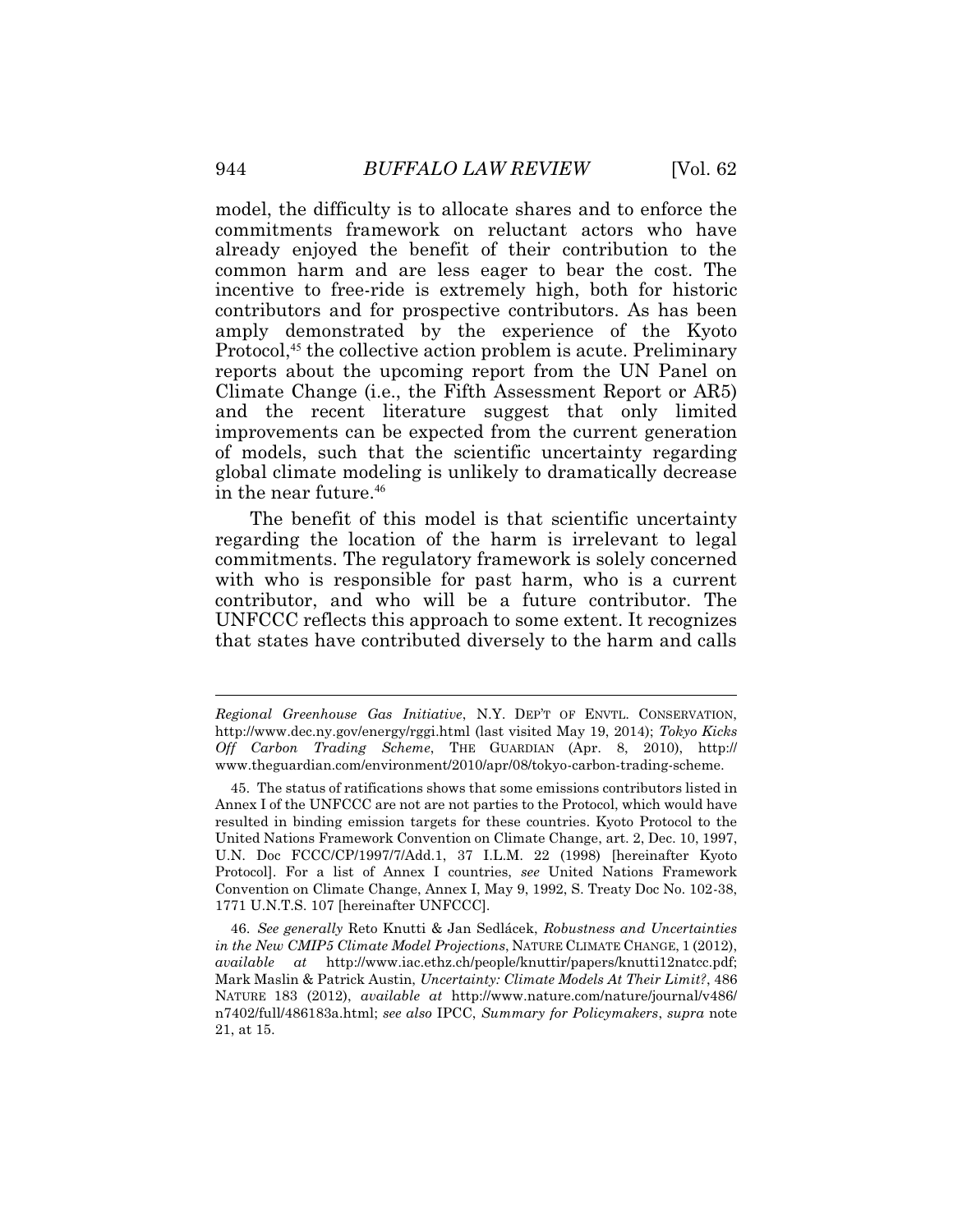for commitments on that [basis.](https://basis.47)<sup>47</sup> The Kyoto Protocol's 1990 baselines and its tiered commitment system is further embodiment of this model. Historic contributors to GHG emissions have binding reduction targets (the Annex I countries) and the debate raged over whether China, a fast growing but recent contributor, should also have been included in that [group.](https://group.48)<sup>48</sup>

 where extreme weather might occur is largely irrelevant to This regulatory model holds valuable lessons in the extreme weather event context. Since it is concerned with apportioning obligations in relation to the contribution to the root cause of the harm, scientific uncertainty regarding policy-making. The only pertinent issue is whether GHG emissions are the cause of increased extreme weather events: if science can give a reasonable level of certainty that the causal relationship exists, then apportioning principles could form the basis for regulation.

The SREX Report provides a bifurcated answer to this question. On one hand, it establishes with a fairly high degree of certainty a causal relationship between anthropogenic climate change and an increase in the frequency, duration, and severity of heat waves and [precipitations.](https://precipitations.49)<sup>49</sup> On the other hand, it provides less clarity with respect to a possible link between increased floods, hurricanes, and droughts, and anthropogenic climate [change.](https://change.50)<sup>50</sup> Uncertainty is likely to reduce with respect to

48. Kyoto Protocol, *supra* note 45. For a list of Annex I countries, see UNFCCC, *supra* note 45.

49. SREX Report, *supra* note 1, at 119.

50. *Id.* 

 Parties' starting points and approaches, economic structures and resource bases, 47. UNFCCC, *supra* note 45, art. 3(1) ("The Parties should protect the climate system for the benefit of present and future generations of humankind, on the basis of equity and in accordance with their common but differentiated responsibilities and respective capabilities. Accordingly, the developed country Parties should take the lead in combating climate change and the adverse effects thereof."); *id.* art.  $(4)(2)(a)$  ("... and taking into account the differences in these the need to maintain strong and sustainable economic growth, available technologies and other individual circumstances, as well as the need for equitable and appropriate contributions by each of these Parties to the global effort regarding that objective.").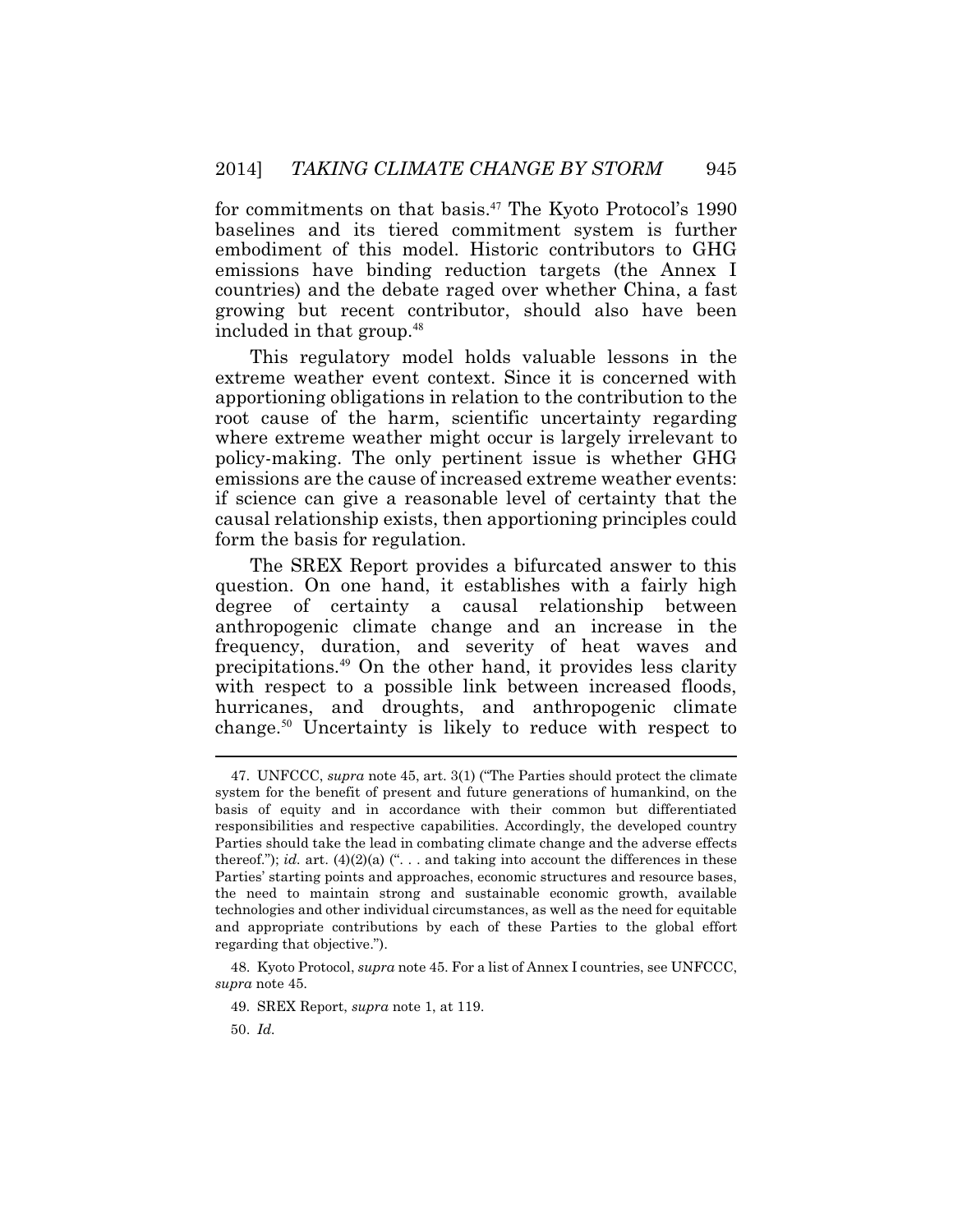causation dynamics for precipitation extremes, but less progress is expected in the understanding of the relationship between climate change and increased hurricanes and [floods.](https://floods.51) $51$ 

Establishing the link between anthropogenic climate change and extreme weather events is an issue of attribution. As climate change is by nature a statistical phenomenon, scientists cannot assert that any particular event is directly attributable to global warming, but scientists have proven that climate change has had a significant impact on extreme weather [events.](https://events.52)<sup>52</sup> Jerry Meehl of the National Center for Atmospheric Research (NCAR) analogizes the use of steroids in baseball<sup>53</sup>: a baseball player has a certain average level of home run production in his baseball career before he allegedly starts taking steroids. After that, his home run production increases, and he sets the single season record for home runs. While we cannot say that any particular home run was enabled by the use of performance enhancers, we know that the odds of hitting a home run have [increased.](https://increased.54)<sup>54</sup>

Climate change has caused a similar shift in relation to the occurrence of extreme weather events. "A changing climate leads to changes in the frequency, intensity, spatial extent, duration, and timing of weather and climate extremes, and can result in unprecedented extremes."<sup>55</sup> Because the probability of changes in climate extremes has generally increased due to climate change, it may be possible to attribute the occurrence of a specific extreme weather

52. SREX Report, *supra* note 1, at 8-9, 127.

 53. AtmosNews, *Steroids, Baseball, and Climate Change*, UNIV. CORP. FOR ATMOSPHERIC RESEARCH (Feb. 2012), <https://www2.ucar.edu/atmosnews>/ attribution/steroids-baseball-climate-change.

 science and models. Predictability (i.e., intrinsic variability issues) is more of an 51. Usually, this is a combination of the unknowns in physics, inability of models to capture even that physics that is known, and intrinsic system uncertainties. Some of these issues are caused by long-standing gaps in the issue for hurricanes and tornadoes and less for temperature extremes, with heavy rain somewhere in between.

 <sup>54.</sup> *Id.*

 <sup>55.</sup> SREX Report, *supra* note 1, at 115.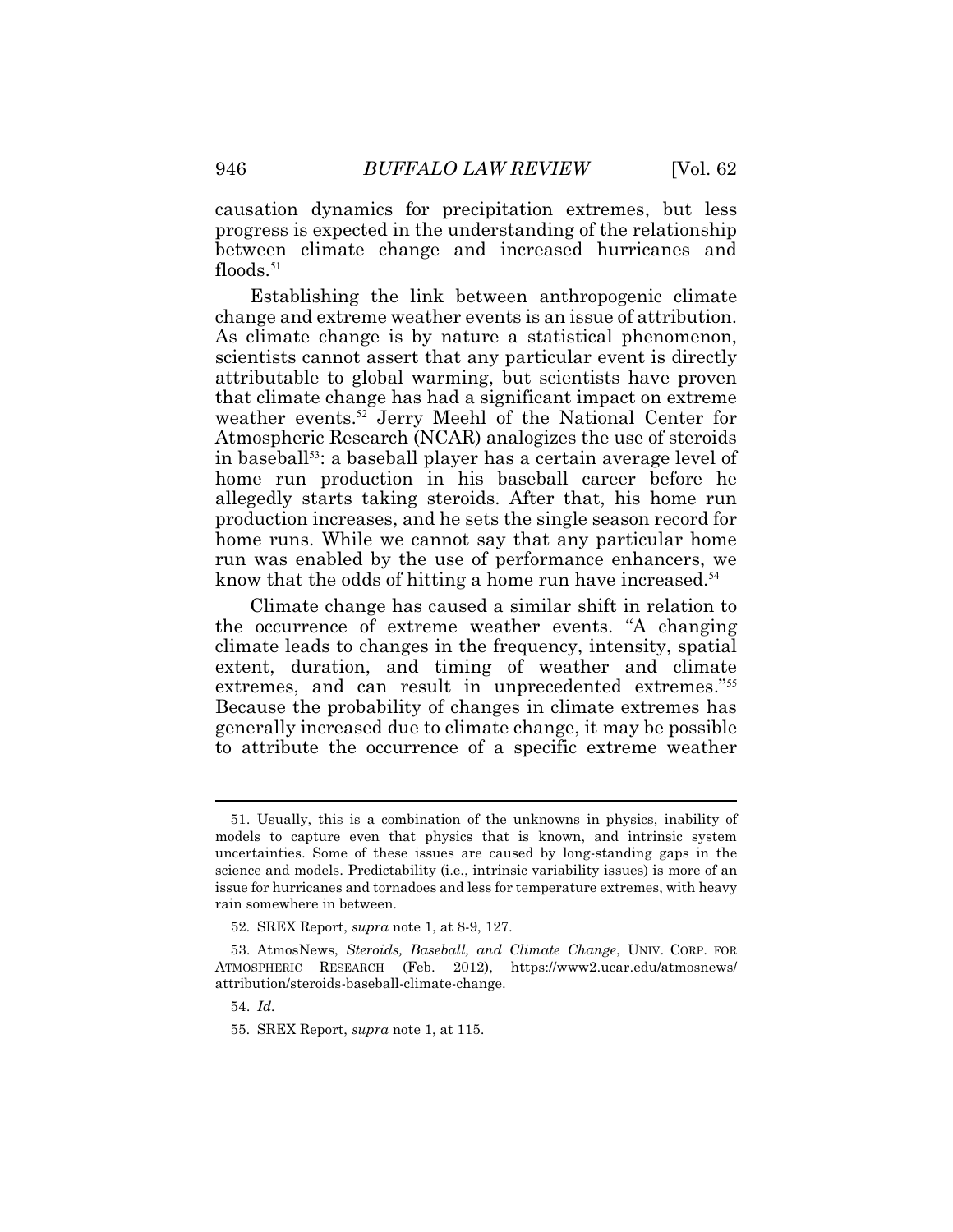event to the changed probability of its [occurrence.](https://occurrence.56)<sup>56</sup> The SREX Report notes that "climate models can sometimes be used to identify if specific factors are changing the likelihood of the occurrence of extreme events" as was the case for the European heat wave in 2003.<sup>57</sup> The SREX Report recalls that "a model experiment indicated that human influences more than doubled the likelihood of having a summer in Europe as hot as that of 2003."<sup>58</sup>

 developing in that area? This scientific uncertainty regarding contribution to climate change and extreme weather events may undermine a regulatory policy model where obligations are apportioned to causation. The implications are far-reaching. While causation and apportioning between levels of emissions and increased extreme weather events is fairly well established, a breakdown by classes of weather events would be more difficult to define. Mitigation and remediation policies, if passed on an apportioning model between responsibility for climate change emissions and resulting damages, would have to be devised on an aggregate basis, lumping together all damages from extreme weather events. However, the vulnerability to extreme events varies by communities. Even if it is established that the emitters bear a responsibility to prevent, mitigate, and alleviate, what responsibility befalls on the local community to also reduce its vulnerability? For instance, an alluvial plain community that is more vulnerable to floods due to climate change should receive, under an apportionment model, some compensation for the damages incurred, but does it also mean that such a community should limit its exposure by not further

This "moment" in regulatory history also saw a shift from strictly reactionary policy-making to some level of precautionary [regulation.](https://regulation.59)<sup>59</sup> The argument is that the precautionary principle justifies regulation in the absence of

<sup>56.</sup> *Id.* at 127.

 <sup>57.</sup> *Id.*

 <sup>58.</sup> *Id.*

 <sup>59.</sup> Sonia Boutillon, Student Note, *The Precautionary Principle: Development of an International Standard*, 23 MICH. J. INT'L L. 429, 430-31 (2002).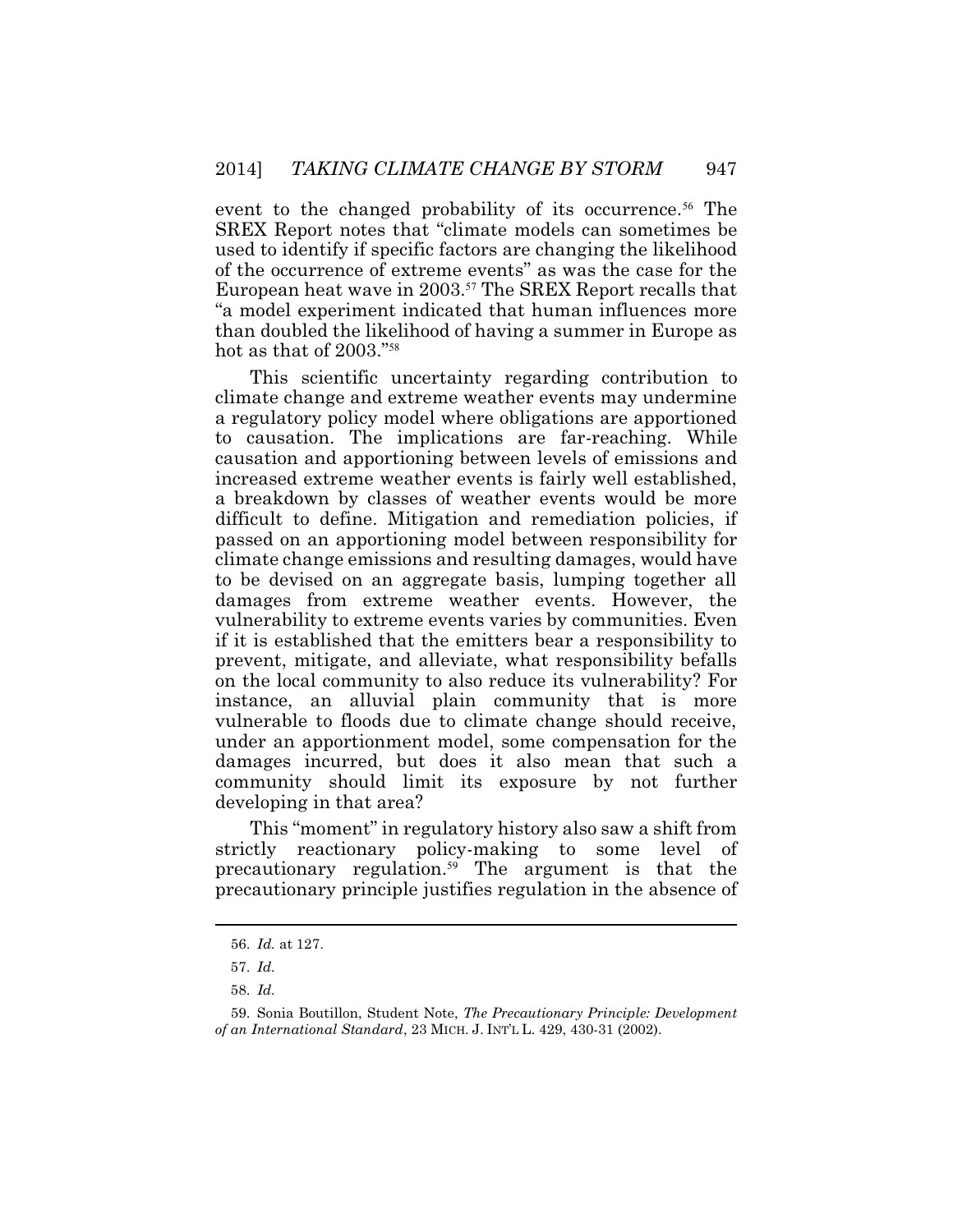scientific certainty if there is a substantial risk of irreversible harm.<sup>60</sup> The main drawback for this regulatory model is that it would only be effective at managing extreme weather events at the global scale by eliminating their general cause: climate change. In other words, assuming that climate change is the main cause of increased extreme weather events, this model will only work if it successfully prevents or reverses climate change. There are increasing indications, however, that prevention of climate change has failed and that reversal is unlikely in the short to medium term.<sup>61</sup>

#### C. *Third Moment: Think Global, Act Local?*

 latter part of the 1990s and into the new millennium, Progress on the scientific understanding of climate change was significant for a number of years and several hypotheses about global warming, anthropogenic causes, extreme weather events, and their impacts on natural hazards and disasters, were examined and accepted with various margins of [uncertainty.](https://uncertainty.62) $62$  However, towards the questions arose regarding the gains achieved from successive generation global climate models and the uncertainties these gains yielded. Scientists know much more about climate change, with a greater degree of certainty in some cases, but also recognize that in many important situations, scientific understanding is still limited and improvements on current models are few and far [between.](https://between.63)<sup>63</sup>

 With both the science and the policy-making at a standstill at the global scale, the action has moved to the regional and local scales. Climate change modeling now aims to improve the resolution of global scale models, as well as regional models and statistical methods, and address discrepancies between global, regional, and local predictions. In particular, scientists aimed to downscale the results at the local level by using regional climate models and/or statistical

- 62. SREX Report, *supra* note 1, at 6.
- 63. IPCC, *Summary for Policymakers*, *supra* note 21, at 15-16.

<sup>60.</sup> *Id.*

 <sup>61.</sup> INTERGOVERNMENTAL PANEL ON CLIMATE CHANGE, CLIMATE CHANGE 1995, at 28 (1995), *available at* <http://www.ipcc.ch/pdf/climate-changes-1995/ipcc-2nd>assessment/2nd-assessment-en.pdf.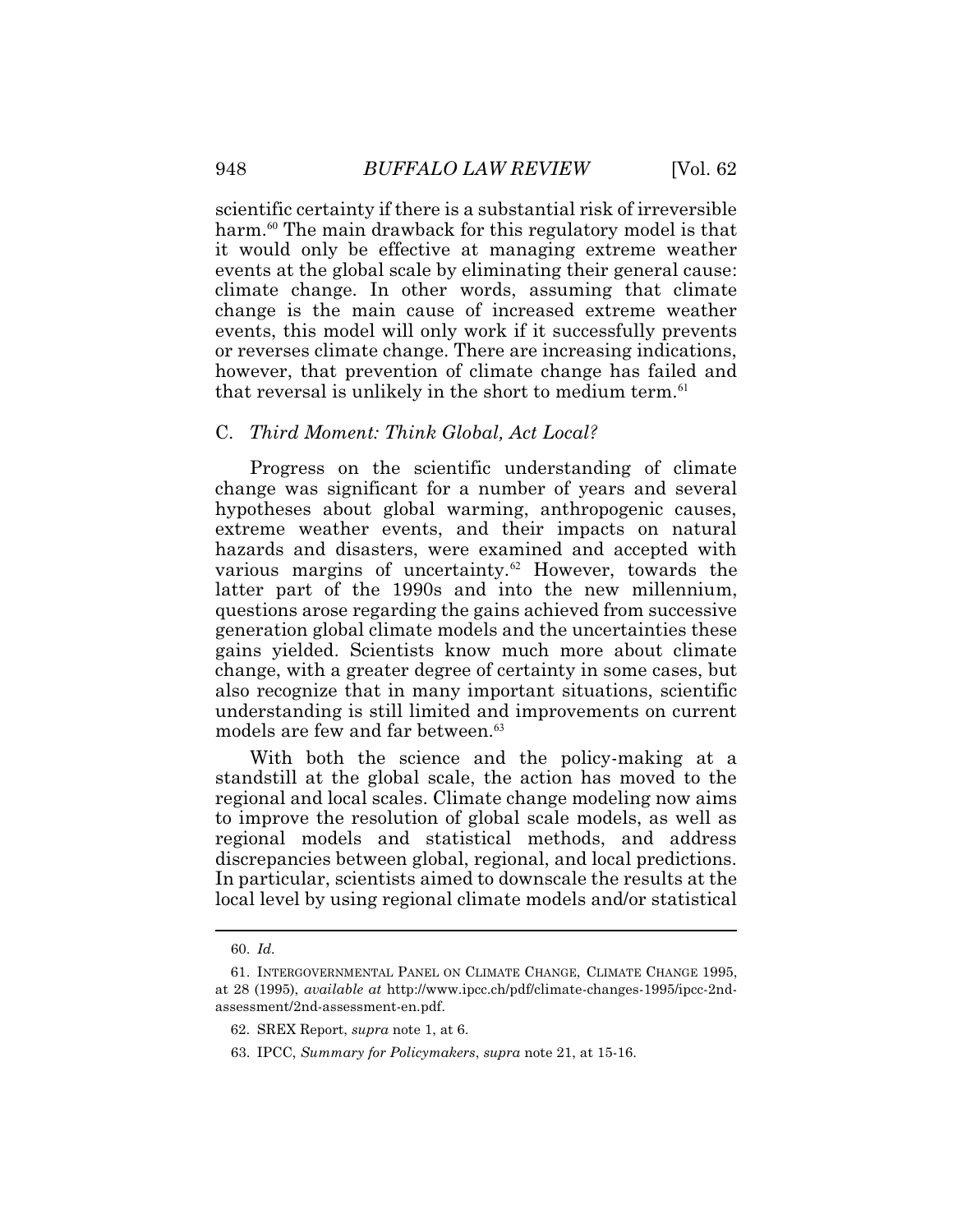procedures. In pursuance of that goal, scientists have established systematic procedures to further develop and manage simulations from global and regional climate models. Scientists are now observing and modeling a wider range of earth system components and processes, such as land and vegetation models, ocean models, and sea ice models, in an effort to understand the contributions of these processes and improve overall [projections.](https://projections.64)<sup>64</sup>

International policy from the late 2000s to date has mirrored this refocus. In fact, the recently released Fifth Assessment Report from the IPCC calls for immediate action to head off the worst of the damage impacts of climate change, noting that "adaptation and mitigation choices in the near-term will affect the risks of climate change throughout the 21st century."<sup>65</sup> Regional organizations, such as  $APEC^{66}$ and ASEAN,<sup>67</sup> that were founded for other purposes are now finding it within their mandate to consider the impact of climate change on their members. This localization of focus translates into policy decisions that increase local adaptation and mitigation efforts. Unlike in the second "moment" where

65. INTERGOVERNMENTAL PANEL ON CLIMATE CHANGE, *Summary for Policymakers*, *in* CLIMATE CHANGE 2014: IMPACTS, ADAPTATION, AND VULNERABILITY 10 (2014), <http://ipcc-wg2.gov/AR5/images/uploads>/ IPCC\_WG2AR5\_SPM\_Approved.pdf.

66. APEC was established "to support sustainable economic growth and prosperity in the Asia-Pacific region." *About APEC: Mission Statement*, ASIA-PACIFIC ECON. COOPERATION, <http://www.apec.org/About-Us/About-APEC>/ Mission-Statement.aspx (last visited Apr. 27, 2014). The organization's Emergency Preparedness initiative aims "to better prepare for and respond to emergencies and [weather-related] disasters by helping to reduce the risk of disasters and building business and community resilience." *Emergency Preparedness*, ASIA-PACIFIC ECON. COOPERATION, <http://www.apec.org/Home>/ Groups/SOM-Steering-Committee-on-Economic-and-Technical-Cooperation/ Working-Groups/Emergency-Preparedness.aspx (last visited Apr. 27, 2014).

67. ASEAN has committed to encouraging its member states to support and participate in the UNFCCC. *ASEAN Leaders' Statement on Climate Change to the 17th Session of the Conference of the Parties to the United Nations Framework Convention on Climate Change (UNFCCC) and the 7th Session of the Conference of Parties Serving as the Meeting of Parties to the Kyoto Protocol*, ASEAN (Nov. 17, 2011), <http://environment.asean.org/wp-content/uploads/2012/11/ASEAN>\_ Leaders\_Statement\_on\_Climate\_Change.pdf.

<sup>64.</sup> *See generally* Kumar et al., *Regional and Seasonal Intercomparison of CMIP3 and CMIP5 Climate Model Ensembles for Temperature and Precipitation*, 42 CLIMATE DYNAMICS (forthcoming 2014).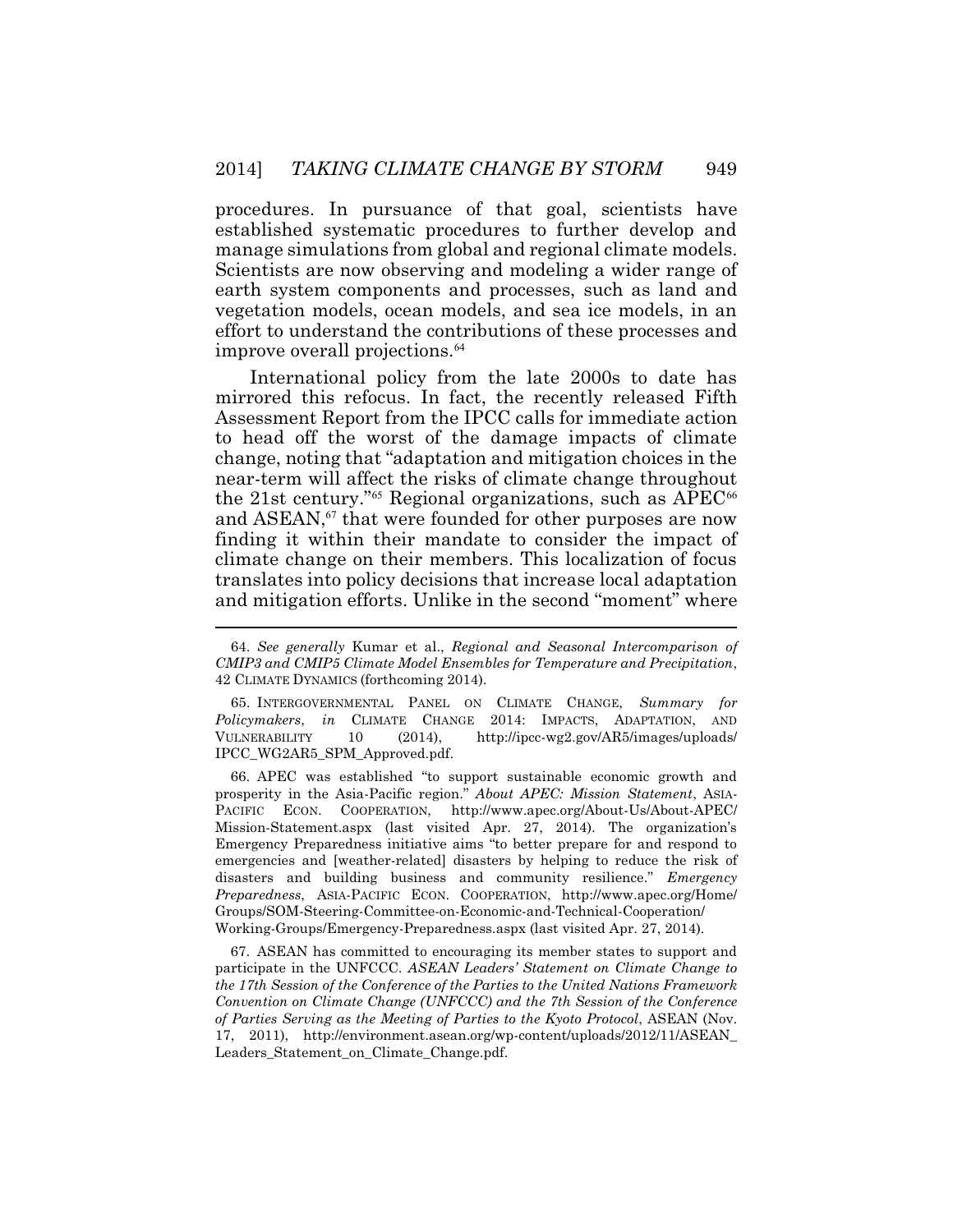action (and hence cost) was apportioned to causation, the burden of intervention seems to be displaced to the place where the harm is, or will be, felt. In this type of governance intervention, there may be a lower collective action problem, because there are fewer actors to coordinate and they tend to be a more homogenous constituency with a direct interest. The move away from a single, global regulatory framework also allows for diverse regulatory experimentation. However, a drawback of local or regional-based regulatory models is that they most likely mean that the costs will be left for the local or regional groups to bear, regardless of who is responsible for the harm.

The implications of this third regulatory model in the extreme weather events context are also problematic. While policy-makers might be better able and willing to act at the local or regional scale, the scientific modeling capability is much more limited and uncertain. This regulatory approach requires a more accurate scientific understanding of the localization of the harm, rather than the cause of the harm in the previous moment. With respect to modeling of extreme weather events, this is a major challenge.

Overall then, the three regulatory models for climate change have all been fraught with failure, but most critically for extreme weather events management, they can be read as a roadmap of the policy challenges in this field. Reactive regulation in the face of harm (first "moment") does not facilitate prevention; apportionment of responsibility to emissions (second "moment") requires a causation link between emissions and extreme events and requires participation of all major emitters; local adaptation and mitigation (third "moment") burdens the affected local communities and gives no leverage to stem the root cause of climate change at the global level. The following Section attempts to model the dilemmas of policy-making for extreme climate events in the face of collective action and scientific uncertainty at various geographic scales.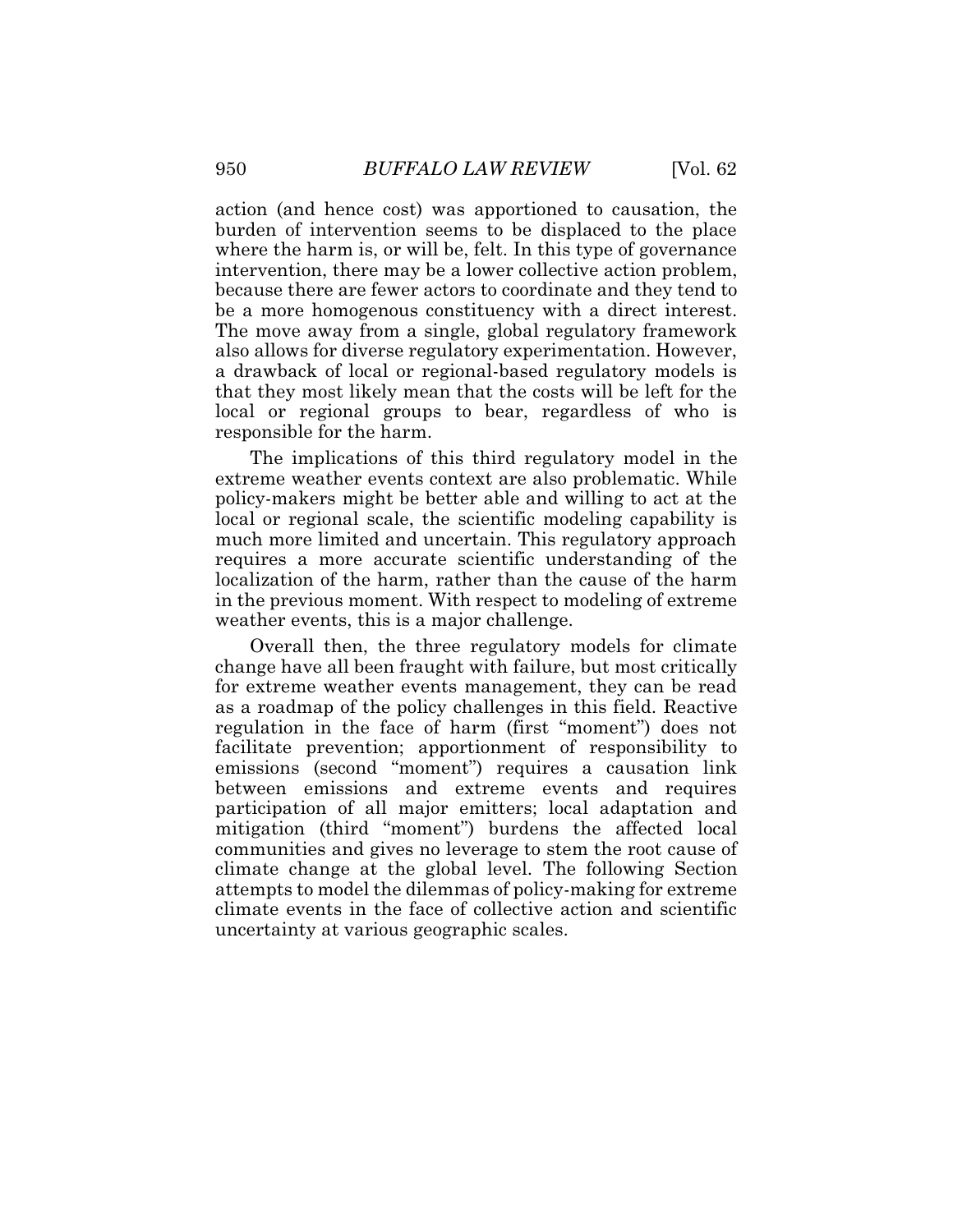### D. *Collective Action, Scientific Uncertainty, and Geographic Scale: A Triangle of Impossibilities?*

Schiermeier recently highlighted the scope and nature of scientific uncertainty in the [field.](https://field.68)<sup>68</sup> He argued that while anthropogenic global warming may be scientifically well established, "[t]he sad truth of climate science is that the most crucial information is the least reliable."<sup>69</sup> The gaps highlighted in the article include our inability to project at (high-resolution) scales relevant for decision-makers, lack of understanding of precipitation processes, inadequate understanding of the impacts of aerosols, and the lingering controversies in reconstructions of historical millennial scale climate change from proxy [records.](https://records.70)<sup>70</sup> In 2012, the IPCC's Special Report on Extremes (SREX) noted the high degree of uncertainty with precise projections and locations of extreme weather or hydrological events related to climate [change.](https://change.71)<sup>71</sup> Growing heat waves and heavy precipitation events have been statistically related to human-induced warming at aggregate scales for a [while.](https://while.72)<sup>72</sup> Emerging literature has highlighted the possibility of exacerbating droughts<sup> $73$ </sup> and an increase in the more intense tropical cyclones<sup> $74$ </sup> with climate change, despite remaining [uncertainties.](https://uncertainties.75)<sup>75</sup> There have even been occasional attempts to attribute specific regional and seasonal extreme events to anthropogenic global warming; however, such attempts continue to be fraught with [uncertainties.](https://uncertainties.76)<sup>76</sup>

While promising in terms of decreased collective action problems, local or regional regulatory intervention will have

- 70. *See id.* at 284-87.
- 71. SREX Report, *supra* note 1, at 130.
- 72. *Id.* at 141-43.
- 73. *Id.* at 13.
- 74. *Id.* at 9.
- 75. *Id.* at 130.
- 76. *Id.* at 127.

<sup>68.</sup> Quirin Schiermeier, *The Real Holes in Climate Science*, 463 NATURE 284, 284 (2010).

 <sup>69.</sup> *Id.*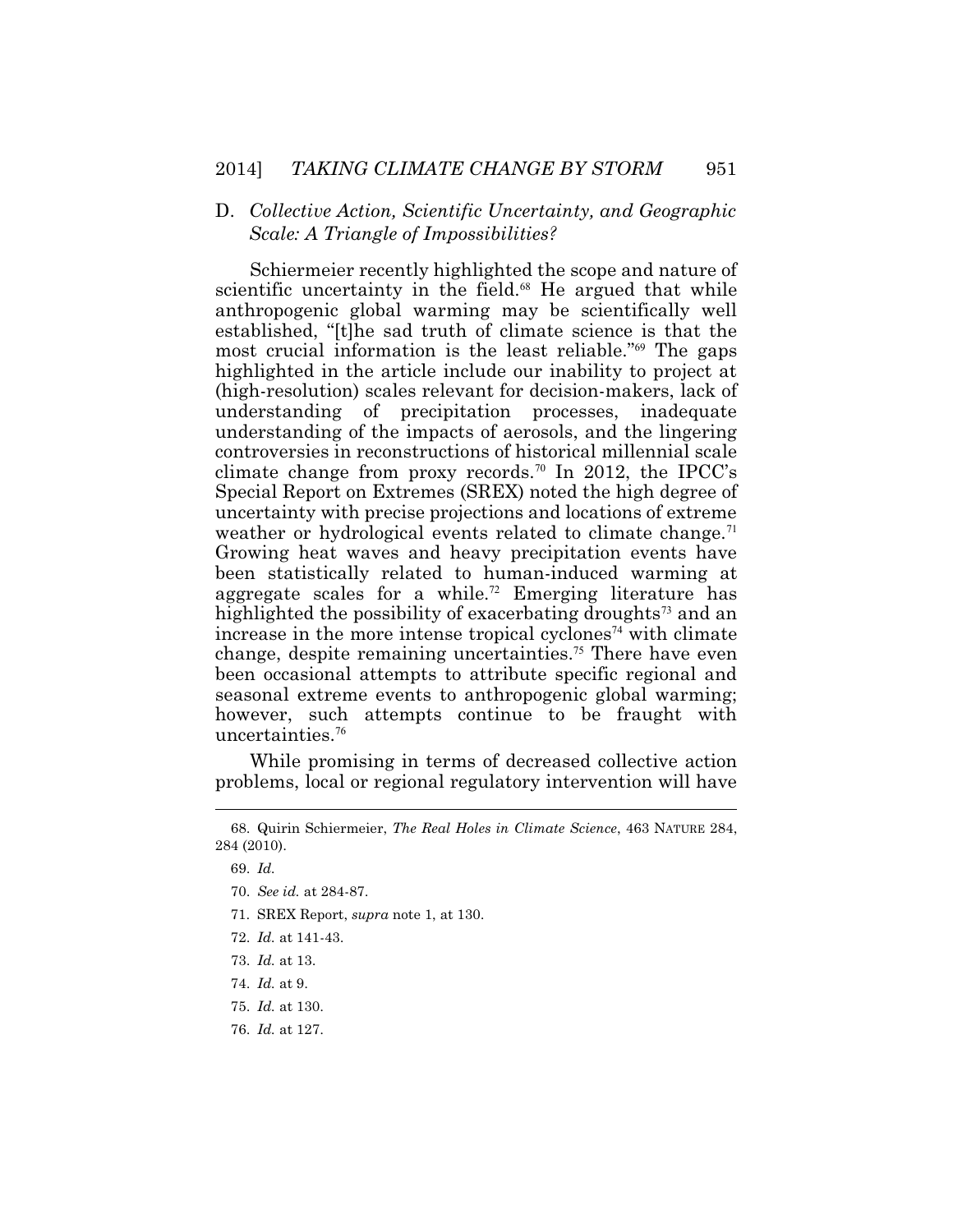to contend with dramatically more scientific uncertainty regarding the location and extent of extreme weather events. This is important in light of the fact that most regulatory interventions include a cost-benefit [analysis.](https://analysis.77)<sup>77</sup> It may be that once uncertainty is factored in, the cost-benefit analysis of intervention at the local scale will never support preventive intervention. Put simply, a cost-benefit based regulatory approach means that if there is no real understanding of the probability that the next tsunami will hit a particular coastal town, then it may not be worthwhile to erect sea defenses in that locality, compared to the cost of rebuilding after the fact in the place where the damage actually occurred.



**Figure 1. Extreme Weather Events Triangle of Impossibilities** 

To this day, it seems that most policy interventions have failed or are likely to fail because of what we could term a triangle of impossibilities specific to extreme weather events (Figure 1). For a given geographic scale, scientific uncertainty and collective action problems are in an inverse relationship. At the scale where there is the most scientific certainty, the collective action problem is at its peak, likely defeating any attempt at effective international disciplines. At the local scale where policies are more likely to be implemented, scientific uncertainty regarding extreme weather events is at its maximum, such that it will be difficult for policy-makers to rely on scientific models (Table

 $\overline{a}$ 

 NICK HANLEY & CLIVE L. SPASH, COST-BENEFIT ANALYSIS AND THE ENVIRONMENT 4- 77. *See, e.g.*, Exec. Order No. 13563, 76 Fed. Reg. 3821, 3821 (Jan. 12, 2011); 7 (1993).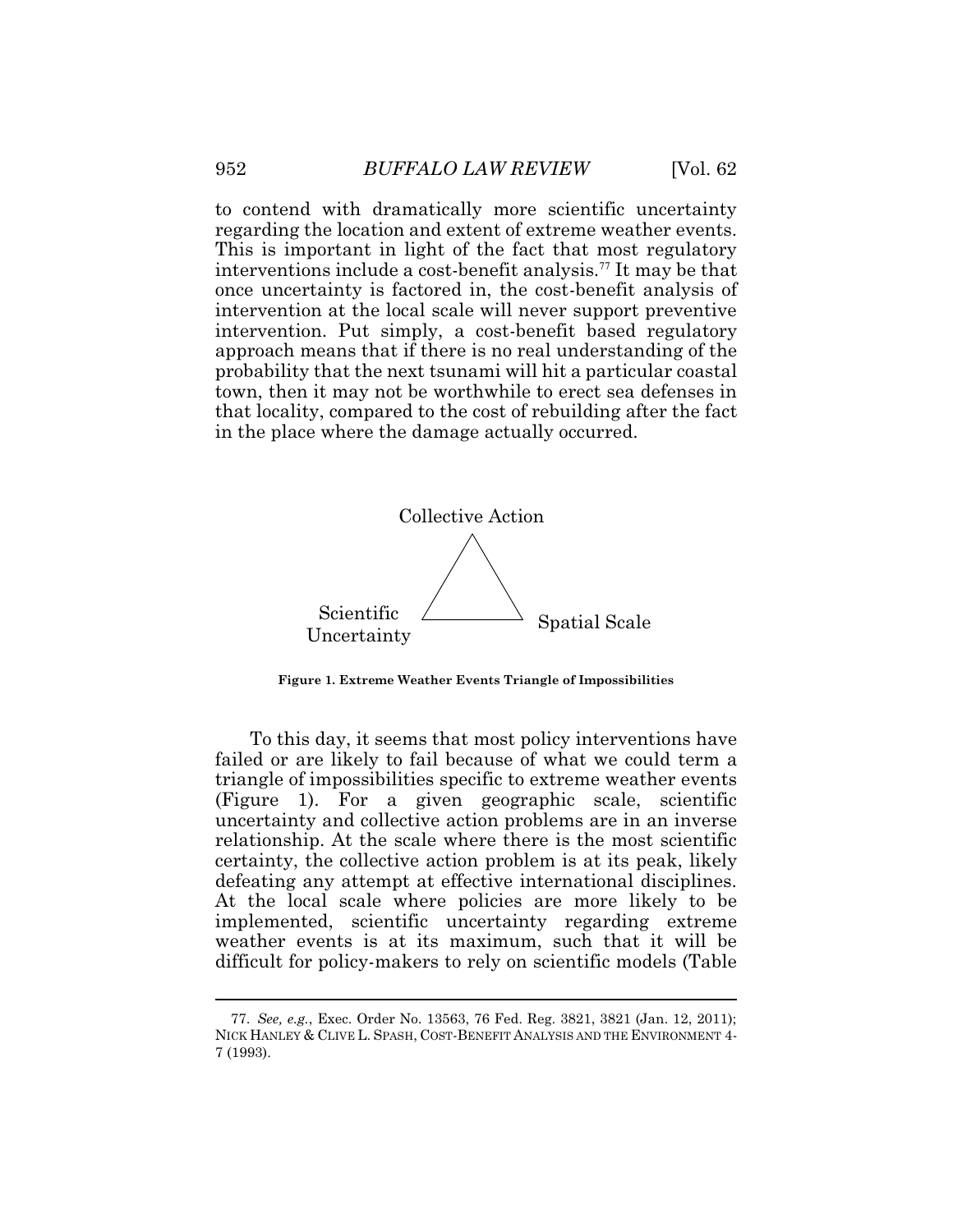1). This would suggest that any regulatory intervention that is preventative or anticipatory would be doomed to fail, and that policy-makers may at best only be able to engage in remediation efforts. If that is true, the lessons for policymakers are that remediation is their best alternative to a negotiated agreement. It may be, though, that another generation of regulatory tools could help overcome the triangle of impossibilities. Through a combination of empirical examples and theoretical analysis, the next Part offers some proposals for such regulatory devices.

| Spatial<br><b>Scale for</b><br>Policy<br><b>Intervention</b> | Scientific<br>Uncertainty<br>Regarding<br><b>Occurrence</b><br>of Extreme<br>Weather<br>Events | Collective<br>Action<br><b>Problem for</b><br>Multi Actor<br>Coordination | <b>Extreme Weather Event</b><br>Policy-Making<br>Challenges                                                                                                                                                                                                                                         |  |
|--------------------------------------------------------------|------------------------------------------------------------------------------------------------|---------------------------------------------------------------------------|-----------------------------------------------------------------------------------------------------------------------------------------------------------------------------------------------------------------------------------------------------------------------------------------------------|--|
| Local                                                        | Highest                                                                                        | Lowest                                                                    | - High degree of scientific<br>uncertainty regarding<br>events tends to hinder<br>policy intervention<br>- Policy intervention at the<br>local level may have low<br>effectiveness (local<br>prevention and<br>remediation only)                                                                    |  |
| Regional/<br>Continental                                     | High                                                                                           | Variable/High                                                             | - Increased number and<br>types of actors makes<br>coordination difficult<br>- Regional climate<br>modeling remains highly<br>uncertain                                                                                                                                                             |  |
| Global                                                       | Lowest                                                                                         | Highest                                                                   | - Cost of actor coordination<br>is high; inertia and free-<br>rider incentives makes<br>coordination extremely<br>difficult<br>- Lowest level of scientific<br>uncertainty is helpful on<br>aggregate but aggregate<br>models make it difficult to<br>identify specific<br>meaningful interventions |  |

#### **Table 1. Relationship Between the Triangle of Impossibilities Variables and Policy-Making for Extreme Weather Events**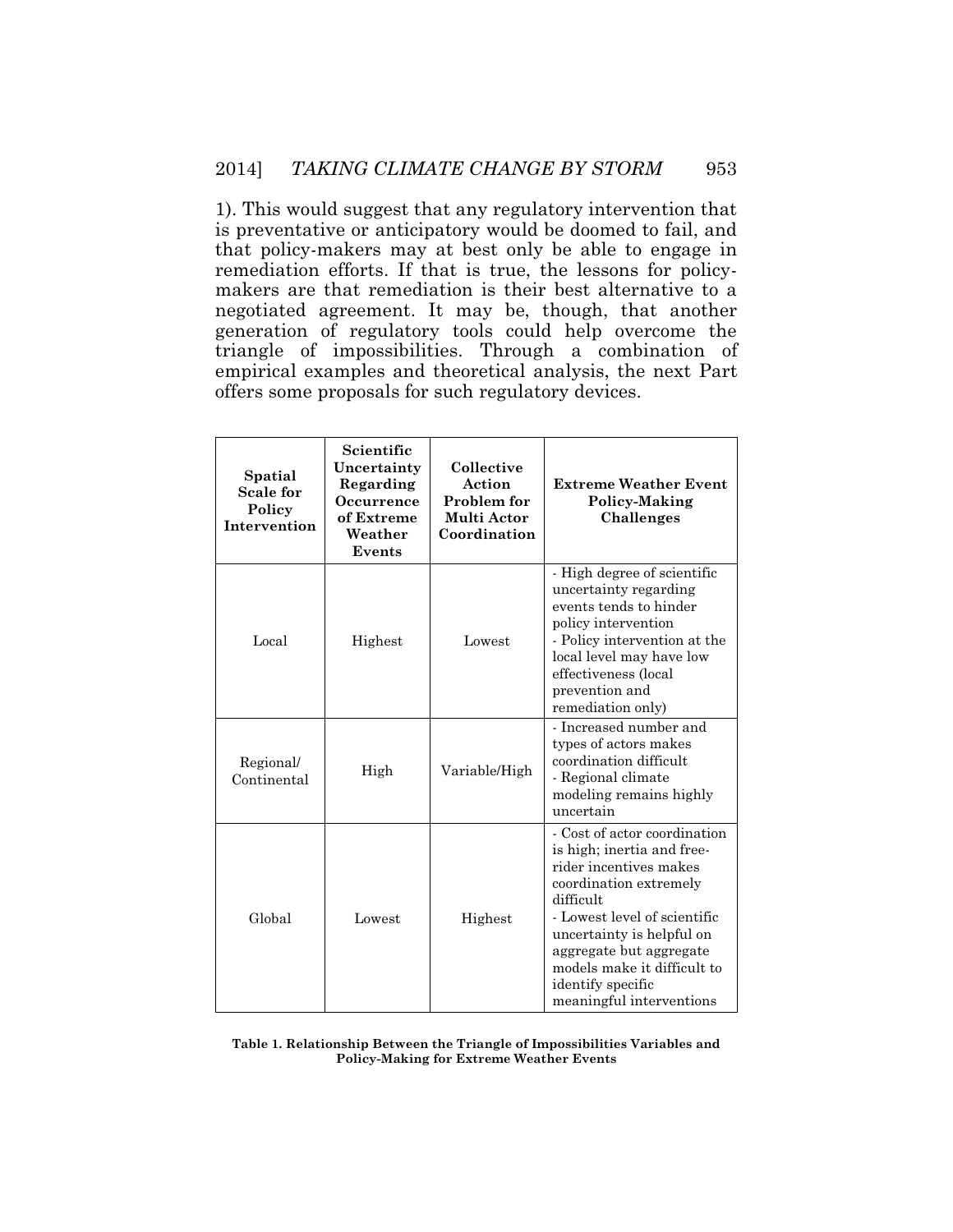#### II. OVERCOMING THE TRIANGLE OF IMPOSSIBILITIES

If the triangle of impossibilities identified in the first part of this Article is truly an impediment to policy-making, then we must explore what policies might be effective with only two sides of the triangle. Policy interventions in recent decades have taken several approaches to try to overcome the international collective action problem that plagues global climate change efforts. The success of these policies can be analyzed with regard to how important scientific certainty is to the type of policy developed and the scale at which the policy is implemented. Interventions have failed even when scientific uncertainty is irrelevant, partially due to a collective action problem. By contrast, some interventions that rely on a lot of "uncertain science" are successful when developed and implemented at a smaller scale. A marriage of the "right" amount of reliance on science aimed at the appropriate level of spatial scale might allow policy-makers to transcend the collective action dilemma and respond more effectively to the challenge of extreme weather events.

This Part presents a number of policies, successful and unsuccessful, their implementation on a global or local scale, and their reliance on scientific principles developed in the field of climate change. Section A examines the successes and shortcomings of multi-scale intervention in the face of scientific uncertainty. Section B assesses the potential of low collective action interventions at the local scale. Section C identifies how the issue of scale could be overcome, despite increased collective action problems.

## A. *Overcoming Collective Action Problems: Multi-Scale Intervention in the Face of Scientific Uncertainty*

In this Section, we focus on policies that might be implemented at the local and global scale, taking into account the relative scientific uncertainty at the global and local scales. The objective is to overcome the issue arising from the third side of the triangle, the collective action problem, which is more acute at the more global scale. Such a scenario is illustrated by the Kyoto Protocol, which will be remembered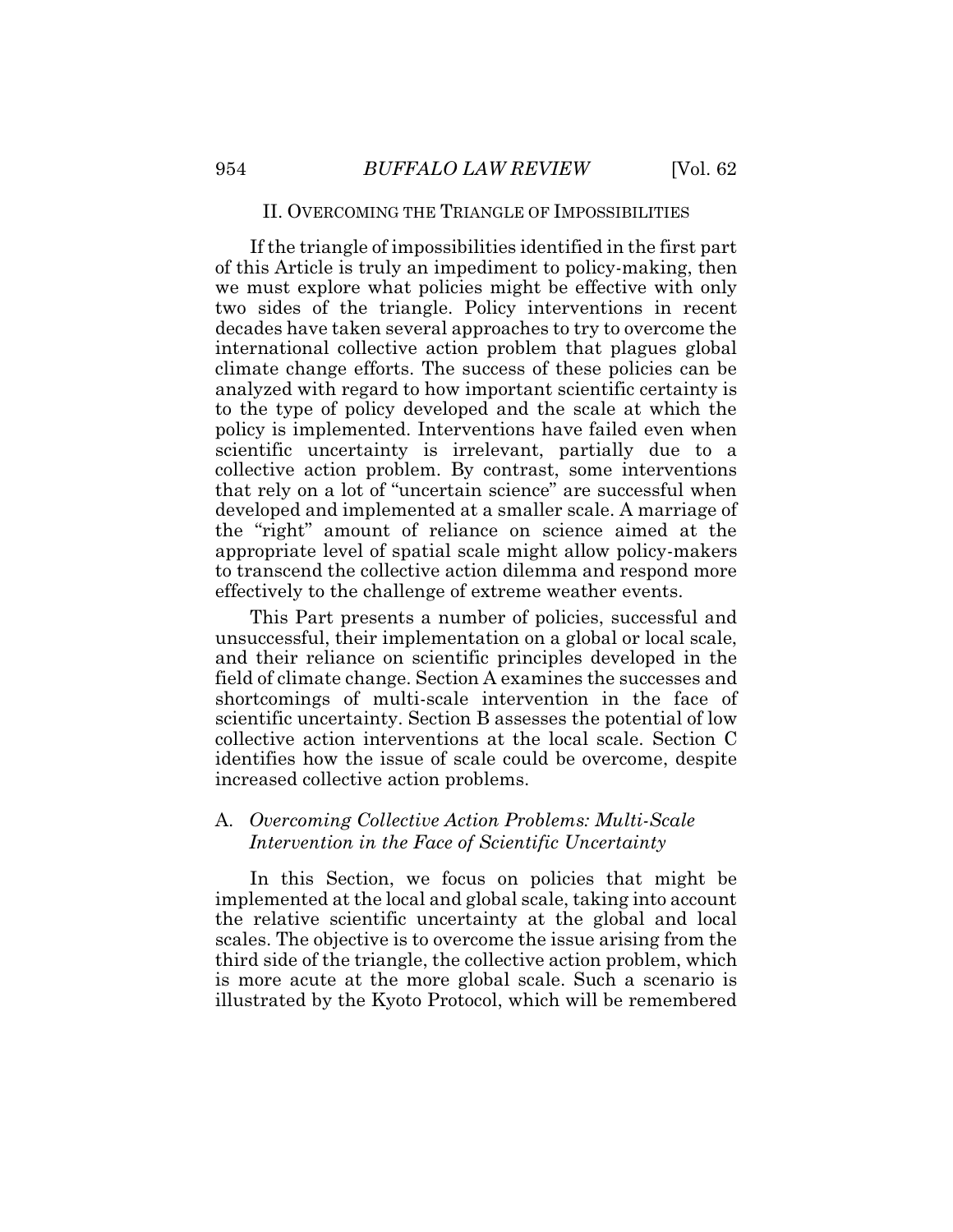2014] *TAKING CLIMATE CHANGE BY STORM* 955<br>for failing to meet its emissions targets.<sup>78</sup> Even though the<br>agreement was signed by many countries, the United States,<br>China, and India—three of the largest GHG mitters—did<br>no for failing to meet its emissions targets.<sup>78</sup> Even though the agreement was signed by many countries, the United States, China, and India—three of the largest GHG emitters—did not ratify the Protocol or make emissions commitments under it.<sup>79</sup> As a result, global emissions have continued to rise, eventually crossing the "historic threshold" of 400 ppm  $CO<sub>2</sub>$  and entering into a "new danger zone."<sup>80</sup> Failure to bind these important countries is a prime example of the collective action problem at the global scale and its effect on climate change and extreme weather events.<sup>81</sup> The failure of global efforts to curb emissions has two sets of implications for extreme weather events. First, it means that climate change will continue to progress and with it the increased frequency and magnitude of extreme events.<sup>82</sup> Regulatory interventions would therefore be displaced from a general attempt at managing climate change to a more focused effort to manage the impacts of extreme weather events. Second, it means that the regulatory model of global apportioned commitments is not effective and that coordinated efforts to tackle the cost and damages resulting from extreme events should be framed differently.<sup>83</sup> Each issue is addressed in more detail in this Section.

#### from Climate Change Regulation 1. Decoupling Extreme Weather Events Management

While the discourse of climate change remains somewhat of a political lightning rod, the localized and more immediately visible impact of extreme weather events may make it politically more likely to seek an effective response.

83. *See id.* 

<sup>78.</sup> Gwyn Prins & Steve Rayner, *The Kyoto Protocol*, 64 BULL. ATOMIC SCIENTISTS 45, 45 (2008).

<sup>79.</sup> *Id.* at 47-48.

<sup>80.</sup> Christiana Figueres, Exec. Sec'y, Statement by UNFCCC Executive Secretary on Crossing of 400 ppm CO2 Threshold (May 31, 2013), *available at*  [http://unfccc.int/files/press/news\\_room/press\\_releases\\_and\\_advisories/applicatio](http://unfccc.int/files/press/news_room/press_releases_and_advisories/applicatio) n/pdf/400\_ppm\_media\_alert\_13052013.pdf.

<sup>81.</sup> Prins & Rayner, *supra* note 78, at 46.

 <sup>82.</sup> *See id.* at 45-46.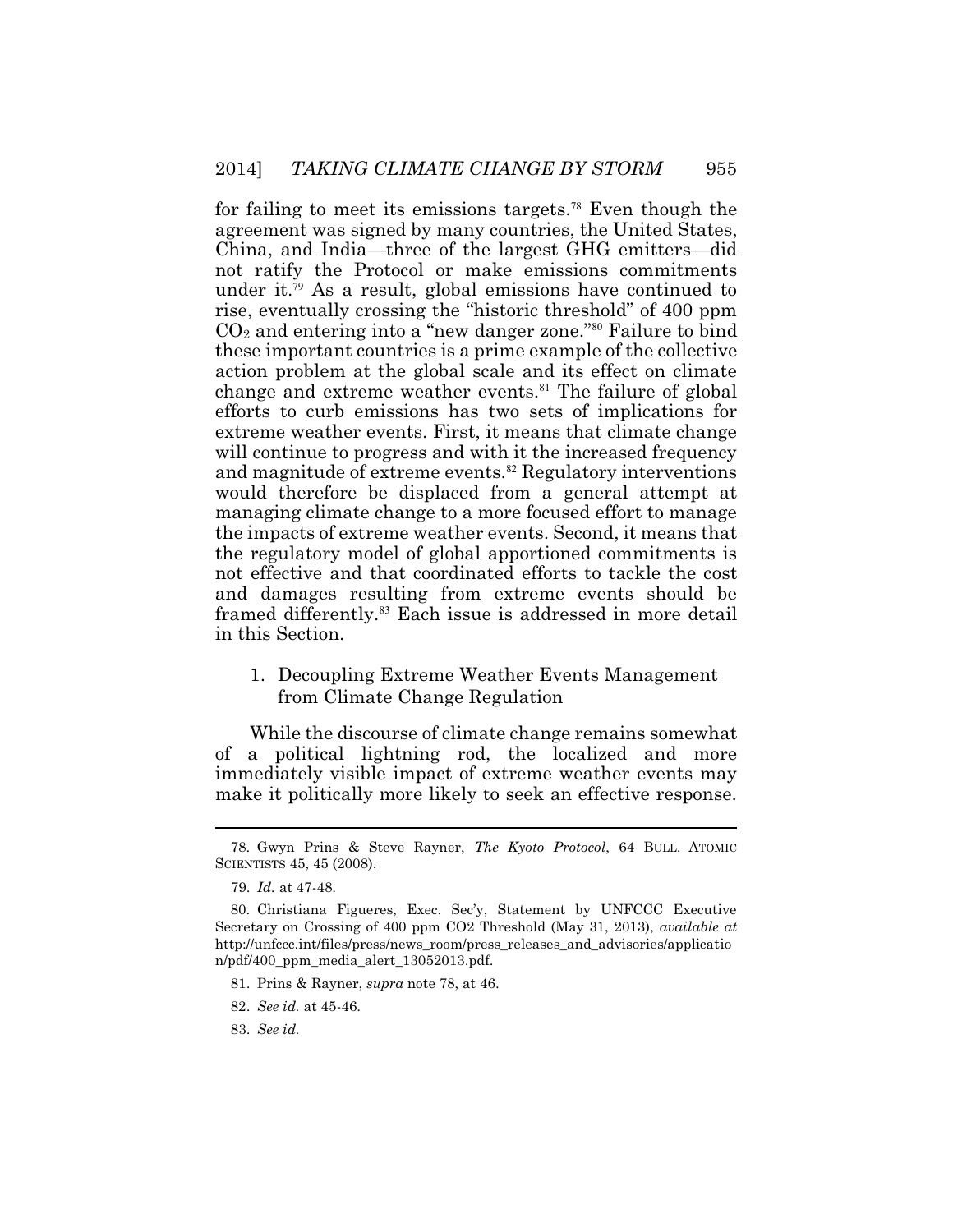The fact that modeling of extreme weather events at the local scale is still quite imprecise does not seem to have gained much traction in the face of uncontestable damage from events such as hurricanes and floods. In other words, the political and psychological importance of scientific uncertainty with respect to climate change more generally seems to recede in the face of actual local extreme weather events. Indeed, a recent study published in *Nature Climate Change* found that "individuals who have direct experience of phenomena that may be linked to climate change [are] more likely to be concerned by the issue."<sup>84</sup>

Resiliency (with respect to floods, droughts, energy, etc.) has been adopted as a call word across the political spectrum and has been readily embraced by [policy-makers.](https://policy-makers.85)<sup>85</sup> In the United States, efforts to adapt to what officials are calling a "new normal" climate took center stage in a 2012 U.S. Senate hearing on climate change, which was the first of its type in two and a half [years.](https://years.86)<sup>86</sup> Journalists have noted that extreme weather has the potential to renew a conversation on climate change and gain political traction because of the necessity to create policies around it, which may include changing

<sup>84.</sup> Alexa Spence et al., *Perceptions of Climate Change and Willingness to Save Energy Related to Flood Experience*, 1 NATURE CLIMATE CHANGE 46, 46 (2011), *available at* <http://www.nature.com/nclimate/journal/v1/n1/full/nclimate> 1059.html.

 <sup>85.</sup> *See Extreme Weather Events: The Cost of Not Being Prepared: Hearing Before the Comm. on Homeland Sec. and Governmental Aff.*, 113th Cong. (2014) (joint statement David Heyman, Assistant Secretary, Office of Policy, Dep't of Homeland Sec. & Caitlin Durkovich, Assistant Secretary, Office of Infrastructure Prot., Nat'l Prot. & Programs Directorate, Dep't of Homeland Sec.); Press Release, White House Office of the Press Sec'y, Exec. Order – Preparing the U.S. for the Impacts of Climate Change (Nov. 1, 2013) (on file with author); Amy Harder & Coral Davenport, *Climate-Change Debate Aside, Sandy Inspires 'Resiliency Planning' for Extreme Weather*, NAT'L J. (Oct 31. 2012), <http://www.nationaljournal.com/energy/climate-change-debate-aside-sandy>inspires-resiliency-planning-for-extreme-weather-20121031.

<sup>86.</sup> *Update on the Latest Climate Change Science and Local Adaptation Measures Before S. Comm. On Env't & Pub. Works*, 112th Cong. (2012), *available at* <http://www.epw.senate.gov/public/index.cfm?FuseAction=Hearings.Hearing>& Hearing\_ID=c0293eca-802a-23ad-4706-02abdbf7f7c3.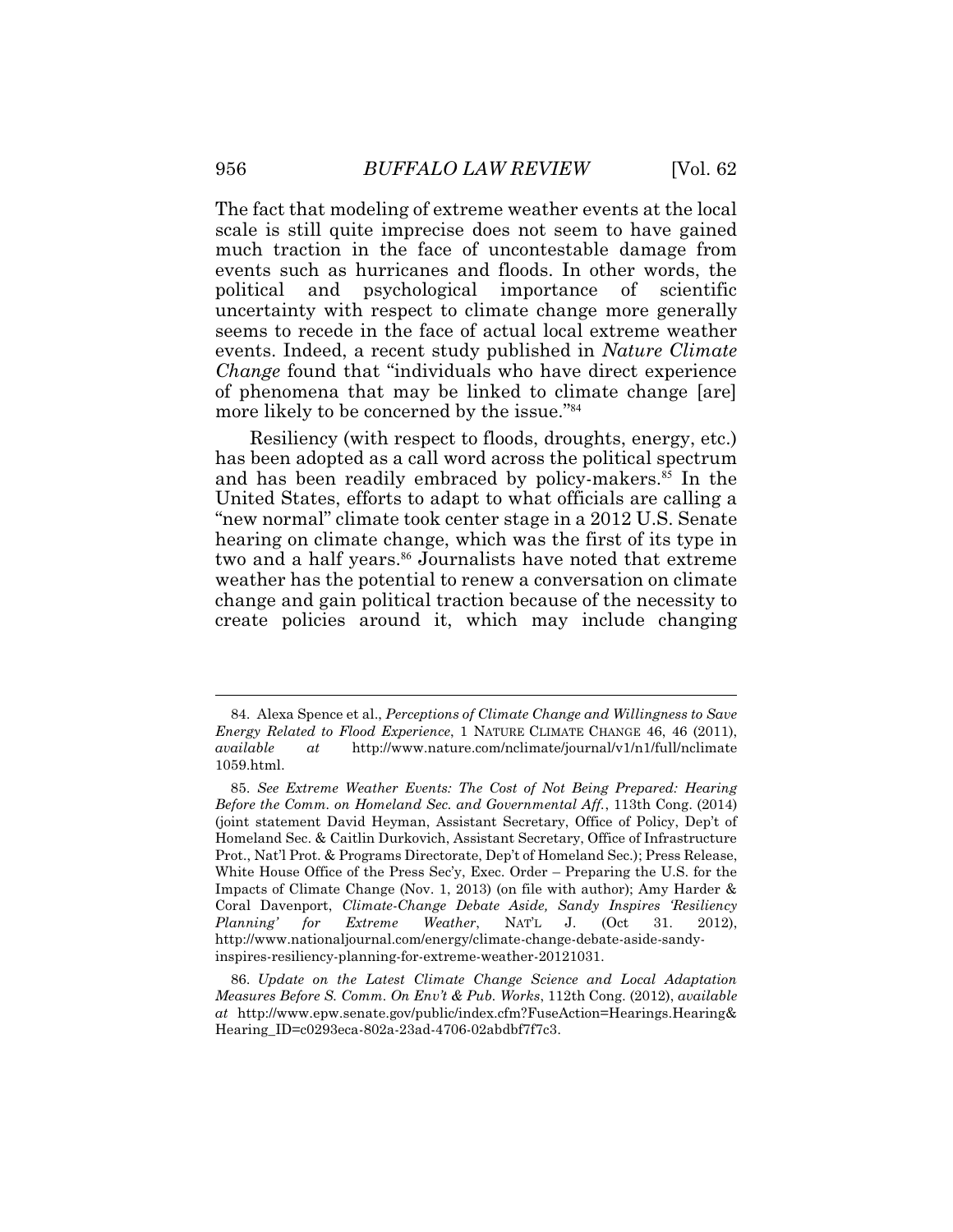building codes in flood plains and on shorelines, constructing offshore wind turbines, and managing suburban [sprawl.](https://sprawl.87)<sup>87</sup>

And it has. In 2012, the devastation from a succession of extreme events and breaking climate records gave U.S. policy-makers and the public pause, generating a fresh interest in not only addressing climate change, but also in adopting critical resilience and adaptability measures at the state and national [level.](https://level.88)<sup>88</sup> Although Democrats and Republicans in Congress may not always agree on GHG emissions, they do share a concern about the need for climate change adaptation at the local level, evidenced by a Senate resolution introduced in January that calls for lawmakers to "prepare and protect communities" from extreme [weather.](https://weather.89)<sup>89</sup> A recent editorial written by former EPA leaders illustrates this point. Ruckelshaus, Thomas, Reilly, and Todd, all administrators of the EPA under Republican presidents, wrote that the United States must transcend political affiliation and take substantial steps to curb climate change and "start the overdue debate about what bigger steps are needed and how to achieve them—domestically and internationally."<sup>90</sup>

 initially positioned in relation to extreme weather events. In Decoupling the politics of extreme weather events from those of climate change also allows the discourse on extreme weather events to be somewhat freer from the politicized uncertainties and public misunderstandings relating to the science of climate change. This may provide support for a broader based climate change policy intervention that is other words, even though the science indicates that anthropogenic climate change is a causal factor in the

 88. Sarah Kellogg, *The Cost of Doing Nothing*, 27 WASH. LAW. (May 2013), <http://www.dcbar.org/bar-resources/publications/washington-lawyer/articles>/ may-2013-hurrican-cost.cfm.

<sup>87.</sup> Scott Dance, *Severe Weather Renews Climate-Change Talks in Washington, Annapolis*, THE BALTIMORE SUN (Aug. 2, 2012), <http://articles.baltimoresun.com>/ 2012-08-02/news/bs-md-climate-change-20120801\_1\_climate-change-climatechange-talks-severe-weather.

 <sup>89.</sup> *Id*.

<sup>90.</sup> William D. Ruckelshaus et al., Op-Ed, *A Republican Case for Climate Action*, N.Y. TIMES, Aug. 2, 2013, at A21.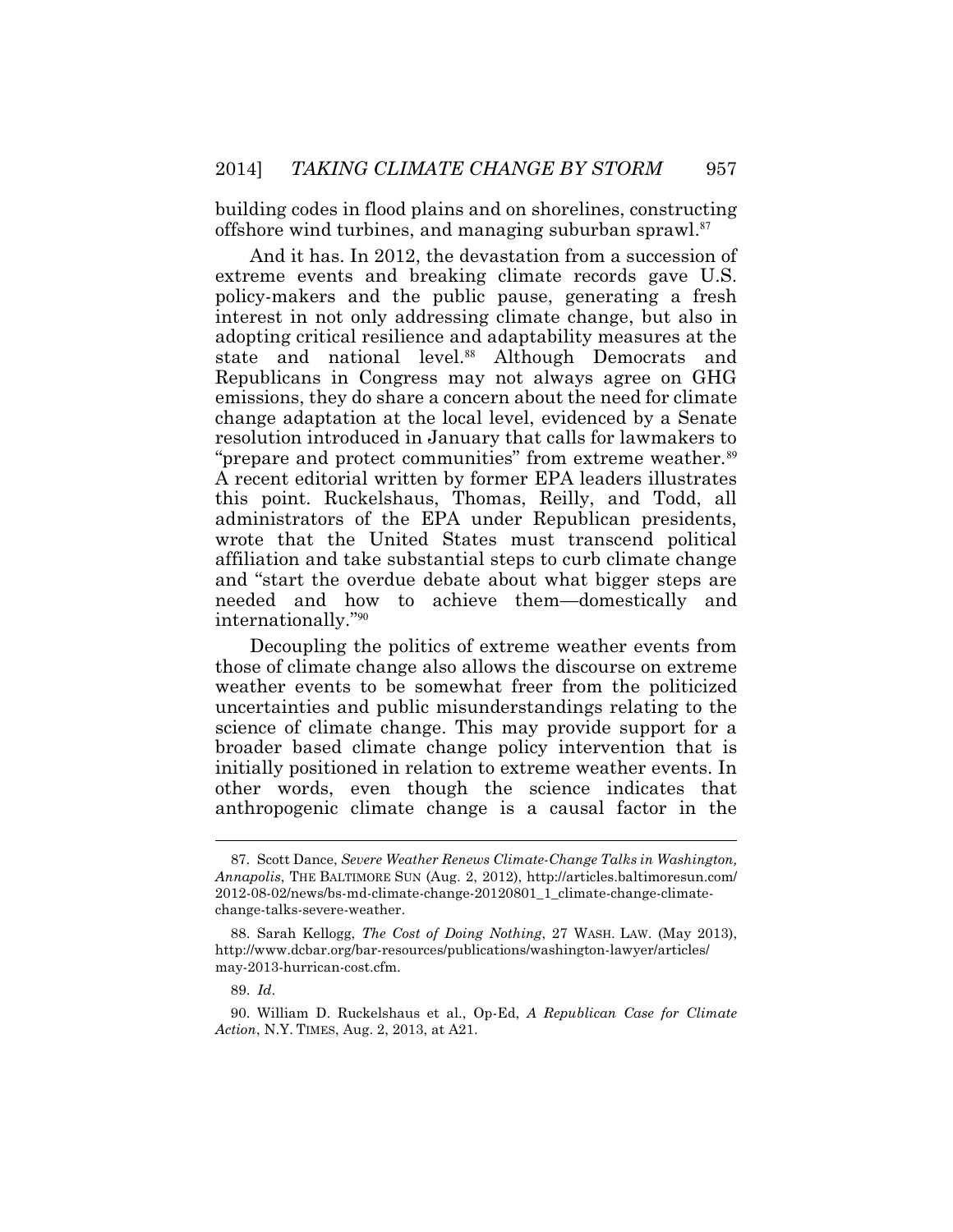increase in extreme weather events (which can be viewed as a top down relationship), it may be easier to build policies around a bottom-up approach that starts with a focus on extreme events and grows to involve broader climate-change and emissions reduction interventions. For instance, the recent study in *Nature Climate Change* linked flooding experience to lower levels of uncertainty regarding climate [change.](https://change.91)<sup>91</sup> As some commentators note, "[d]isasters often highlight the need for a well-functioning, well-funded government, and extreme weather events help make the case that rising global temperatures really do have catastrophic effects on all of us."<sup>92</sup> This catastrophic effect may create the political pressure needed to force policy-makers to address the effects of extreme weather and eventually the anthropogenic causes of climate change.

Another important consideration is financial resources. While state and local budgets may not offer much for curbing climate change, where costs and benefits are diffuse, resiliency of specific communities and infrastructure may be a much more tangible objective. Such is the goal of the Asian Cities Climate Change Resilience Network (ACCCRN), an organization funded by the Rockefeller Foundation, which experiments with a range of activities that will collectively improve the ability of the ten participating cities to withstand, to prepare for, and to recover from the projected impacts of climate [change.](https://change.93)<sup>93</sup> Similar to ACCCRN, the Institute for Social and Environmental Transition-International (ISET) "has worked with stakeholders in [fifteen] cities in [five] countries . . . to identify the challenges climate change will pose for these cities and to begin the process of systematically building city resilience to climate change in the face of those challenges."<sup>94</sup> ISET's process

91. Spence et al., *supra* note 84, at 47-48.

 92. Ben Cohen, *Dear Liberals, Please Don't Politicize the Oklahoma Tornado*, THE DAILY BANTER (May 21, 2013), <http://thedailybanter.com/2013/05/dear>liberals-please-dont-politicize-the-oklahoma-tornado.

 93. *Participating Countries*, ASIAN CITIES CLIMATE CHANGE RESILIENCE NETWORK, <http://www.acccrn.org/about-acccrn/participating-countries> (last visited Apr. 27, 2014).

94. Karen MacClune & Sarah Optiz-Stapleton, *Building Urban Resilience to Climate Change: What Works Where, and Why,* INSTITUTE FOR SOCIAL AND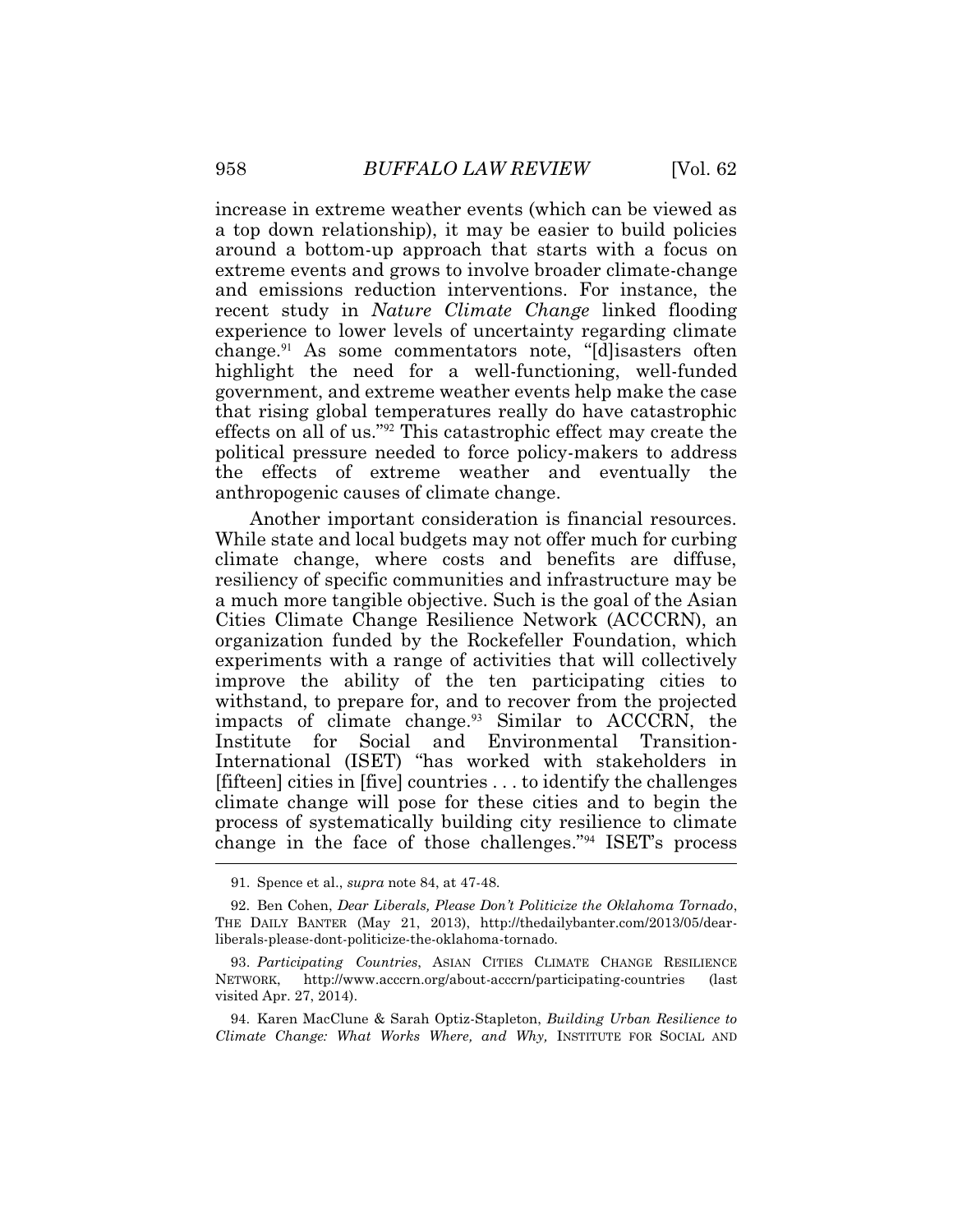includes the development and refining of a "resiliencebuilding curriculum that includes laying the groundwork for addressing climate change and climate resilience, conducting a climate change vulnerability and risk assessment, and using this assessment and other materials to prepare an initial resilience strategy."<sup>95</sup>

The costs of rebuilding public and private infrastructure after a tornado or flood are much easier to assess than the creeping damage of desertification. Crops destroyed by drought and spikes in food prices due to the ensuing shortages are also readily ascertainable. Hence, inasmuch as environmental policies world-wide remain based on traditional short- and medium-term cost-benefit analysis, focusing on extreme weather events as an entry point for climate change policy-making may give policy-makers more political traction than tackling the broader problem of climate change directly.

While some of the scale and uncertainty problems of climate change might be lesser impediments to responding to extreme weather events disasters, the issue remains that scientific models are not likely to give reliable predictions regarding the location of [disasters.](https://disasters.96)<sup>96</sup> As such, it puts policymakers largely in an ex-post responsiveness mode, rather than in a preventive mode. Because the risk and scope of future damages are difficult to assess, making a cost-benefit analysis may be impossible. Therefore, it may be that there is still a need for a national or supranational regulatory process to assist particular communities with the cost and response to extreme weather events. The following Section explores the possibility of coordination in the extreme weather events space.

#### 2. Global Policy Coordination: A Doomed Enterprise?

While some countries may be adequately equipped to respond to extreme weather events, a number of developing countries, in particular, are much more vulnerable. While

ENVIRONMENTAL TRANSITION (2012), <http://www.i-s-e-t.org/images/pdfs/iset> \_buildingurbanresiliencetoclimatechange\_120831.pdf.

 <sup>95.</sup> *Id*.

 <sup>96.</sup> SREX Report, *supra* note 1, at 19, 47-48.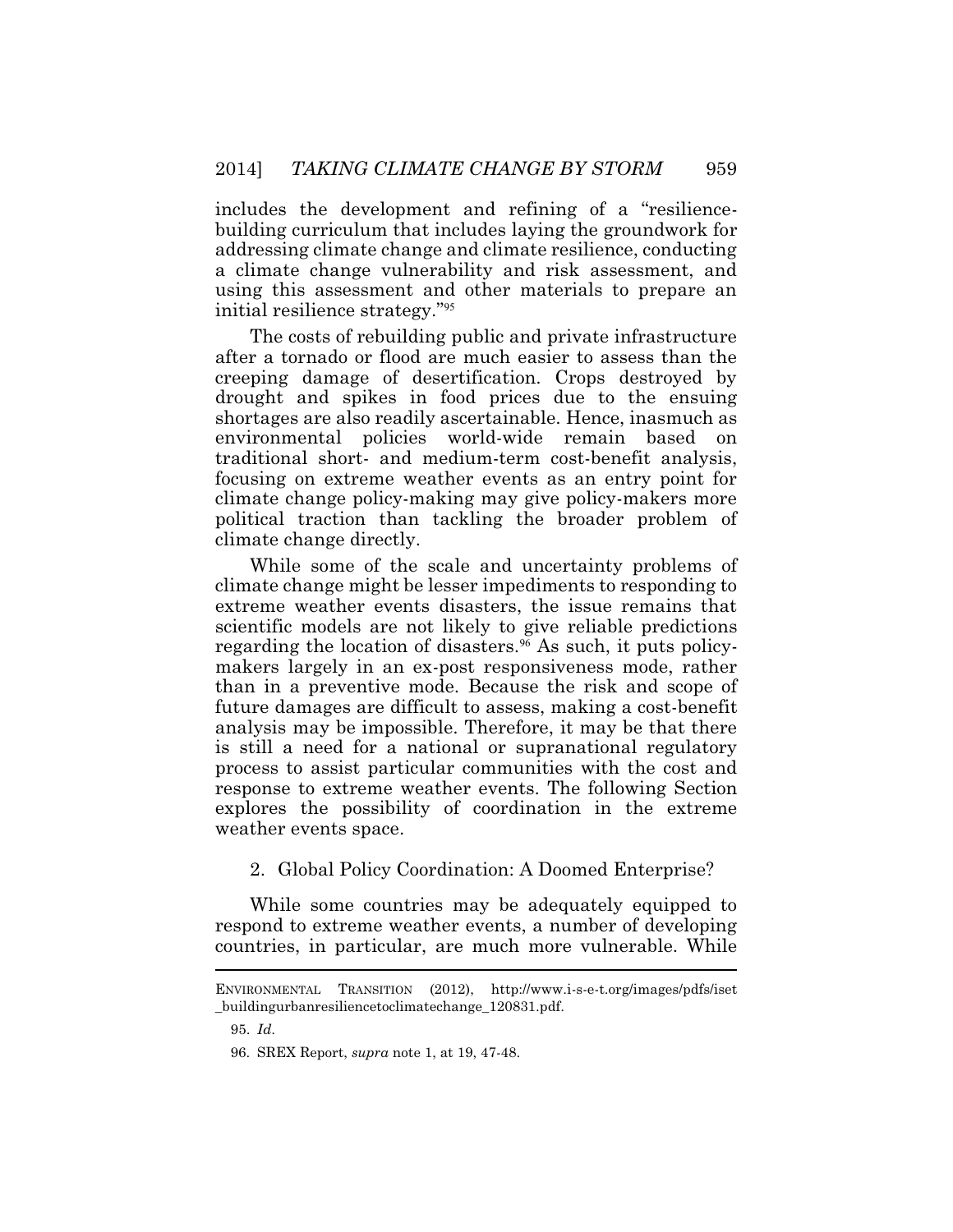Hurricanes Katrina in 2005 and Sandy in 2012, in the Gulf Coast and the East Coast of the United States, respectively, did not require international intervention, the extreme flooding in Thailand in 2011, extreme tropical storms in the Caribbean, heavy monsoon rains in 2010 in Pakistan, and the 2008 cyclone that devastated Burma/Myanmar have called for international support to assist in the immediate response as well as in the longer term rebuilding efforts. For instance, United Nations and U.S. agencies provided about \$335 million for emergency response and recovery activities after Cyclone Nargis in [Burma/Myanmar.](https://Burma/Myanmar.97)<sup>97</sup> Another example of international funding efforts is the \$100 million that Congress allocated to the Caribbean countries Grenada, Jamaica, and Haiti after September 2004 Hurricane Ivan and Tropical Storm [Jeanne.](https://Jeanne.98)<sup>98</sup> Recently, the United Nations Climate Conference set up a new international mechanism to help developing countries affected by loss and damage from climate change impacts, such as the Philippines [typhoon.](https://typhoon.99)<sup>99</sup> The mechanism is "tasked to provide countries with technical support, to facilitate actions and improve coordination of work inside the UN Climate Convention as well as with other organizations" while also "mobalis[ing] and secur[ing] funds, technology and capacity building activities."<sup>100</sup>

For many countries, then, the increased incidence and gravity of extreme weather events related to global climate change cannot be addressed purely locally or even nationally. If the theory of common but differentiated responsibility is to have a bearing on mitigation and adaptation efforts, then states will need to devise international cooperation mechanisms to remedy the harm borne by smaller developing

<sup>97.</sup> U.S. GOV'T ACCOUNTABILITY OFFICE, GAO-11-700, BURMA: UN AND U.S. AGENCIES ASSISTED CYCLONE VICTIMS IN DIFFICULT ENVIRONMENT, BUT IMPROVED U.S. MONITORING NEEDED (2011).

 <sup>98.</sup> U.S. GOV'T ACCOUNTABILITY OFFICE, GAO-06-645, FOREIGN ASSISTANCE: USAID COMPLETED MANY CARIBBEAN DISASTER RECOVERY ACTIVITIES, BUT SEVERAL CHALLENGES HAMPERED EFFORTS (2006).

 <sup>99.</sup> Martin Kohr, *Outcome of UN Climate Conference in Warsaw (COP19)*, SOUTHNEWS (Nov. 26, 2013), <http://us5.campaign-archive2.com>/ ?u=fa9cf38799136b5660f367ba6&id=8ca0a80f6c&e=[UNIQID].

 <sup>100.</sup> *Id.*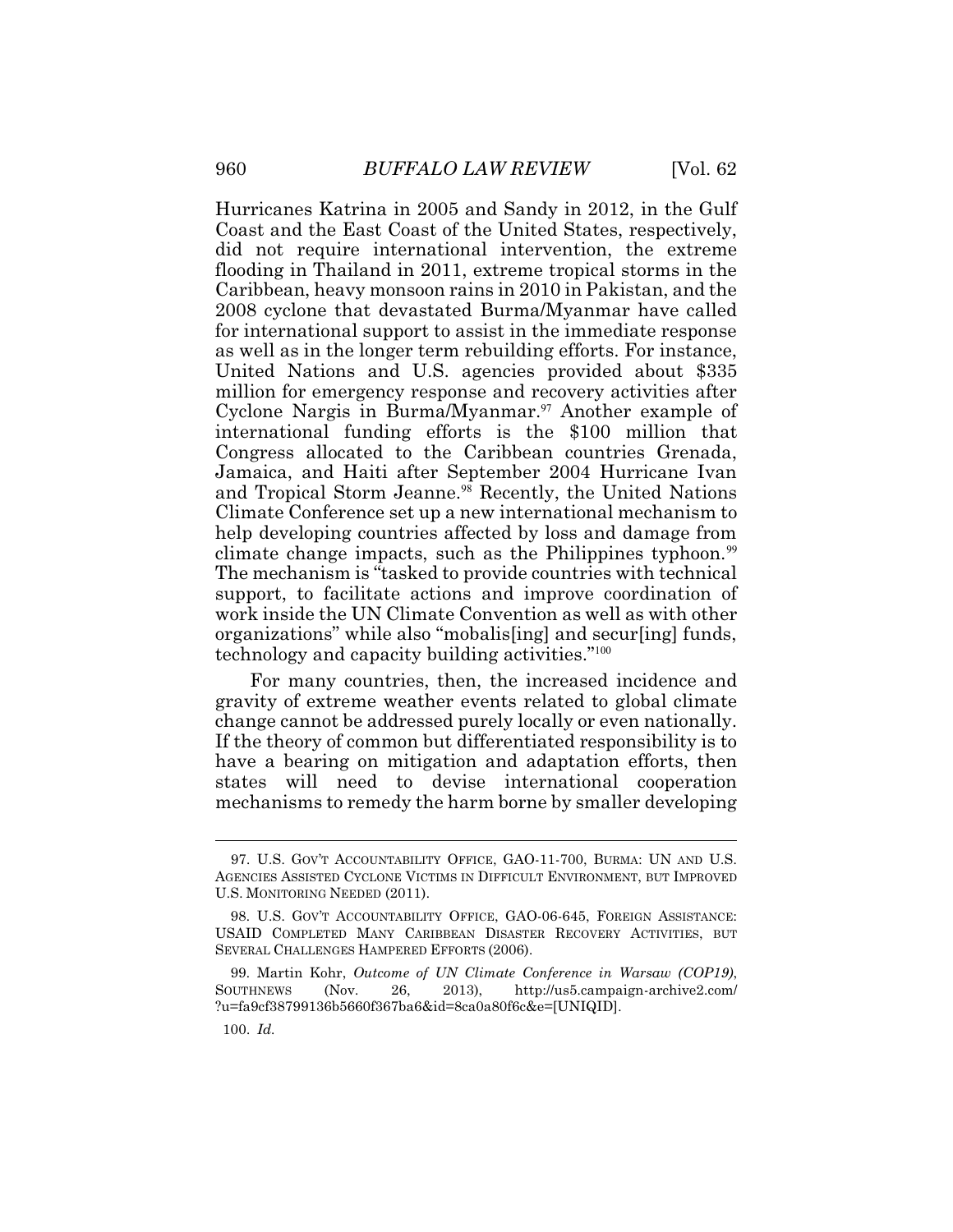states that contributed the least to climate change but are also the least able to cope with its consequences. The plight of Pacific island states that are likely to become inhabitable in less than fifty years due to the rise of sea levels has been well publicized, though no solution has emerged yet regarding the potential relocation of their population and future of their statehood.<sup>101</sup> Short of that, it is likely that these particularly vulnerable states would be jeopardized by severe weather events even before the rise in sea levels becomes the primary issue.<sup>102</sup>

International coordination is necessary for two important reasons. The first is financial. In order to fund the roughly \$5 trillion investment that the International Energy Agency reports will be necessary to achieve climate goals by 2020, it is necessary that the international community work together to finance this investment.<sup>103</sup> Although some financing comes by way of official development assistance and private investment, these funds are voluntary and fall short of the needs.<sup>104</sup> The second reason is the peace and security issues that may arise when the threats of climate change become a reality. These possibilities were illustrated in a simulation "war game" orchestrated by the Center for a New American Security, which was intended to explore the national security consequences of climate change and the likely challenges the world faces, such as mass migration, an increased incidence of intense storms, high risk of conflict, and low capacity for cross-border cooperation.<sup>105</sup>

<sup>101.</sup> Julia Pyper & ClimateWire, *Storm Surges, Rising Seas Could Doom Pacific Islands This Century*, SCI. AM. (Apr. 12, 2013), <http://www.scientificamerican>. com/article/storm-surges-rising-seas-could-doom-pacific-islands-this-century.

<sup>102.</sup> *Id.*

 <sup>103.</sup> Alex Morales, *Climate Goals Require \$5 Trillion Investment by 2020*, BLOOMBERG (Apr. 25, 2012),<http://www.bloomberg.com/news/2012-04-25/climate>goals-require-5-trillion-investment-by-2020.html.

 <sup>104.</sup> *The Global Climate Change Regime*, COUNCIL ON FOREIGN RELATIONS (June 19, 2013), <http://www.cfr.org/climate-change/global-climate-change-regime>/ p21831.

<sup>105.</sup> Sharon Burke & Christine Parthemore, *Climate Change War Game: Major Findings and Background* (Ctr. For a New Am. Sec. Working Paper, 2009),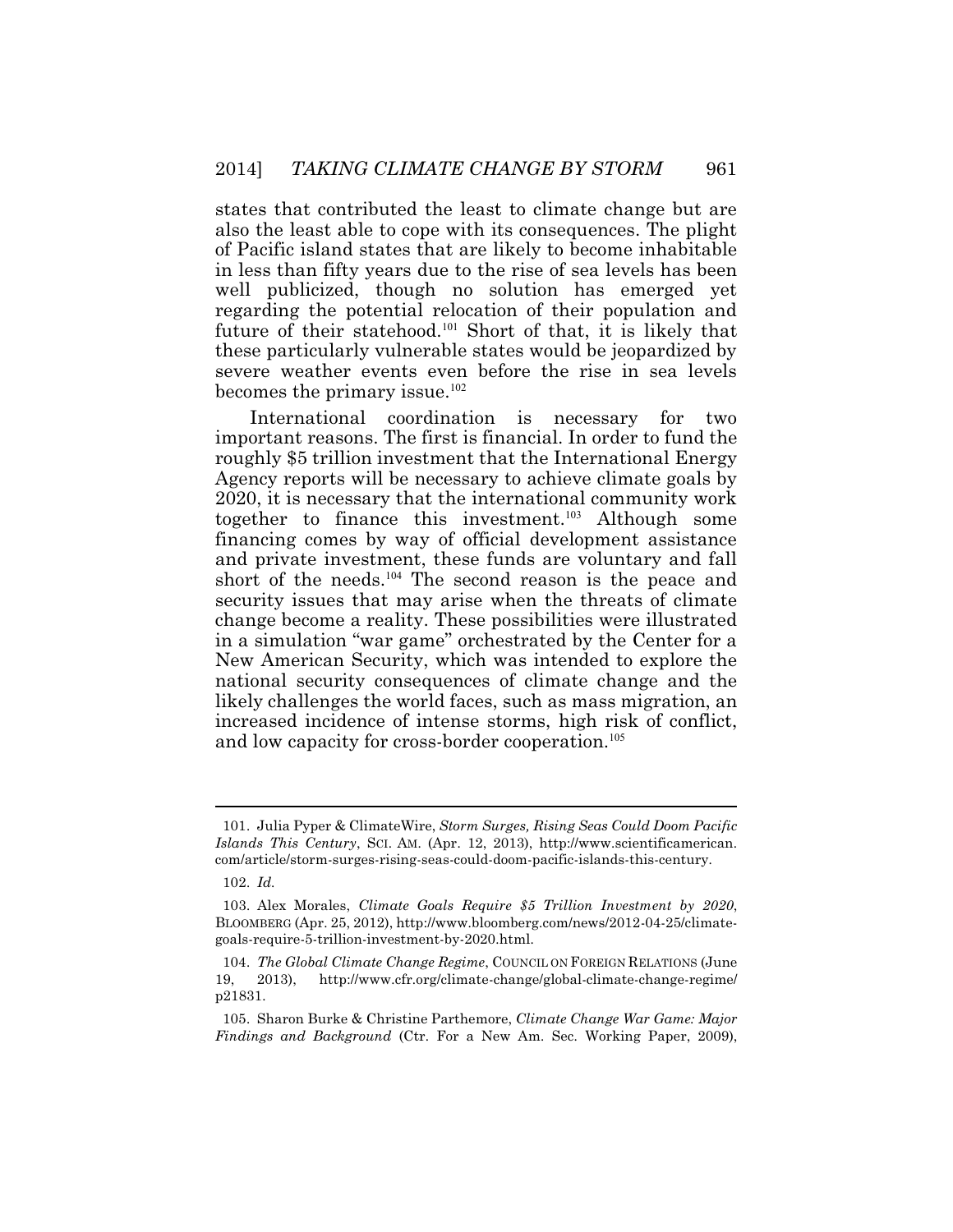like the former or the latter? The issue then is whether any sort of international coordination is a realistic prospect in the face of the failure of the Kyoto Protocol (discussed above) and other schemes such as the Convention to Combat Desertification.<sup>106</sup> More positive examples such as the Montreal Protocol may provide some cause for optimism.<sup>107</sup>Would an international attempt to coordinate with respect to extreme weather events be more

Despite its wide ratification (195 state parties), the 1994 Convention to Combat Desertification (UNCCD) involved mostly aspirational and hortatory provisions, calling for cooperation and technology transfer from industrialized countries much as a framework convention would do.<sup>108</sup> The ten-year strategy for implementation of the UNCCD involved scientific collaboration around agreed themes and support to impact the monitoring and reporting under the UNCCD system, active influencing of relevant international, national, and local processes and actors, identifying and taking action on interlinkages of selected key themes, joint activities by the secretariats of three "sister Conventions," and online tools and information on capacity building.<sup>109</sup> Although the UNCCD specifically targets the three known factors causing a lack of progress in addressing desertification (inadequate focus on indirect drivers, inadequate funding, and an absence of effective domestic policies), and the international normative infrastructure is very much in place, "the words belie the lack of action."<sup>110</sup> As Tal observes, "[d]espite the intentions and rhetoric [of going beyond direct physical causes and confronting the indirect drivers of

107. Harris, *supra* note 18, at 204-05 and accompanying footnotes.

108. Convention to Combat Desertification, *supra* note 29, arts. 9-21.

[http://www.cnas.org/files/documents/publications/Climate\\_War\\_Game\\_Working](http://www.cnas.org/files/documents/publications/Climate_War_Game_Working) %20Paper\_0.pdf.

<sup>106.</sup> *See* Prins & Rayner, *supra* note 78, at 45; Alon Tal, *Degraded Commitments: Reviving International Efforts to Combat Desertification*, 13 BROWN J. WORLD AFF. 187, 189 (2007) and accompanying footnotes.

 <sup>109.</sup> *Key Topics*, UNITED NATIONS CONVENTION TO COMBAT DESERTIFICATION, (last visited Apr. 27, 2014), <http://www.unccd.int/en/programmes/Pages>/ home.aspx.

 <sup>110.</sup> Tal, *supra* note 106, at 189.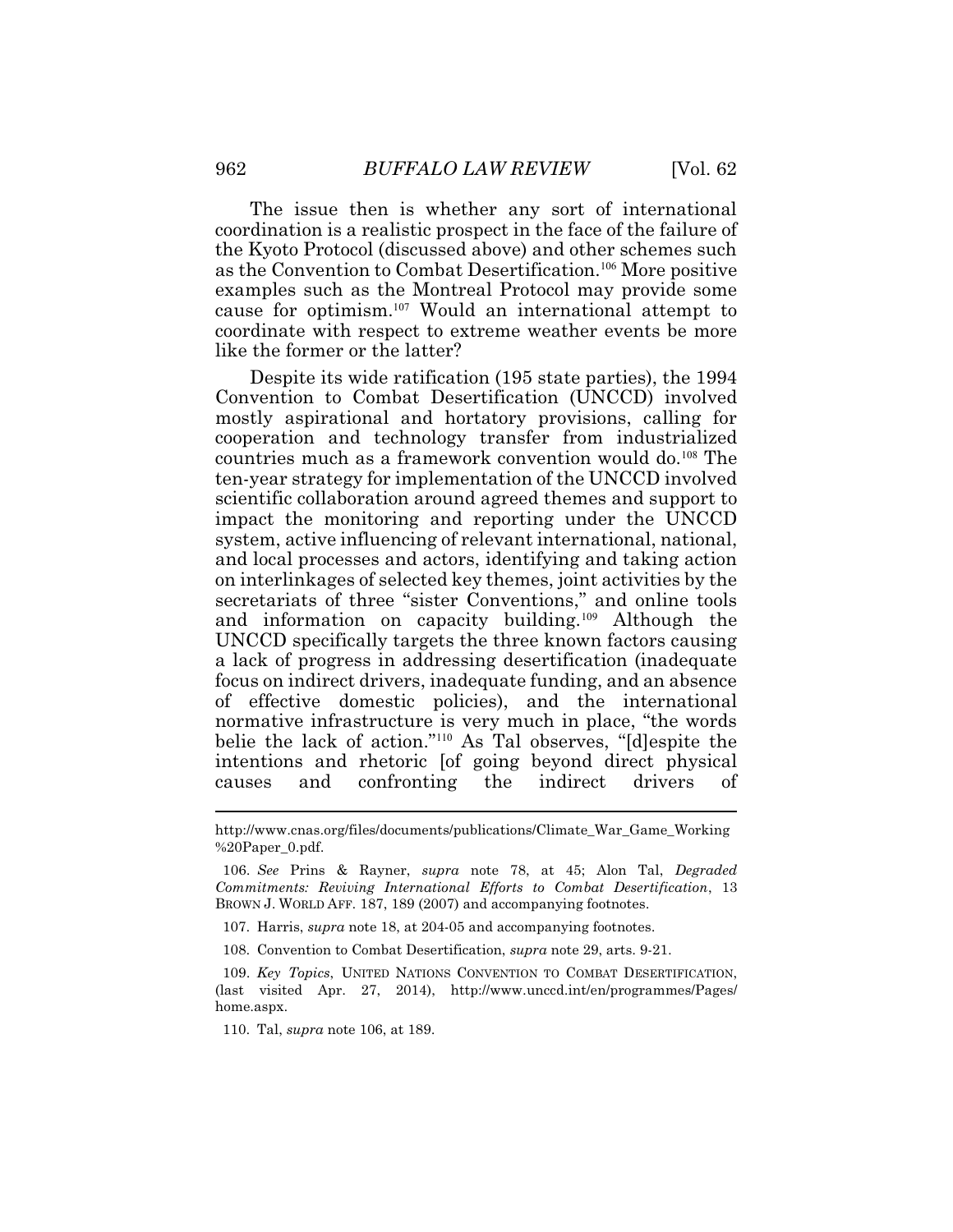desertification], in practice the UNCCD has done little if anything to direct the attention of its member nations to interventions that might address deeper sociological factors."<sup>111</sup>

On the other hand, the Montreal Protocol has been effective at reducing and reversing the ozone layer depletion.<sup>112</sup> In this instance, scientists were able to forecast that ozone depletion could be reversed and reduced, with the stratospheric ozone layer expected to recover over the next fifty years or so.<sup>113</sup> Harris notes that the Montreal Protocol was successful in part because it contains requisites for collective action discussed by Olson, especially selective incentives or side-payments, and also because it incorporated Olson's theory of small group committees.<sup>114</sup> Benedick and Haas give much credit to scientists who were active in workshops, conferences, and consultations that laid the foundation for the eventual international consensus.<sup>115</sup> In particular, Benedick believed it was thanks to this "[c]lose collaboration between scientists and key government officials who became convinced of the long-term dangers," despite there still being considerable uncertainty about the full nature of the problem, that a coordinated response "ultimately prevailed over more parochial and short-run interests of national politicians."<sup>116</sup>

One possibility for international cooperation would be to create a global insurance fund to help compensate for the damage resulting from extreme weather events and engage in preparation and prevention policies. The insurance mechanism could also include a knowledge repository function, to collect best practices and other information relating to the impact and adequacy of various policies. In

<sup>111.</sup> *Id*.

 <sup>112.</sup> Harris, *supra* note 18, at 204-05.

 <sup>113.</sup> *Id.*

 <sup>114.</sup> *See id.* at 205, 209.

<sup>115.</sup> *See id*. at 208.

<sup>116.</sup> Richard E. Benedick, *Protecting the Ozone Layer: New Directions in Diplomacy*, *in* PRESERVING THE GLOBAL ENVIRONMENT 112, 144 (Jessica Tuchman Mathews ed., 1991).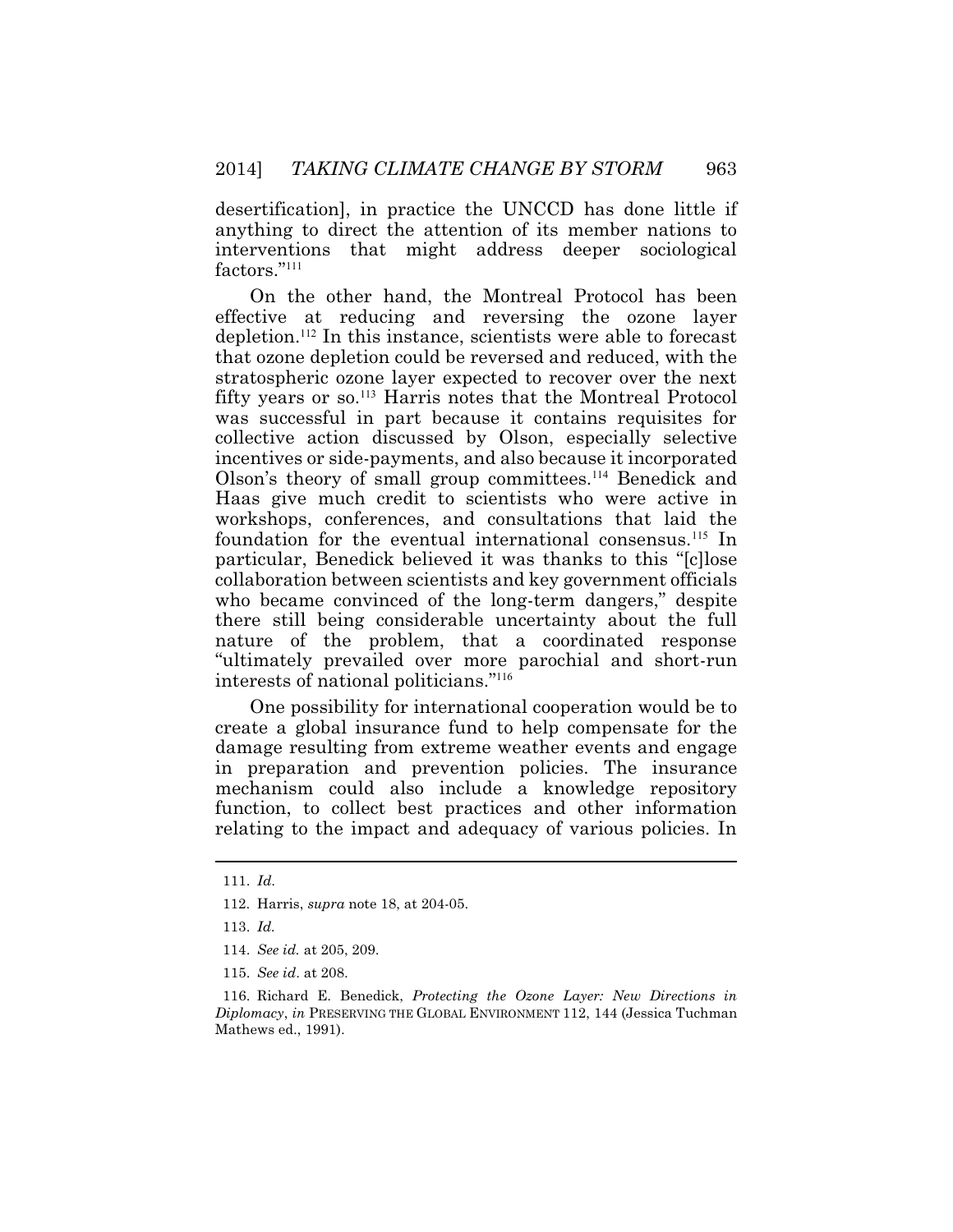deploying the insurance funds, the organization could include an advisory function to assist states in choosing policy responses that are most appropriate. The advantage of such a system is that it is not contingent on reducing the scientific uncertainty regarding the location or risk of incidence of a particular adverse event and could rely instead on the available global data on extreme events projections to determine how much the fund should be capitalized. In practice, private insurers and some NGOs are already working to incorporate risks related to climate change in insurance strategies.<sup>117</sup>

The idea of an insurance fund is inspired by Rawls' theory of social justice, where actors make decisions under a veil of ignorance because they do not know what their lot will be and therefore they all attempt to minimize the worst lot, as they might be the recipients of it.<sup>118</sup> The analogy is limited by the fact that policy-makers in fact do have some knowledge about their state's vulnerability to extreme weather events, but they cannot be sure of their ability to cope with future harm. Even in the United States, a more vulnerable state like Louisiana was not able to address the damage from an extreme event such as Hurricane Katrina and cannot be sure that federal resources will be available in the future to support it. As such, the veil of ignorance still largely stands.

Mechanisms for funding such an insurance fund could be drawn from other successful instruments. Funding contributions could be proportionate to historic emissions (common but differentiated responsibility principle) and current emissions (polluter-pays principle) such as the Gas Guzzler Tax<sup>119</sup> or Superfund Law<sup>120</sup> in the United States. Another funding allocation may be apportionment to a country's economic size, as used by the Organization for Economic Co-operation and Development and the

<sup>117.</sup> *See, e.g.*, CLIMATEWISE, <http://www.climatewise.org.uk> (last visited Apr. 27, 2014).

<sup>118.</sup> *See* JOHN RAWLS, A THEORY OF JUSTICE 136-40 (Harvard Univ. Press 1971).

<sup>119.</sup> Gas Guzzler Tax, 26 U.S.C.A. § 4064 (2005).

<sup>120.</sup> Hazardous Substance Superfund, 26 U.S.C.A. § 9507 (1986).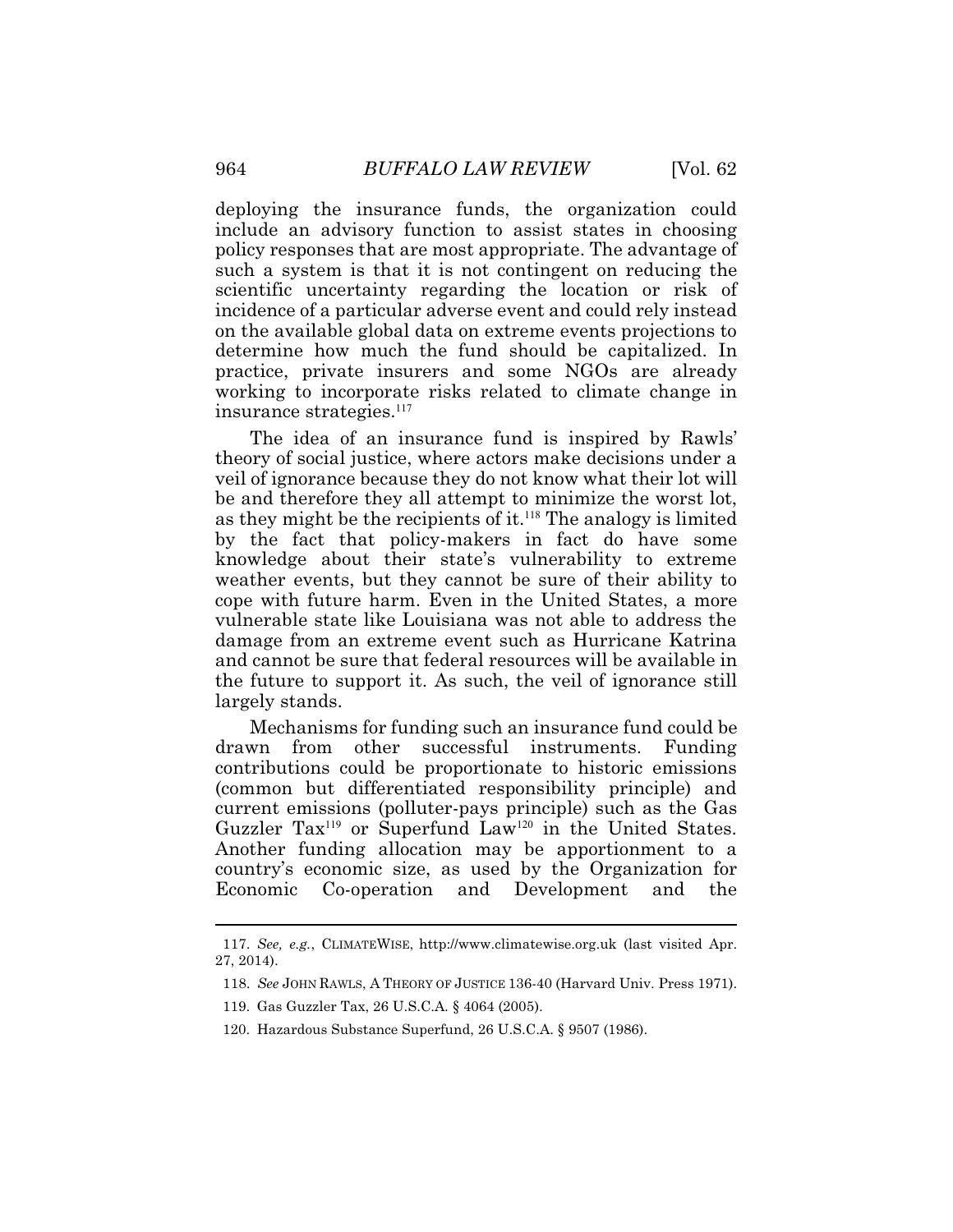International Monetary Fund.<sup>121</sup> These organizations act like credit unions and fund their budgets by collecting resources from their member countries in quota subscriptions, or membership fees.<sup>122</sup> Funding could also be drawn in the manner of investments and lending, such as the World Bank, which offers its member nations equity shares in the Bank.<sup>123</sup> Finally, a financial mechanism such as the GEF Trust Fund, which seeks voluntarily committed funds, may be employed to serve as the controller of donations collected from donor countries, international organizations, civil society organizations, and the private sector.<sup>124</sup> Replenishment of the Trust Fund takes place every four years based on donor pledges that are funded over a four-year period.<sup>125</sup>

#### B. *Overcoming Scientific Uncertainty: Low Collective Action Interventions at the Local Scale*

 issue since the intervention is more local, so both the scale In this Section, we focus on policies that might be implemented at the local or regional scale, but that have an impact at a more global scale. Collective action is less of an and collective action sides of the triangle are satisfied. The objective is to overcome the issue arising from the third side of the triangle, the scientific uncertainty, which is most prevalent at the local scale.

Many theorists agree that knowledge is an important part of cooperation.<sup>126</sup> The collective action theory goes as far

123. Driscoll, *supra* note 122.

 124. *GEF-Administered Trust Funds*, GLOBAL ENVIRONMENT FACILITY, [http://www.thegef.org/gef/trust\\_funds](http://www.thegef.org/gef/trust_funds) (last visited Apr. 27, 2014).

125. *Id.*

<sup>121.</sup> *See* Articles of Agreement of the International Monetary Fund art. III, Dec. 27, 1945, 60 Stat. 1401 (current version at 15 I.L.M. 546, 547 (Apr. 30, 1976)).

 <sup>122.</sup> David Driscoll, *The IMF and the World Bank: How Do They Differ?*, INT'L MONETARY FUND, <http://www.imf.org/external/pubs/ft/exrp/differ/differ.htm> (last updated Aug. 1996); *see also Budget*, ORG. FOR ECON. CO-OPERATION & DEV., <http://www.oecd.org/about/budget> (last visited Apr. 27, 2014).

 <sup>126.</sup> *See* RUSSELL HARDIN, COLLECTIVE ACTION 182 (1982); Harris, *supra* note 18, at 204; *see generally* ROBERT O. KEOHANE, AFTER HEGEMONY: COOPERATION AND DISCORD IN THE WORLD POLITICAL ECONOMY (1984); OLSON, *supra* note 16.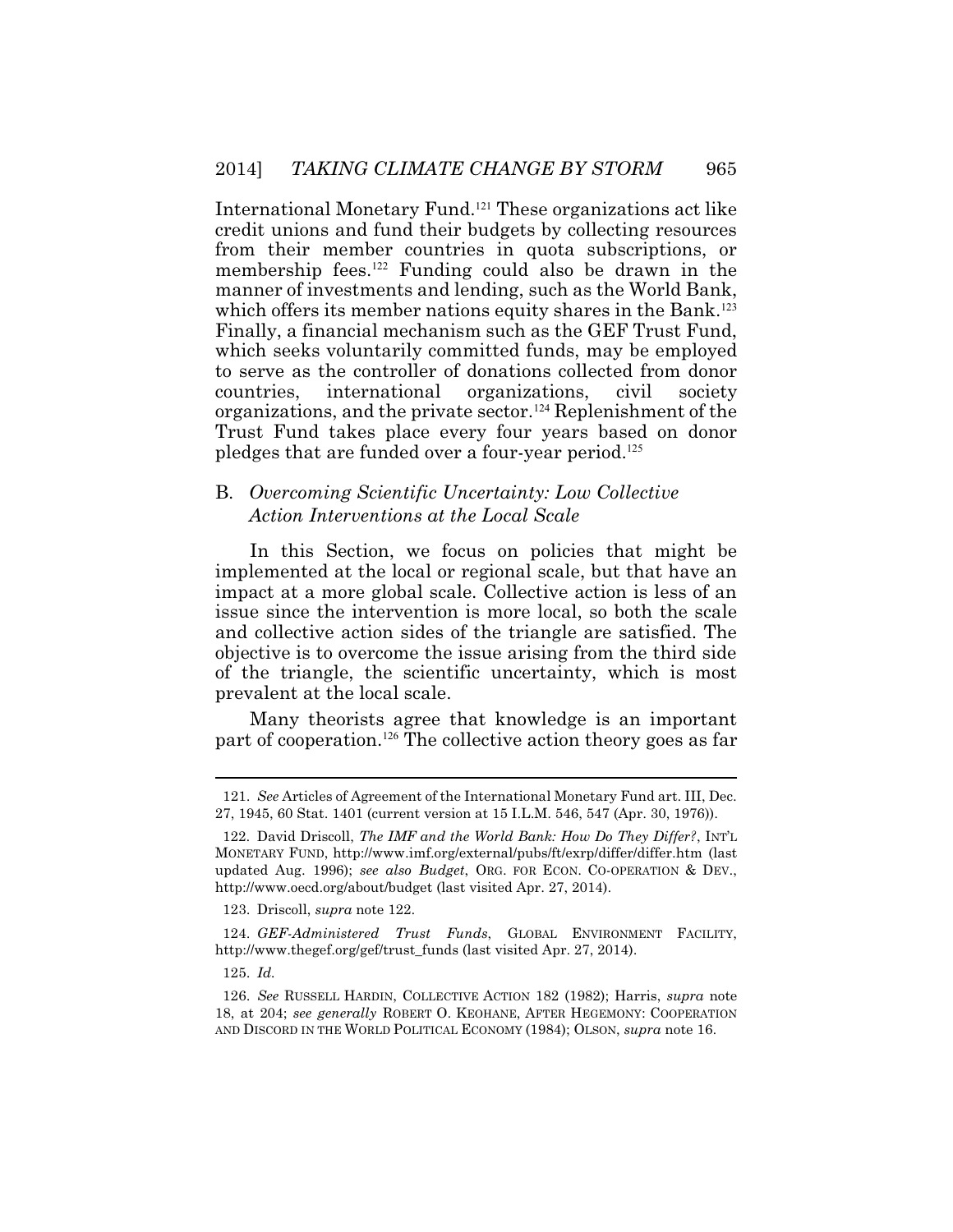as suggesting that information is essential to increase the likelihood of effective international collective action.<sup>127</sup> According to Hardin, "[t]he degree of cooperation may depend on the quality of knowledge generally available."<sup>128</sup> Information proved to be a critical factor in the creation of the Med Plan cleanup and the Montreal Protocol ozoneprotection regime, and it is proving to be even more critical for climate change.<sup>129</sup> The issue with extreme climate events is the vast scientific uncertainty at the more local scales, the fact that such uncertainty may be intractable barring some unforeseeable major physics breakthrough, and the epistemic difficulty in apportioning the role of climate change to particular extreme weather events.

1. Lessons from Domestic Regulation: Successes in Ecosystem Management

Ecosystem management, proposed as the modern and preferred way of managing natural resources in the United States, is "driven by explicit goals, executed by policies, protocols, and practices, and made adaptable by monitoring and research based on [the] best understanding of the ecological interactions and processes necessary to sustain ecosystem composition, structure, and function."<sup>130</sup>

The conventional strategy of ecosystem management is to act when there is reasonable certainty of what the effects will be, and then adopt rules based on the current understanding.<sup>131</sup> This approach often focuses on maximizing short-term yield and economic gain, while trying to overcome obstacles including inadequate information, the openness and interconnectedness of ecosystems on scales that transcend management boundaries, widespread ignorance of the function and dynamics of ecosystems, and the prevailing

<sup>127.</sup> *See* Harris, *supra* note 18, at 223.

 <sup>128.</sup> *Id*. at 204 (quoting HARDIN, *supra* note 126, at 182).

<sup>129.</sup> *Id.*

 <sup>130.</sup> Norman L. Christensen et al., *The Report of the Ecological Society of America Committee on the Scientific Basis for Ecosystem Management,* 6 ECOLOGICAL APPLICATIONS 665, 665 (1996).

 131. Karkkainen, *supra* note 13, at 201.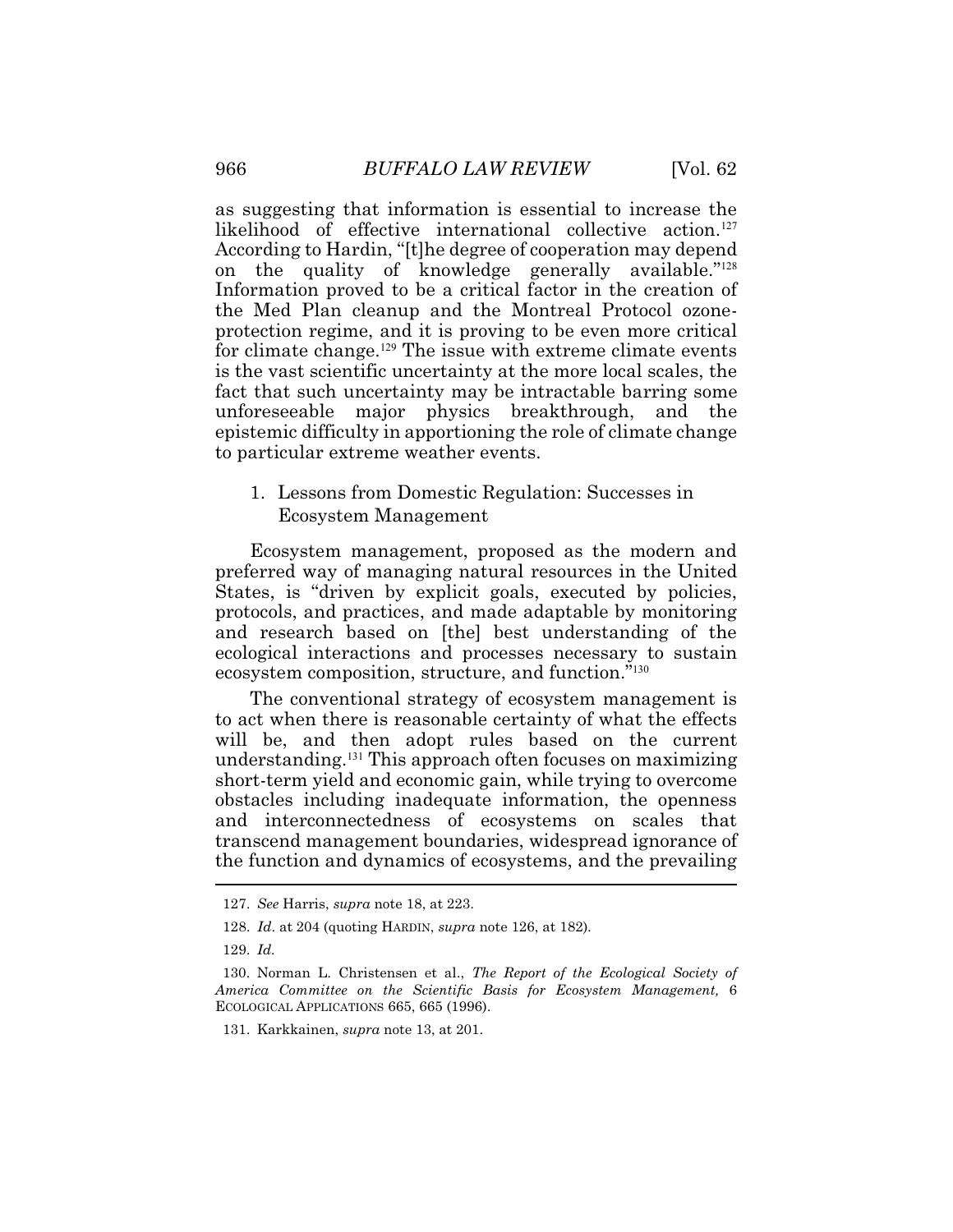public perception that immediate economic and social value outweigh the risk of future ecosystem damage.<sup>132</sup> Many scholars believe that this strategy "is a prescription for inaction and ineffectiveness, or policy failure."<sup>133</sup>

By contrast, some scholars are recognizing the need for an integrated, holistic management of ecosystems, which takes into account questions of scale and involves "continuous experimentation and dynamic adjustment in response to new learning."<sup>134</sup> These models usually include "hybrid public-private governance structures, emphasizing broad information-sharing, systematic performance monitoring, and collaborative problem-solving among parties representing diverse interests at multiple, nested spatial scales . . . . "<sup>135</sup>

Efforts like the Chesapeake Bay Program<sup>136</sup> and the South Florida Ecosystem Restoration Project<sup>137</sup> are examples

132. Christensen et al., *supra* note 130, at 665.

 133. Karkkainen, *supra* note 13, at 201; *see* Frampton, *supra* note 15, at 42-46; Oran R. Young, *Institutional Interplay: The Environmental Consequences of Cross-Scale Interactions*, *in* THE DRAMA OF THE COMMONS, 263, 263-66 (Elinor Ostrom et al. eds., 2002).

134. Karkkainen, *supra* note 13, at 193; *see generally* Oliver A. Houck, *TMDLs IV: The Final Frontier*, 29 ELR 10,469 (1999).

135. Karkkainen, *supra* note 13, at 193-94.

 legislative agendas in each of the state legislatures, even as they inform and 136. In the Chesapeake Bay Program, the Chesapeake Bay Commission, the coordinating group for the Maryland, Virginia and Pennsylvania legislatures, was a founding member and remains a leading participant in the Chesapeake Executive Council, the central coordinating institution that also includes top state and federal executive branch authorities. Collaborative agreements reached through this region-wide coordinating mechanism inform and constrain the constrain the executive branch's exercise of a wide range of discretionary executive and administrative powers. *See, e.g.*, CHESAPEAKE 2000, [http://www.chesapeakebay.net/content/publications/cbp\\_12081.pdf](http://www.chesapeakebay.net/content/publications/cbp_12081.pdf) (last visited Apr. 27, 2014).

 South Florida Ecosystem Restoration Task Force, which consists of fourteen 137. In the Water Resources Development Act of 1996, Congress established the members "who coordinate the development of consistent policies, strategies, plans, programs, projects, activities, and priorities addressing the restoration, preservation, and protection of the South Florida ecosystem." The Task Force writes annual reports, which provides the basis for ecosystem management and the integration of management across scales and entities. *See About Us*, U.S. DOI OFFICE OF EVERGLADES RESTORATION INITIATIVES, SOUTH FLORIDA ECOSYSTEM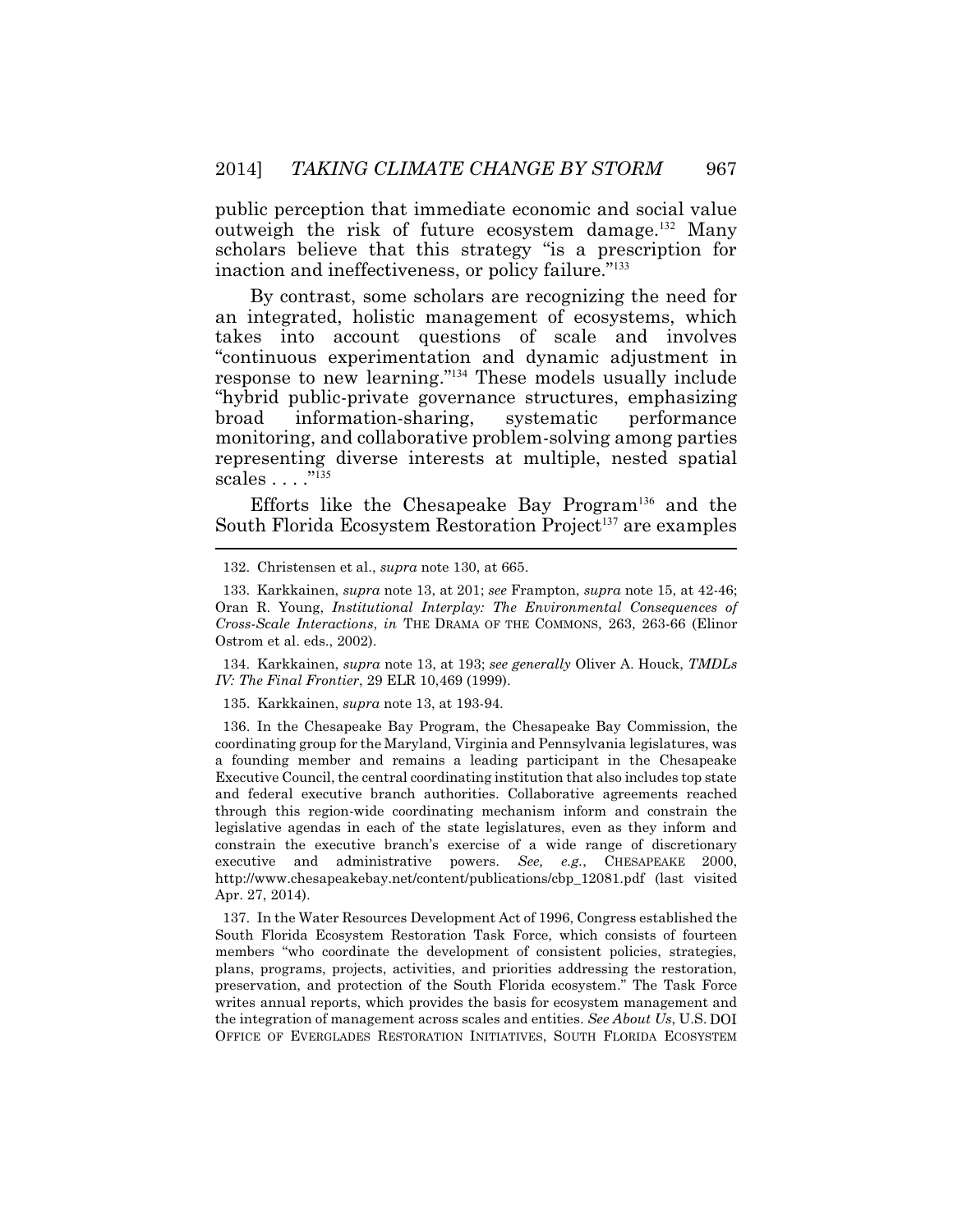of "large regional or 'landscape' scale ecosystem management efforts" that showcase the success and adaptability of diverse experimentation.<sup>138</sup> These complex and hybrid governance structures tend to involve "high levels of both vertical, horizontal, and functional coordination" across federal-statelocal tiers of government, agencies, and non-governmental parties.<sup>139</sup>

Some lessons can be adapted to policy-making on extreme weather events based on the success of these approaches to ecosystem management. By integrating scales, international efforts can "pool[] a richly diverse mix of policy relevant information derived from various angles of vision [local to global], and reflecting various degrees of resolution."<sup>140</sup> Because of the hybrid governance structure, there is tremendous opportunity for "pooling a rich and diverse array of resources and capacities" (financial, expertise, etc.) under a "single institutional umbrella, [which] frequently finds expression in the form of frequent face-to-face interactions, combined databases and electronic information management systems, and regular interdepartmental working relationships."<sup>141</sup> Although an idealized construction, this collaborative regime certainly holds distinct advantages over conventional rivals as a mechanism for tackling the complexities and cross-border nature of climate change.<sup>142</sup> By adopting these integrated strategies to the global policy sphere, policy-makers and scientists may find greater synergisms between issues of spatial scale, collective action, and scientific uncertainty.

- 138. Karkkainen, *supra* note 13, at 210.
- 139. *Id.* at 226.
- 140. *Id*. at 223.
- 141. *Id*. at 219.
- 142. *Id.*

RESTORATION TASK FORCE, [http://www.sfrestore.org/about\\_us.html](http://www.sfrestore.org/about_us.html) (last visited Apr. 27, 2014); *see also South Florida Ecosystem Restoration: Scientific Information Needs*, SOUTH FLORIDA INFORMATION ACCESS (Carole Goodyear ed., 1996), *available at* [http://sofia.usgs.gov/publications/reports/sci\\_info\\_needs/#full.](http://sofia.usgs.gov/publications/reports/sci_info_needs/#full)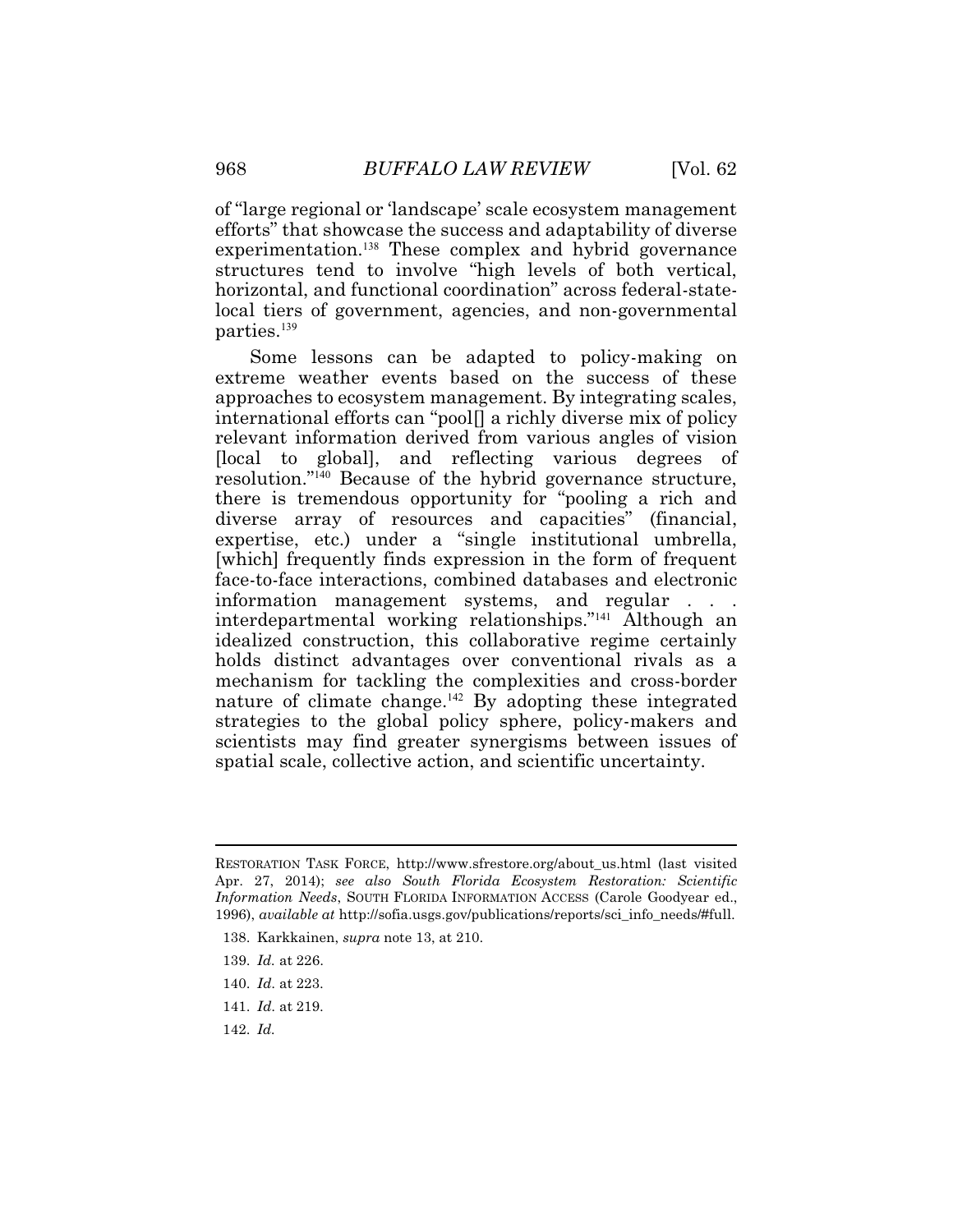**Uncertainty? Some Successes** 2. Local Intervention in the Face of Scientific 2014] *TAKING CLIMATE CHANGE BY STORM* 969<br>2. Local Intervention in the Face of Scientific<br>Uncertainty? Some Successes

In the extreme weather events context, the increased uncertainty at the local level is very high, yet a number of local public and private actors have attempted to implement prevention and remediation schemes in the face of inaction at the national or international levels. One such example is the initiative undertaken by a farming community in Rajasthan (India) to curb the impacts of extreme weather.

Farmers in the Rajasthan region reported experiencing changes in terms of increasing temperatures and decreasing precipitation during the monsoon season.<sup>143</sup> Because the community's livelihood was at stake, farmers were unable to wait for implementation of a national mitigation strategy to heed the effects of climate change.<sup>144</sup> In response, farmers implemented several sustainable farming practices such as using more drought-resistant indigenous seeds rather than hybrid seeds, shifting crop patterns to species requiring less water, shifting sowing periods according to the weather, reintroducing native drought-resistant grasses for pasturing, and employing sustainable water management techniques.<sup>145</sup>

The project is a remarkable example of how small-scale techniques can benefit a whole village, even in the face of erratic and undependable weather. A major part of the success of these small-scale applications is due to the preliminary work of the village committee, allowing for welldirected interventions and less dependency on high cost inputs and increased reliance on locally available resources.<sup>146</sup>

A higher-level policy intervention would be to collect the data regarding such local interventions and create a repository that can be accessed by others facing similar

 <sup>143.</sup> Poonam Pande, *Adaptation of Small Scale Farmers to Climatic Risks in India* 20-21 (Sustainet India 2005), [http://www.sustainet.org/download/](http://www.sustainet.org/download) Adaptation-in-India\_long.pdf.

 <sup>144.</sup> *Id.* at 25-26.

 <sup>145.</sup> *Id*. at 26-29.

 <sup>146.</sup> Kaspar Akermann, *How do Farmers Respond to Climate Change in Rajasthan?*, 43 RURAL 21, 30, 32 (Apr. 2009), *available at*<http://www.rural21.com>/ uploads/media/R21\_How\_do\_small\_farmers\_respond...\_0409.pdf.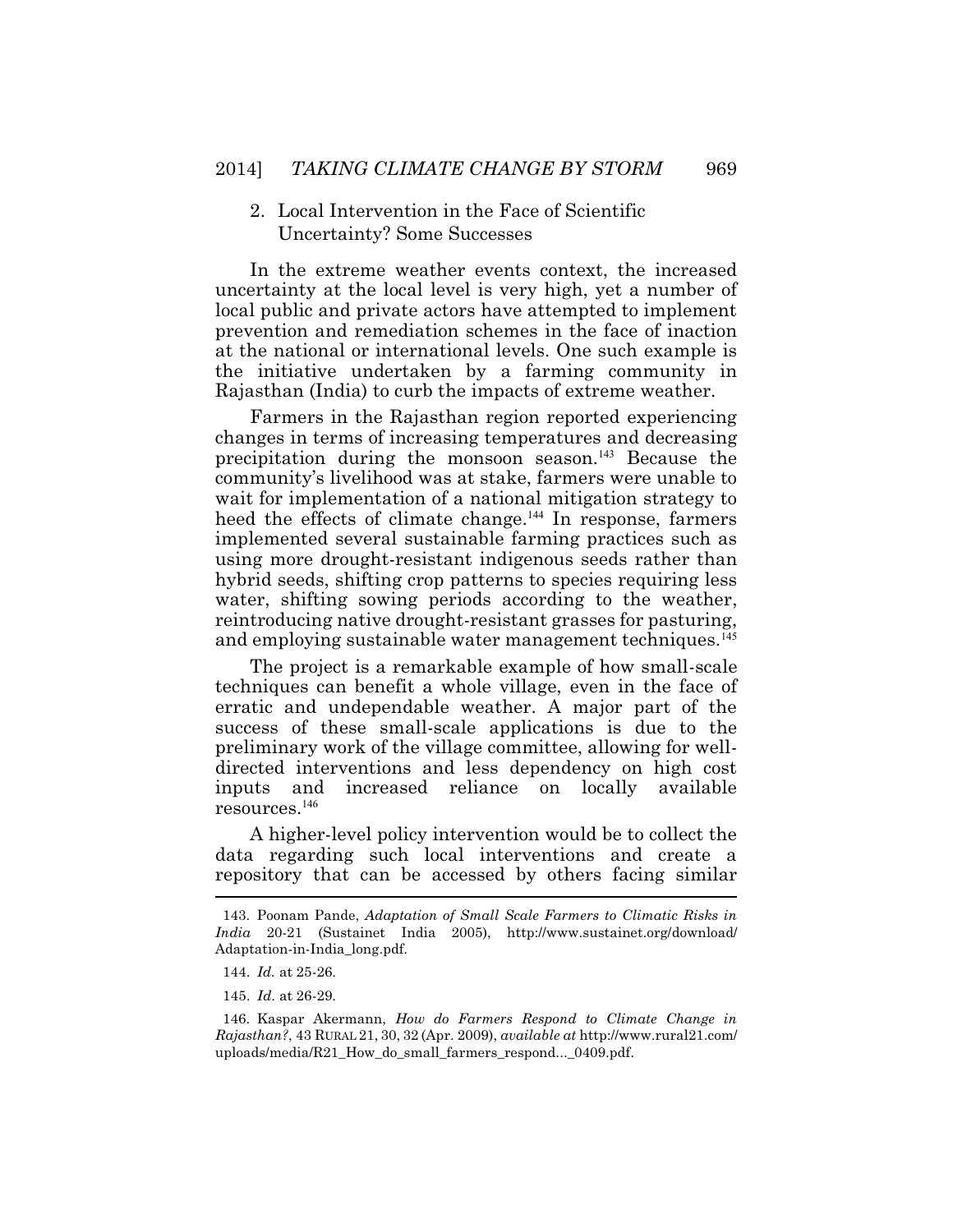constraints. Rather than simply narrative case studies, the resource could take the form of a searchable database that organizes human activities and inputs based on their resistance or vulnerability to particular types of extreme events. This would be useful for multilateral development agencies, which could act as the knowledge dissemination vector to assist local communities in devising effective policies responding to their specific needs and conditions.

#### 3. Local Interventions that Scale Up?

Because of the scientific uncertainty at increasingly granular scales, local interventions might be most effective if they are capable of having an impact beyond the local. Policy interventions might be easier to implement locally because of the reduced collective action problem, but because the extreme weather events might happen elsewhere, some scaling up in the impact of the intervention would increase the policy's effectiveness.

In the climate change context, the European Union (EU) airline emissions trading scheme<sup> $147$ </sup> is an example of such an intervention. Aviation contributes to climate change at regional and global scales through a variety of emissions, including carbon dioxide, nitrogen oxides, water vapor, particulate matter, and other pollutants.<sup>148</sup>

Because a significant part of the world's aviation transits, originates, or arrives in the EU, the group has the capacity to have an impact on world aviation policy and emissions in that sector by acting unilaterally. As a politically integrated unit, the EU has lower collective action problems compared to what a global negotiation on this issue would face. Since aviation emissions have an impact beyond the EU borders, a local intervention may have an impact at

 147. *EU ETS & Aviation*, INT'L EMISSIONS TRADING ASS'N 1 (Jan. 18, 2012), [http://www.ieta.org/index.php?option=com\\_content&view=article&id=446:eu](http://www.ieta.org/index.php?option=com_content&view=article&id=446:eu)ets--aviation&catid=54:3-minute-briefing&Itemid=135.

<sup>148.</sup> *See also* A. Mahashabde et al., *Assessing the Environmental Impacts of Aircraft Noise and Emissions*, 47 PROGRESS IN AEROSPACE SCI. 15, 19-21 (2011); *see generally* David S. Lee et al., *Transport Impacts on Atmosphere and Climate: Aviation*, 44 ATMOSPHERIC ENV'T 4678 (2010).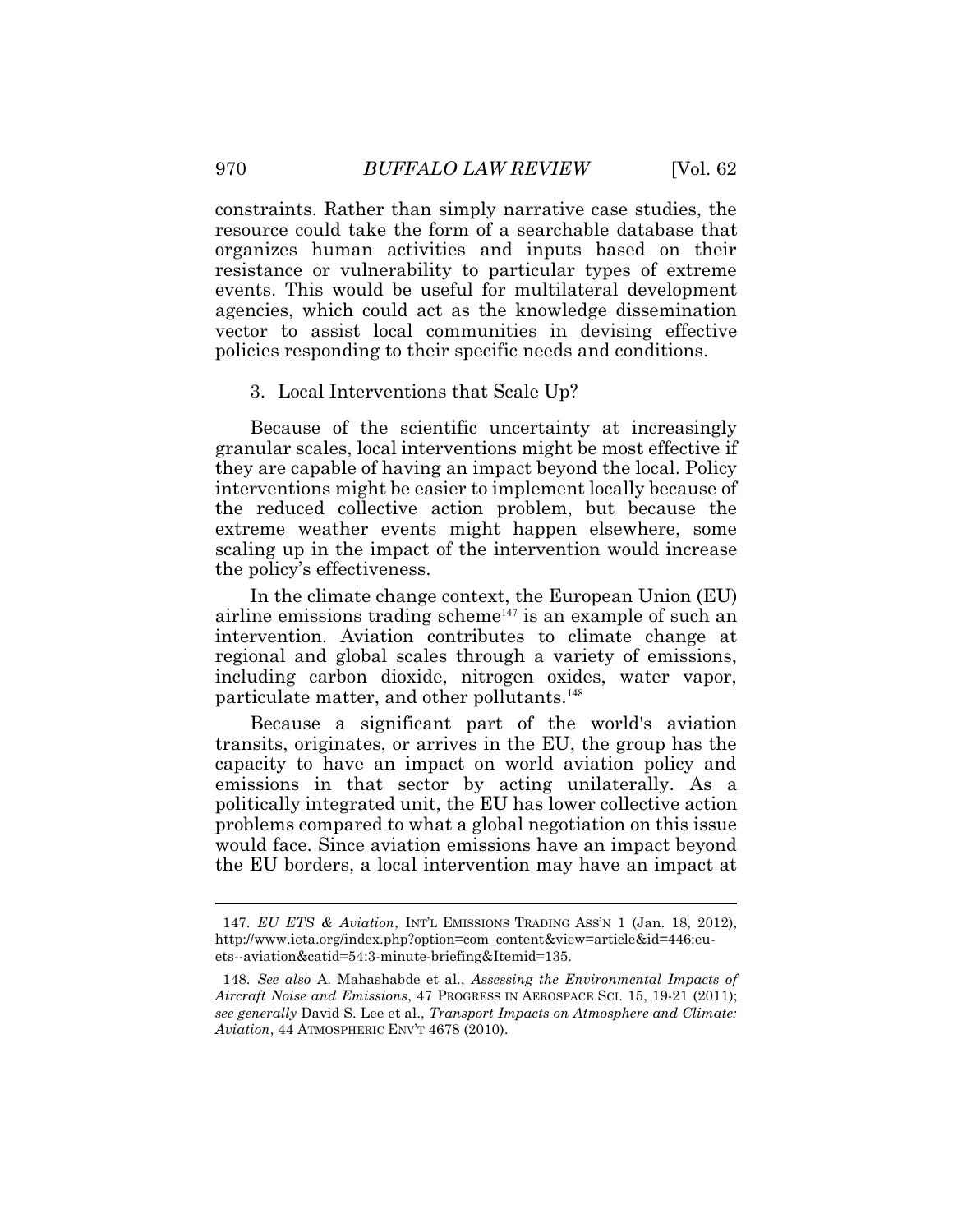the global scale. In this case, the scientific understanding of airline emissions and their impact is developing, but the uncertainty is still very high in existing models.<sup>149</sup>

 create an incentive for airlines to curb their emissions.<sup>153</sup> Unfortunately, the scheme has now become mired in international discussions as the United States and China, in particular, have threatened the EU with retaliatory action if the latter was to implement the scheme unilaterally.<sup>150</sup> In response, the EU froze for one year its rule that all airlines must pay for their carbon emissions for flights into and out of EU airports in an effort to create a positive atmosphere for international talks on an alternative global plan to tackle airline emissions.<sup>151</sup> The reimplementation of the scheme on all flights passing through Europe is still contentious, as the cost for U.S. airlines would be about \$3.1 billion through 2020.<sup>152</sup> Despite technological advances to reduce airline emissions, European officials assert that a market-based system such as the emissions trading scheme is necessary to

This scenario illustrates how a unilateral intervention by a critical mass player can have effects beyond that player. The collective action problem is reduced, but unlike in the local mitigation efforts discussed above (farming in Rajasthan), the positive impact in reduction and mitigation would be global. The risk posed by unilateralism, however, is illustrated by the backlash against the EU's decision on airline emissions and the whole scheme is now at risk of being lost in the collective action quagmire. In cases where the spillover effects for third parties are not only positive

151. Barbara Lewis, *EU Commission Freezes Airline Carbon Emissions Law*, REUTERS (Nov. 12, 2012), <http://www.reuters.com/article/2012/11/12/eu-airlines>ets-idUSL5E8MCAAY20121112.

153. *Id*.

<sup>149.</sup> Nicholas W. Simone, Marc E.J. Stettler & Steven R.H. Barrett, *Rapid Estimation of Global Civil Aviation Emissions with Uncertainty Quantification*, 25 TRANSP. RES. PART D: TRANSP.&ENV'T 33, 33 (Dec. 2013), *available at*  <http://www.sciencedirect.com/science/article/pii/S1361920913001028>#.

 <sup>150.</sup> *EU Suspends Extension of Plane Emissions Trading Rules*, BBC NEWS (Nov. 12, 2012), <http://www.bbc.co.uk/news/business-20299388>.

<sup>152.</sup> James Kanter, *E.U. Considers Emission Fines on Chinese and Indian Airlines*, N.Y. TIMES (May 16, 2013), <http://www.nytimes.com/2013/05/17>/ business/global/17iht-emit17.html?pagewanted=all.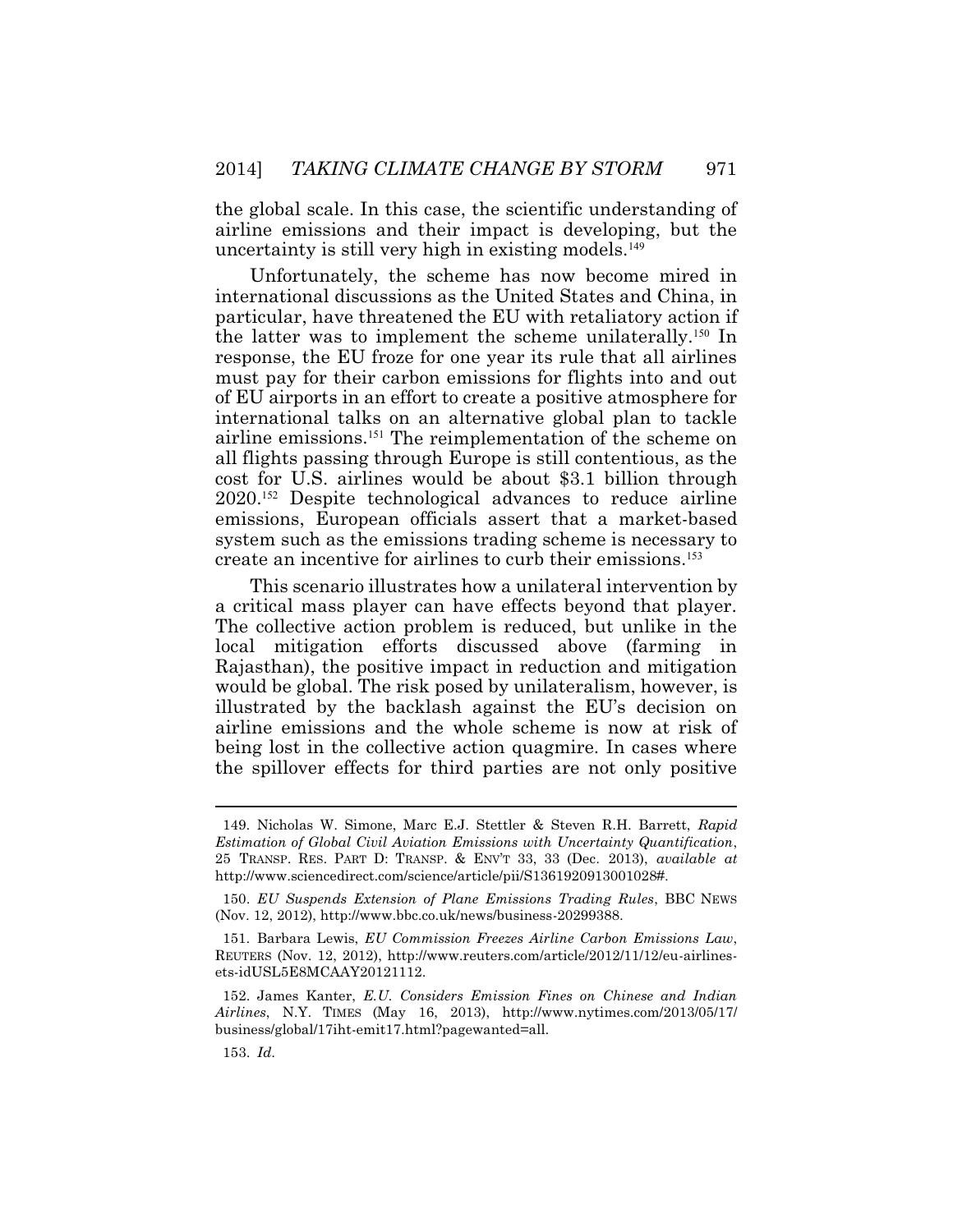(reduced emissions), but also negative (costs), pure unilateralism will be harder to implement. Nonetheless, where a state or group of states effectively has a monopoly position (the EU's territory is the monopolistic resource and airlines will still want to have access to it), there will be a greater possibility of obtaining third-party compliance.

## C. *Overcoming Scale: Dealing with Scientific Uncertainty and Collective Action*

In the absence of international or statewide regulations, a majority of policy interventions have taken place at a midscale level (national or local large region), where both the collective action problem and the scientific uncertainty are reduced. For instance, California or the U.S. Eastern seaboard states face definite vulnerabilities and are able to mobilize political action more easily than at the federal level. The downside of such interventions, however, is that they are typically limited to mitigation and remediation, and typically are at a scale insufficient to affect climate change, a root cause of increased adverse events.

In 2012, India surpassed Russia to become the fourthleading producer of GHG emissions worldwide, trailing only the EU, China, and the United States.<sup>154</sup> As a nation not bound by emission targets set by the Kyoto protocol, India has taken steps on its own to address the impacts of climate change, especially for those sectors which will be hardest hit by extreme weather events.<sup>155</sup> Although primarily driven by the objective of sustainable livelihood and poverty alleviation, the Indian government is engaged in "[s]everal ongoing efforts to promote sustainable agriculture, forestry and coastal zone development."<sup>156</sup> The 2008 National Action Plan on Climate Change (NAPCC) details the government's official climate strategy, addressing both adaptation and

156. *Id.* at 11.

<sup>154.</sup> *Global CO2 Emissions Reach Record-High, Driven by Fossil Fuel Use in Rapidly Industrializing Nations*, CLEAN TECHNICA (May 25, 2012), <http://cleantechnica.com/2012/05/25/global-co2-emissions-reach-recordhigh>driven-fossil-fuel-use-rapidly-industrializing-nations.

 <sup>155.</sup> Pande, *supra* note 143, at 11-12.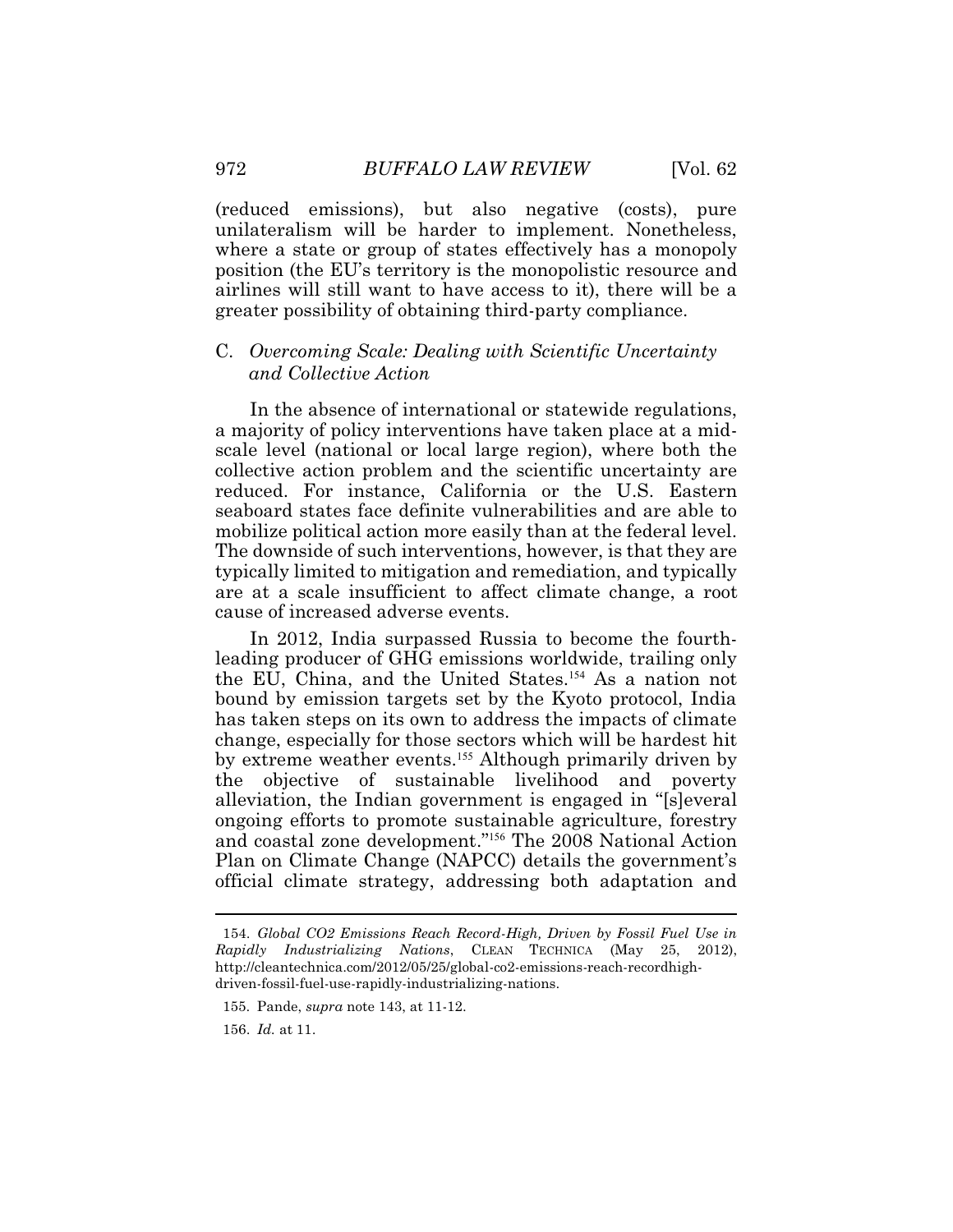mitigation issues implemented through various institutional mechanisms.<sup>157</sup> The government of India recognized the need for a national strategy to not only adapt to climate change, but to further enhance ecological sustainability as India continues to rapidly develop.<sup>158</sup>

Another example of a mid-scale success is the state of California, which has instituted regional innovative programs administered at the state level. In 2006, California passed AB 32, the Global Warming Solutions Act of 2006, which set the 2020 greenhouse gas emissions reduction goal into law.<sup>159</sup> The Bill "direct[s] the California Air Resources Board (ARB or Board) to begin developing discrete early actions to reduce greenhouse gases while also preparing a scoping plan to identify how best to reach the 2020 limit."<sup>160</sup> Most impressively, AB 32 creates a state-wide GHG cap-andtrade program, which uses market-based mechanisms to lower greenhouse gas emissions.<sup>161</sup> Beginning January 1, 2013, the cap-and-trade rules "apply to large electric power plants and large industrial plants."<sup>162</sup> In 2015, the program will extend to cover nearly eighty-five percent of the state's total greenhouse gas emissions, which will make California's program second in size only to the EU's emissions trading system.<sup>163</sup> California's experience may serve as a crucial indicator as to how an economy-wide cap-and-trade system can function in the United States and potentially globally.<sup>164</sup> Globally, California ranks twelfth to eighteenth in total emissions, depending on sources.<sup>165</sup> Yet, due to its many

158. *Id.* at 11.

 159. *Assembly Bill 32: Global Warming Solutions Act*, CAL. ENVTL. PROT. AGENCY,<http://www.arb.ca.gov/cc/ab32/ab32.htm> (last visited Apr. 27, 2014).

160. *Id.*

161. *Id.*

 162. *California Cap and Trade*, CTR. FOR CLIMATE & ENERGY SOLUTIONS, <http://www.c2es.org/us-states-regions/key-legislation/california-cap-trade>(last visited Apr. 27, 2014).

163. *Id.*

164. *Id.*

 165. *See* James Fine & Tim O'Conner, *California Cap-and-Trade Program Frequently Asked Questions*, ENVTL. DEF. FUND (Jan. 2012), <http://www>.

<sup>157.</sup> *Id.* at 12.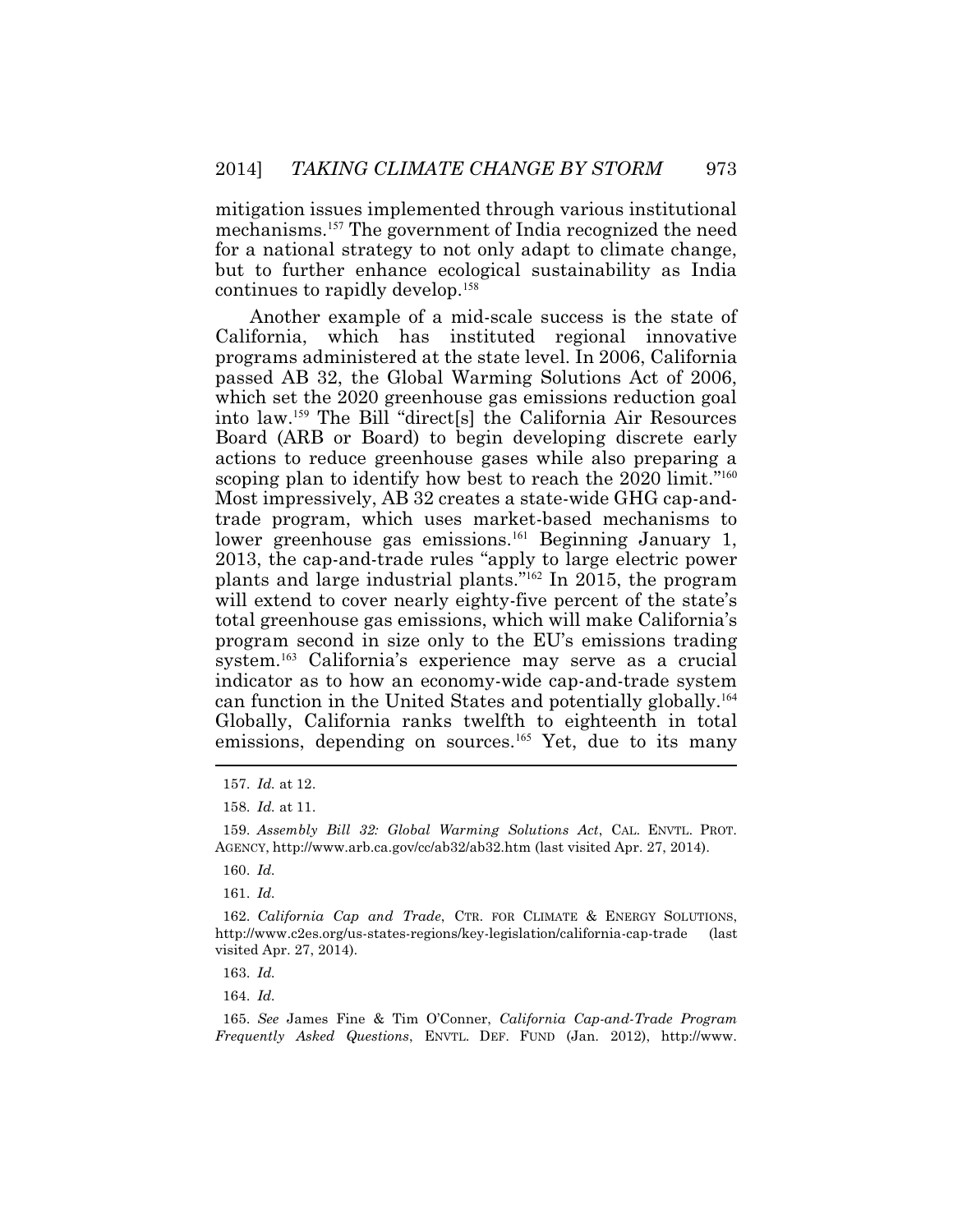climate change programs, California has one of the most efficient developed economies in the world.<sup>166</sup> Its success in creating this innovative program, which uses virtually the same mechanisms as Kyoto, demonstrates that while the collective action problem could not be overcome on the global scale, California overcame its internal collective action challenge and was able to act unilaterally at the state level.

Commentators have argued that the United States should use California's leadership to advance progressive policies on a national front and extend California's landmark economy-wide carbon cap-and-trade program to other states.<sup>167</sup> Authority for this action comes from the Clean Air Act<sup>168</sup> and, more specifically, from the holding of *Massachusetts v. EPA*, <sup>169</sup> in which the United States Supreme

166. Freeman, *supra* note 165.

 167. *See, e.g.*, Ann E. Carlson, *The President, Climate Change, and California*, 126 HARV. L. REV. F. 156, 156 (2013); Mary D. Nichols, *California's Climate Change Policies: Lessons for the Nation,* 2010 CARBON & CLIMATE L. REV. 154, 154- 55 (2010).

168. Clean Air Act, 42 U.S.C.A. § 7601 *et seq.* (1990).

 Agency (EPA) to regulate gas emissions from cars in an effort to protect the state's Supreme Court may expand these authorities when it reviews Chamber of carbon dioxide emissions from statutory sources like power plants). 169. *See* Massachusetts v. E.P.A., 549 U.S. 497, 526, 528, 532 (2007). In light of scientific research connecting the increase of emissions to global warming, the state of Massachusetts (among others) petitioned the Environmental Protection interest in its coastal lands. *Id.* at 510. In an administrative decision, the EPA determined that it lacked authority under the Clean Air Act to regulate carbon dioxide and other GHGs for climate change purposes. *Id.* at 528. Massachusetts appealed the decision and was granted a writ of certiorari. *Id.* at 506. The Supreme Court held that the Clean Air Act requires the EPA to regulate greenhouse gases from vehicle emissions. *Id.* at 519. The Court made two important determinations: (1) states were found to have standing as quasisovereigns because of their interest in their costal lands and demonstrated injury of losing coastal property as the water rises; and (2) the scientific uncertainty connecting man-made carbon dioxide emissions to global warming was not a valid reason for the EPA to not regulate a known pollutant. *Id.* at 523-26, 534. The Commerce of U.S. v. E.P.A*.*, 642 F.3d 192, 196 (D.C. Cir. 2011) (questioning the EPA's authority under federal law regulating tailpipe emissions to also regulate

[edf.org/sites/default/files/EDF-Cap-and-Trade-FAQ-January-2012.pdf;](https://edf.org/sites/default/files/EDF-Cap-and-Trade-FAQ-January-2012.pdf) Gregory Freeman et al., *The AB 32 Challenge: Reducing California's Greenhouse Gas Emissions*, L.A. COUNTY ECON. DEV. CORP. (Jan. 2008), [http://www.laedc.org/reports/TheAB32Challenge.pdf.](http://www.laedc.org/reports/TheAB32Challenge.pdf)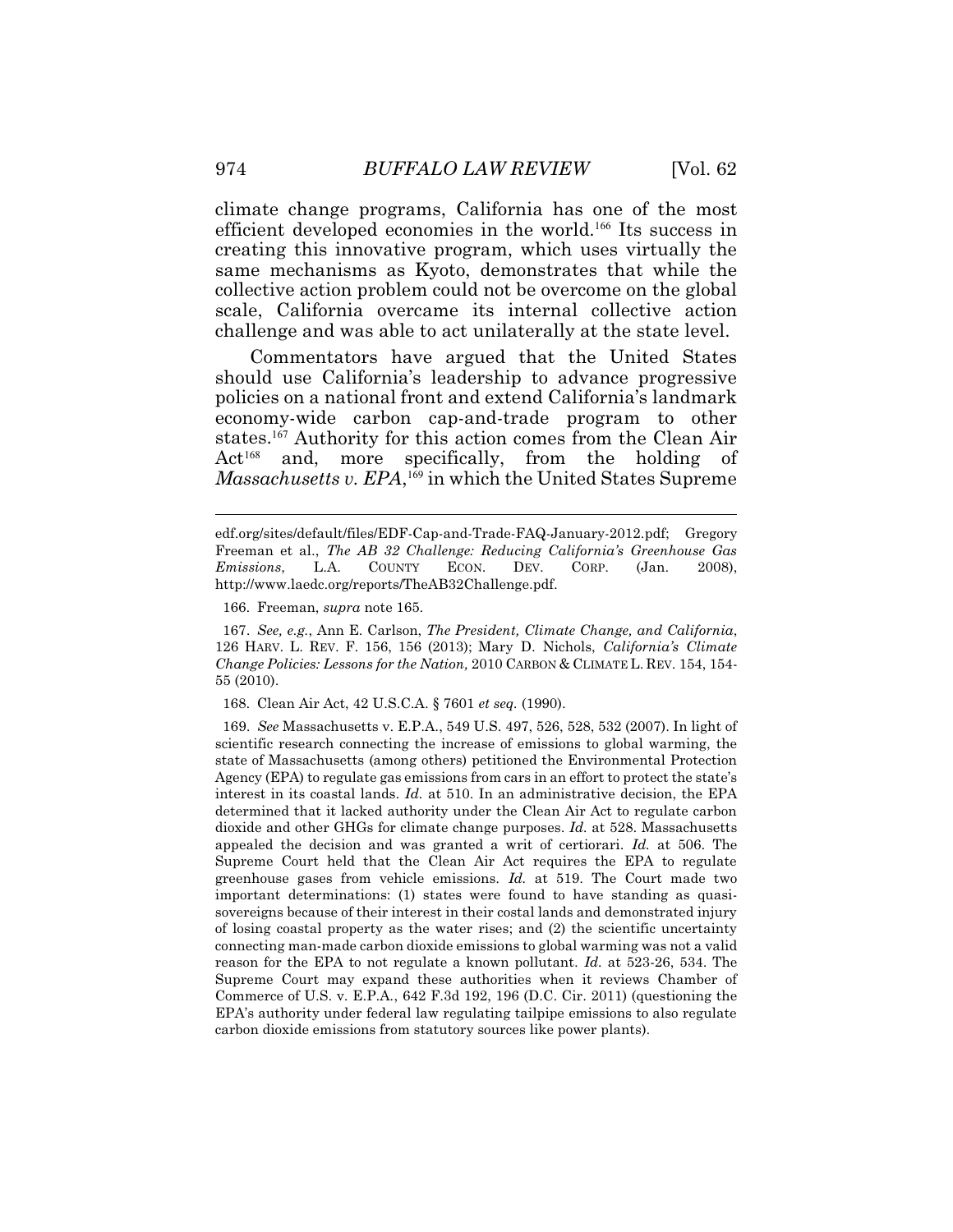Court held that greenhouse gases endanger public health and welfare.<sup>170</sup> A successful implementation on a national front, Carlson argues, would afford the United States the "moral authority to take a real leadership role on the international stage, both through the United Nations framework and in bilateral and multilateral negotiations with other largeemitting countries."<sup>171</sup>

The value of these interventions may be as fairly largescale policy experimentations. While they might not be big enough to have a significant global impact directly, they may be large enough to show that action is possible in reasonably large, diverse communities without hindering development or bankrupting the region, such that other regions or states might in turn decide to take it up. They may also have value in providing a starting point for others that may want to observe and then follow suit, such that there might eventually be a critical mass large enough to have a global impact.

Based on the framework outlined in this Article, policymakers may evaluate the likelihood of successful deployment of specific policies by using a scientific uncertainty/scale/collective action matrix. Table 2 illustrates how some of the proposals presented in this Article might be evaluated based on that matrix.

<sup>170.</sup> Carlson, *supra* note 167, at 157.

 <sup>171.</sup> *Id*. at 156-57.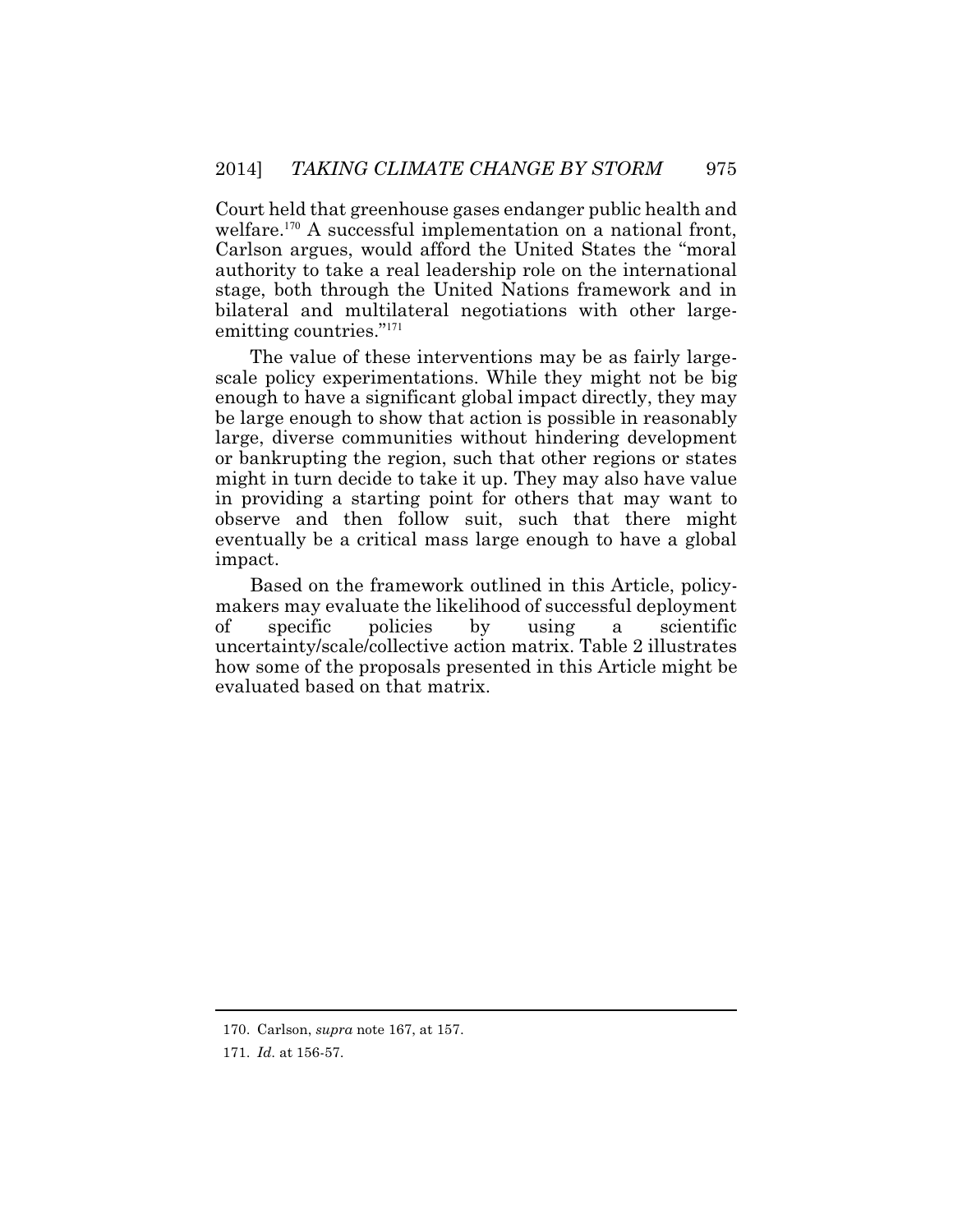| Policy for<br>Evaluation                                                                                                     | Sensitivity to<br>Scientific<br>Uncertainty              | <b>Spatial Scale</b>                                     | Collective<br>Action<br>Problem                           |
|------------------------------------------------------------------------------------------------------------------------------|----------------------------------------------------------|----------------------------------------------------------|-----------------------------------------------------------|
| Global insurance<br>fund (contributions)<br>based on historic<br>and current<br>emissions or<br>macroeconomic<br>benchmark?) | Low<br>sensitivity:<br>Reliance on<br>global<br>modeling | Global scale<br>implementation,<br>local scale impact    | Variable<br>depending how<br>contributions are<br>defined |
| Unilateral<br>intervention                                                                                                   | Low<br>sensitivity                                       | Local to mid-<br>scale impact                            | Low                                                       |
| Global repository<br>of local and<br>regional best<br>practices                                                              | Low<br>sensitivity                                       | Global scale<br>implementation,<br>multi-scale<br>impact | Low if low cost of<br>implementation                      |
| Local prevention<br>scheme                                                                                                   | Higher<br>sensitivity<br>(but depends<br>on perception)  | Local scale                                              | Low                                                       |

**Table 2: Evaluating Policies under a Scientific Uncertainty/Scale/Collective Action Matrix: Some Illustrations** 

#### **CONCLUSION**

In an ideal world, a successful policy in the climate change realm is one that has a low collective problem, is implemented on a global scale with a global reach, and has a low sensitivity to scientific uncertainty. As demonstrated by the literature survey and case studies above, there have been few, if any, policies that meet this ideal policy model. History shows that large-scale policies that incorporate science with a low sensitivity to uncertainty have been ineffective due to a collective action problem; whereas policy-makers are typically more able to overcome coordination problems at the local level, despite the much higher degree of uncertainty in the science. A recent high-profile U.S. government report on climate change in the United States recognizes that policymaking for adaptation to and mitigation of extreme events takes place at the state, tribal, and local government level. It